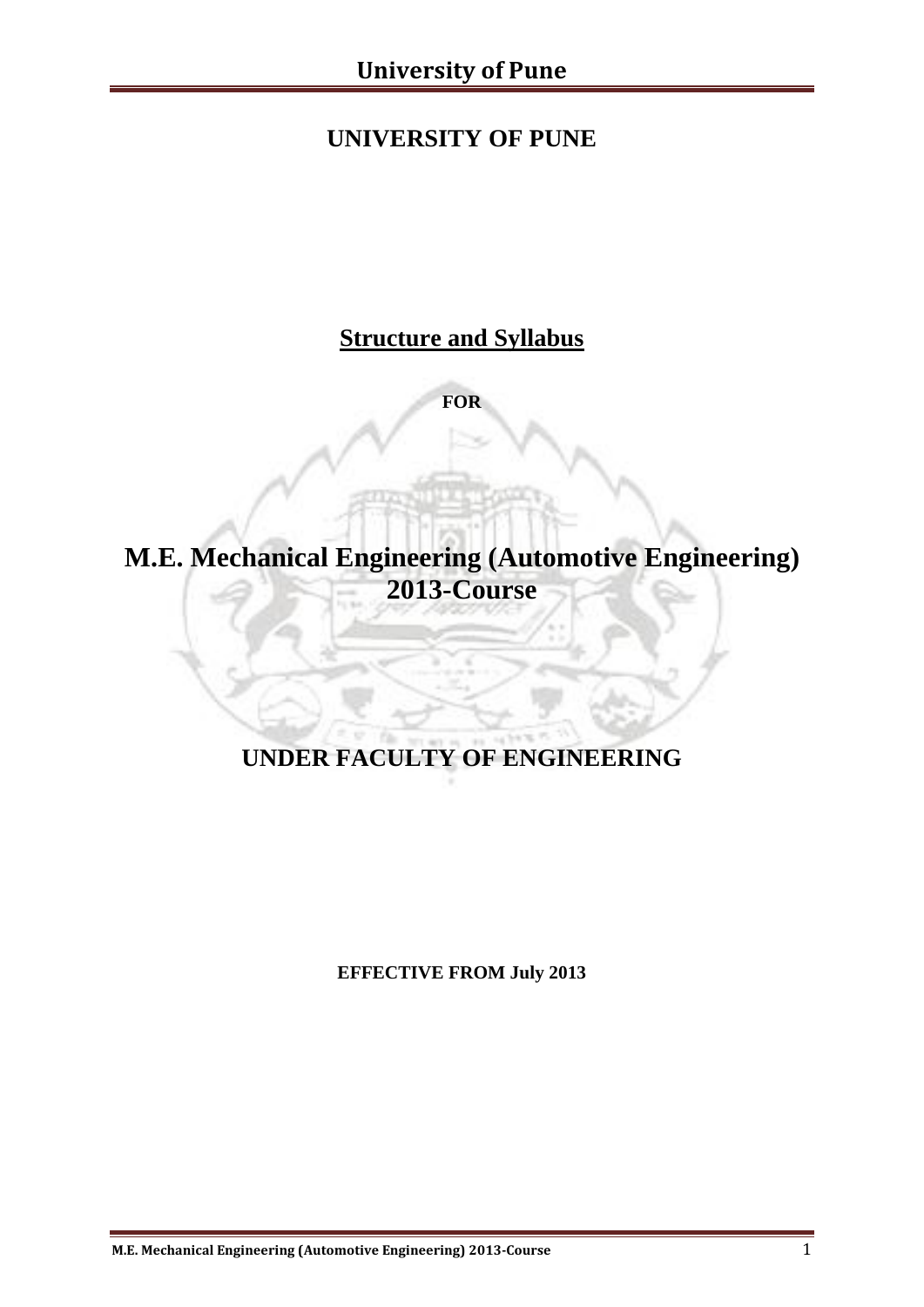# **University of Pune**

#### **M.E. Mechanical Engineering (Automotive Engineering) – (2013 Course)**

| <b>CODE</b> | <b>SUBJECT</b>                                               | <b>TEACHING</b><br><b>SCHEME</b> |                       | <b>EXAMINATION SCHEME</b> |                          |                                  |              | <b>CREDITS</b> |
|-------------|--------------------------------------------------------------|----------------------------------|-----------------------|---------------------------|--------------------------|----------------------------------|--------------|----------------|
|             |                                                              | Lect. $/$<br>Pr                  | Paper                 |                           | TW                       | Oral/<br><b>Present</b><br>ation | <b>Total</b> |                |
|             |                                                              |                                  | In Sem.<br>Assessment | End Sem.<br>Assessment    |                          |                                  |              |                |
| 507201      | <b>Advanced</b><br><b>Mathematics</b>                        | $\overline{4}$                   | 50                    | 50                        |                          |                                  | 100          | $\overline{4}$ |
| 502302      | <b>Automotive</b><br><b>Engine Design</b>                    | $\overline{4}$                   | 50                    | 50                        |                          |                                  | 100          | 4              |
| 502303      | <b>Automotive</b><br><b>Safety and</b><br><b>Regulations</b> | 4                                | 50                    | 50                        |                          |                                  | 100          | $\overline{4}$ |
| 502304      | <b>Research</b><br><b>Methodology</b>                        | $\overline{\mathcal{A}}$         | 50                    | 50                        |                          |                                  | 100          | 4              |
| 502305      | Elective - I                                                 | 5                                | 50                    | 50                        | $\overline{\phantom{0}}$ |                                  | 100          | 5              |
| 502306      | Lab Practice - I                                             | $\overline{4}$                   |                       |                           | 50                       | 50                               | 100          | 4              |
|             | <b>Total</b>                                                 | 25                               | 250                   | 250                       | 50                       | 50                               | 600          | 25             |

#### **SEMESTER I**

# **SEMESTER II**

|             |                                            | <b>TEACHING</b><br><b>SCHEME</b> | <b>EXAMINATION SCHEME</b> | <b>CREDITS</b>         |     |     |              |                |
|-------------|--------------------------------------------|----------------------------------|---------------------------|------------------------|-----|-----|--------------|----------------|
| <b>CODE</b> | <b>SUBJECT</b>                             | Let.<br><b>Paper</b><br>Pr       |                           |                        | TW  |     | <b>Total</b> |                |
|             |                                            |                                  | In Sem.<br>Assessment     | End Sem.<br>Assessment |     |     |              |                |
| 502307      | <b>Engine</b>                              |                                  |                           |                        |     |     |              |                |
|             | <b>Combustion</b>                          | 4                                | 50                        | 50                     |     |     | 100          | $\overline{4}$ |
|             | <b>Technology</b>                          |                                  |                           |                        |     |     |              |                |
| 502308      | <b>Noise Vibration</b><br>and Harshness    | 4                                | 50                        | 50                     |     |     | 100          | $\overline{4}$ |
| 502309      | <b>Automotive</b><br><b>Chassis Design</b> | 4                                | 50                        | 50                     |     |     | 100          | $\overline{4}$ |
| 502310      | $Elective - II$                            | 5                                | 50                        | 50                     | -   |     | 100          | 5              |
| 502311      | Lab Practice - II                          | 4                                |                           |                        | 50  | 50  | 100          | $\overline{4}$ |
| 502312      | Seminar $-I$                               | 4                                |                           |                        | 50  | 50  | 100          | $\overline{4}$ |
|             | <b>Total</b>                               | 25                               | 200                       | 200                    | 100 | 100 | 600          | 25             |

**Elective I\*\*: Common to All M.E. Mechanical Programmes**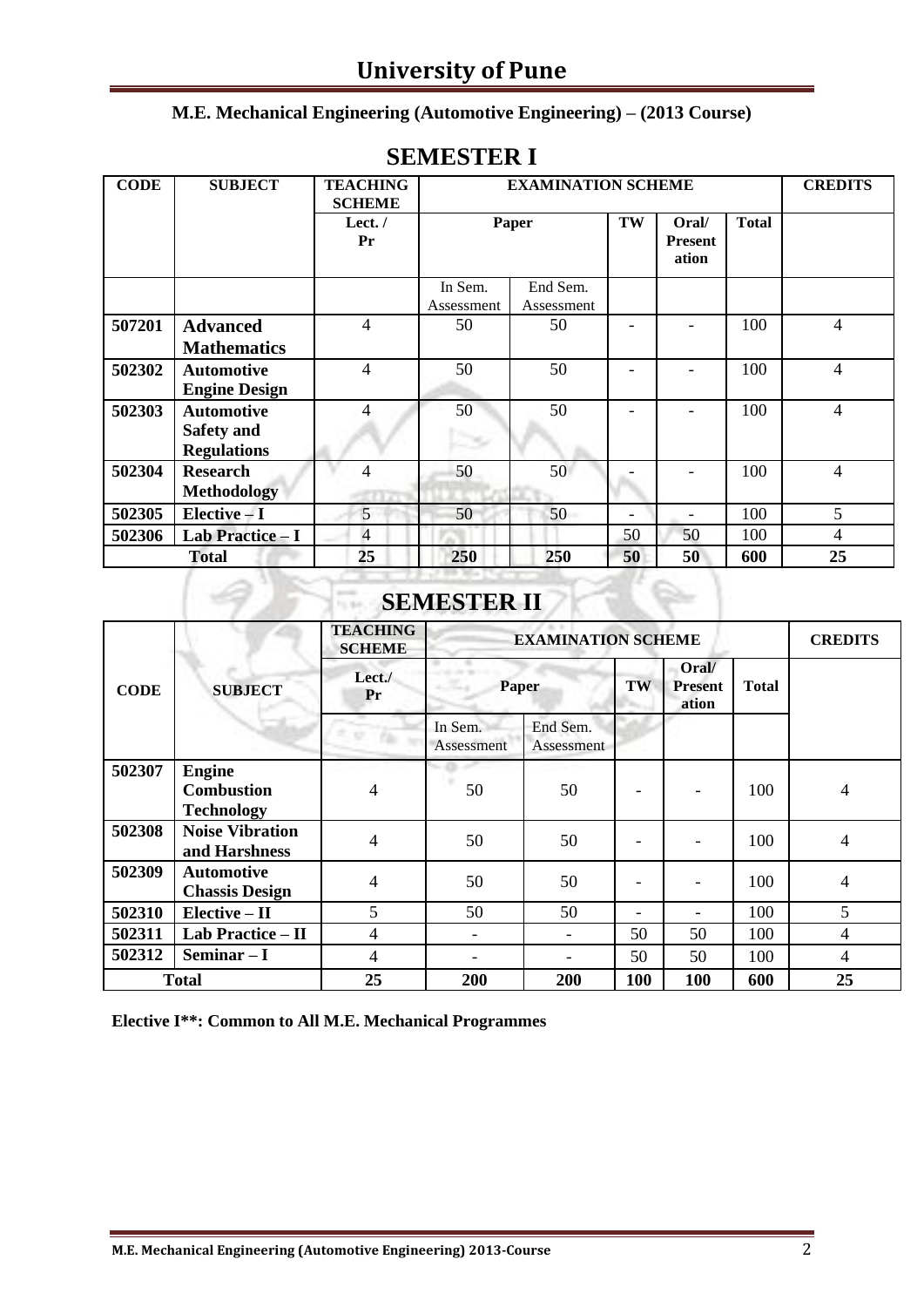# **University of Pune**

### **SEMESTER III**

| <b>CODE</b>  | <b>SUBJECT</b>                    | <b>TEACHING</b><br><b>SCHEME</b> |                     | <b>EXAMINATION SCHEME</b> |                          |                                  |              | <b>CREDITS</b> |
|--------------|-----------------------------------|----------------------------------|---------------------|---------------------------|--------------------------|----------------------------------|--------------|----------------|
|              |                                   | Lect. $/Pr$                      | Paper               |                           | TW                       | Oral/<br><b>Presenta</b><br>tion | <b>Total</b> |                |
|              |                                   |                                  | In Sem.<br>Assessme | End Sem.<br>Assessme      |                          |                                  |              |                |
|              |                                   |                                  | nt                  | nt                        |                          |                                  |              |                |
| 602313       | <b>Vehicle</b><br><b>Dynamics</b> | 4                                | 50                  | 50                        |                          |                                  | 100          | 4              |
| 602314       | <b>Autotronics</b>                | $\overline{4}$                   | 50                  | 50                        |                          |                                  | 100          | $\overline{4}$ |
| 602315       | $Elective - III$                  | 5                                | 50                  | 50                        | $\overline{\phantom{0}}$ |                                  | 100          | 5              |
| 602316       | <b>Seminar II</b>                 | $\overline{4}$                   | -                   |                           | 50                       | 50                               | 100          | $\overline{4}$ |
| 602317       | <b>Project Stage I</b>            | 8                                |                     |                           | 50                       | 50                               | 100          | 8              |
| <b>Total</b> |                                   | 25                               | 150                 | 150                       | 100                      | 100                              | 500          | 25             |

## **SEMESTER IV**

| <b>CODE</b>  | <b>SUBJECT</b>        | <b>TEACHING</b><br><b>SCHEME</b> |              | <b>EXAMINATION SCHEME</b> |                                  |              |    |  |
|--------------|-----------------------|----------------------------------|--------------|---------------------------|----------------------------------|--------------|----|--|
|              |                       | Lect. / Pr                       | <b>Paper</b> | TW                        | Oral/<br><b>Present</b><br>ation | <b>Total</b> |    |  |
| 602306       | Seminar III           | C                                |              | 50                        | 50                               | 100          |    |  |
| 602307       | Project Work Stage II | 20                               |              | 150                       | 50                               | 200          | 20 |  |
| <b>Total</b> |                       | 25                               |              | 200                       | 100                              | 300          | 25 |  |

#### **Lab Practice I & II:**

The laboratory work will be based on completion of assignments confined to the courses of that semester.

#### **SEMINAR:**

The student shall deliver the seminar on a topic approved by authorities.

**Seminar I:** shall be on state of the art topic of student's own choice approved by authority. The student shall submit the seminar report in standard format, duly certified for satisfactory completion of the work by the concerned Guide and head of the department/institute.

**Seminar II:** shall be on the topic relevant to latest trends in the field of concerned branch, preferably on the topic of specialization based on the electives selected by him/her approved by authority. The student shall submit the seminar report in standard format, duly certified for satisfactory completion of the work by the concerned Guide and head of the department/institute.

**Seminar III:** shall be extension of **seminar II.** The student shall submit the seminar report in standard format, duly certified for satisfactory completion of the work by the concerned Guide and head of the department/institute.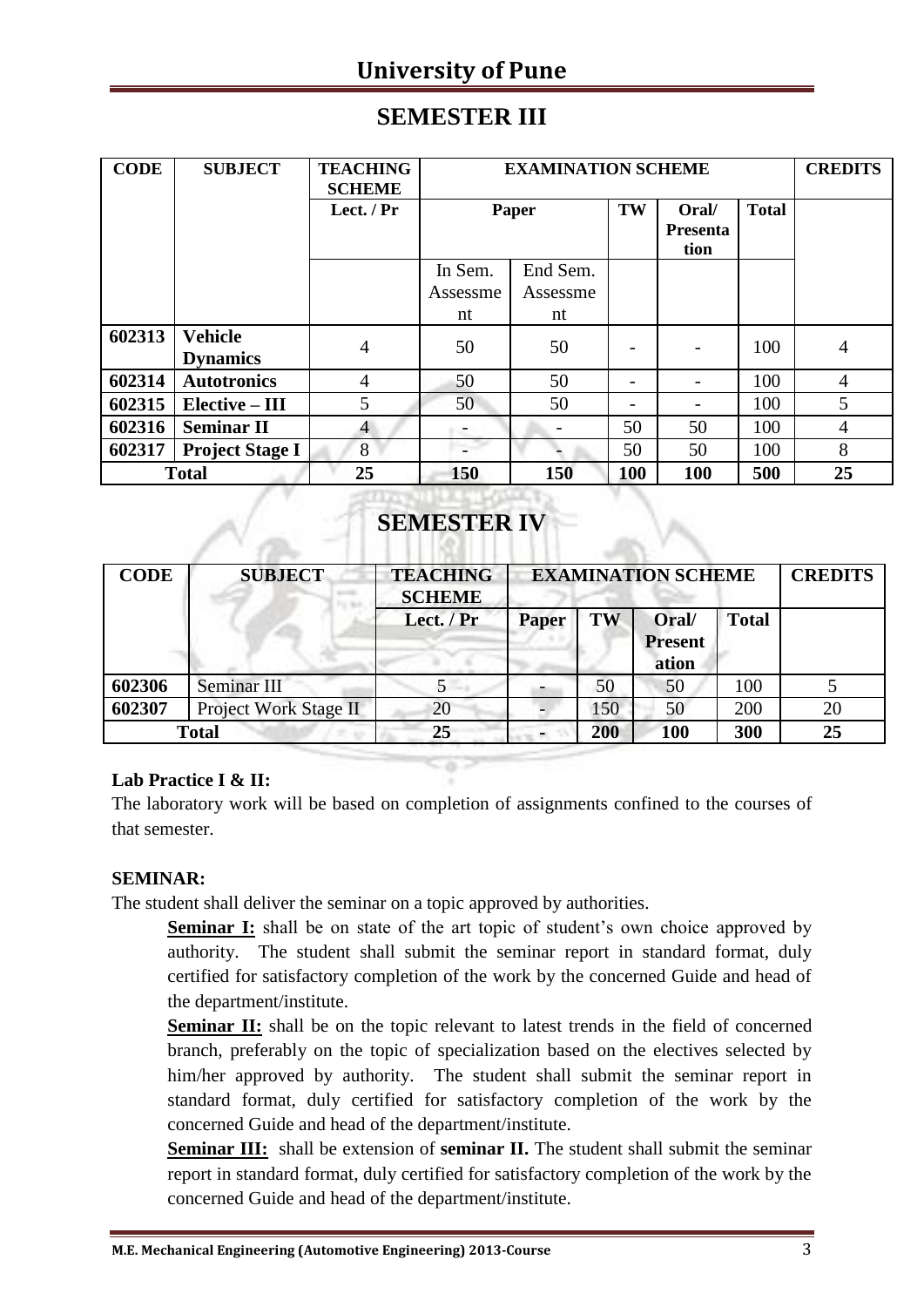#### **PROJECT WORK**:

The project work shall be based on the knowledge acquired by the student during the coursework and preferably it should meet and contribute towards the needs of the society. The project aims to provide an opportunity of designing and building complete system or subsystems based on area where the student likes to acquire specialized skills.

#### **Project Work Stage – I**

Project work Stage – I is the integral part of the project Work. In this, the student shall complete the partial work of the Project that will consist of problem statement, literature review, project overview, scheme of implementation (UML/ERD/block diagram/ PERT chart, etc.) and Layout & Design of the Set-up. The candidate shall deliver a presentation as a part of the progress report of Project work Stage-I, on the advancement in Technology pertaining to the selected dissertation topic.

The student shall submit the progress report of Project work Stage-I in standard format duly certified for satisfactory completion of the work by the concerned guide and head of the department/Institute.

#### **Project Work Stage - II**

In Project Work Stage – II, the student shall complete the balance part of the Project that will consist of fabrication of set up required for the project, conducting experiments and taking results, analysis & validation of results and conclusions.

The student shall prepare the final report of Project work in standard format duly certified for satisfactory completion of the work by the concerned guide and head of the department/Institute.

**Note:** Institute must submit the list of candidates, guide and project details (title, area, problem definition, and abstract - clearly indicating objectives and scope, sponsorship details, if any) to the university within month of commencement of third semester. The guide must be approved/qualified teacher of the institute. A guide can guide at the most 8 students per year.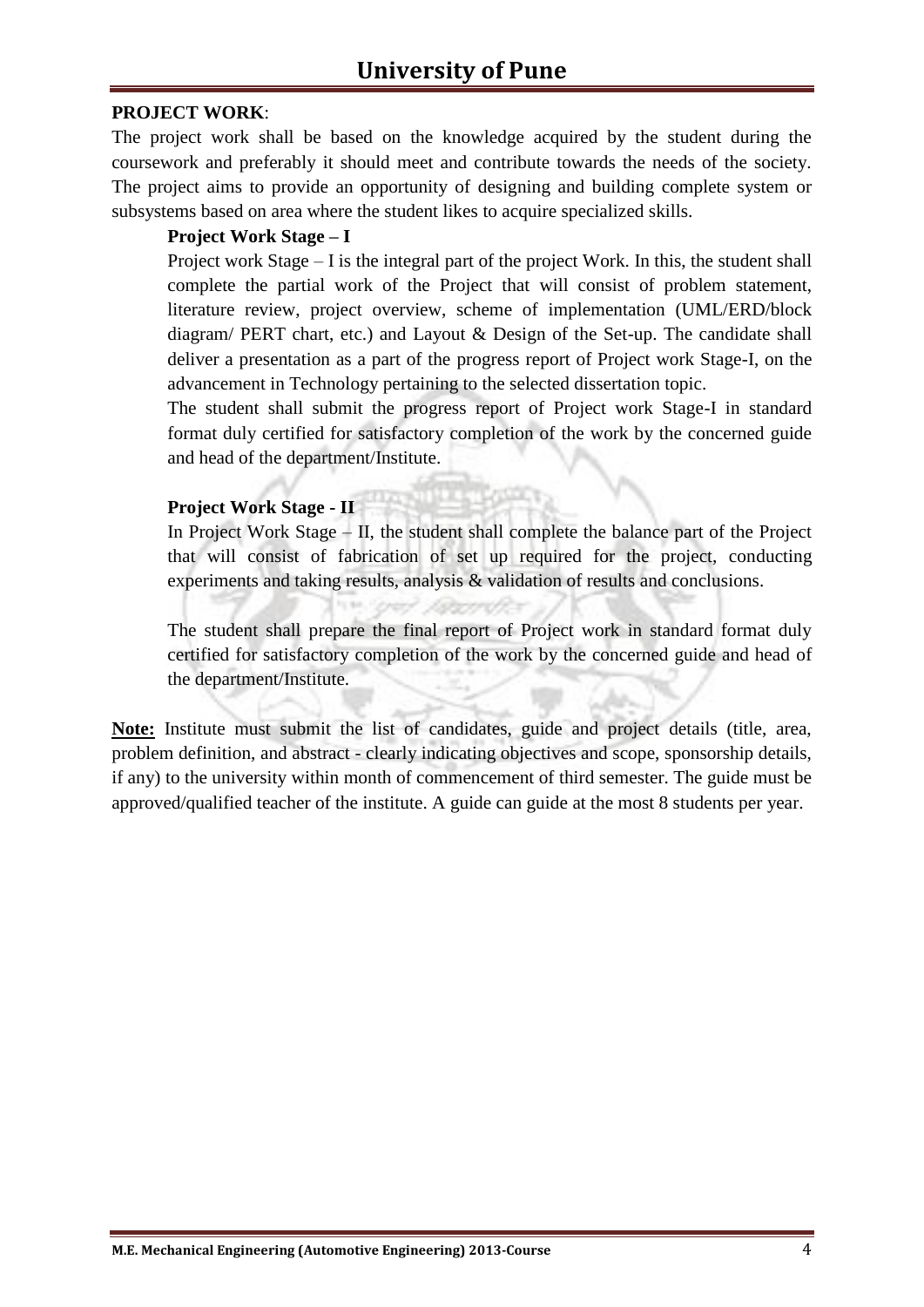## **Semester – I**

### **Advanced Mathematics [507201]**

| <b>CODE</b> | <b>TEACHING</b><br><b>SCHEME</b> |             | <b>EXAMINATION SCHEME</b> |    |                     |              |  |  |  |
|-------------|----------------------------------|-------------|---------------------------|----|---------------------|--------------|--|--|--|
|             | <b>Lect. /Week</b>               |             | Paper                     | TW | Oral/               | <b>Total</b> |  |  |  |
|             |                                  | In Semester | End                       |    | <b>Presentation</b> |              |  |  |  |
|             |                                  | Assessment  | Semester                  |    |                     |              |  |  |  |
|             |                                  |             | Assessment                |    |                     |              |  |  |  |
| 507201      |                                  |             | 50                        |    |                     | 100          |  |  |  |

#### **1. Inner Product Spaces, Orthogonality:**

Inner products, Cauchy-Schwartz inequality, Orthogonal projections, Gram-Schmidt orthogonalization, Matrix representation of inner product, Least square solutions.

#### **2. Complex Analysis:**

Complex variables, Complex differentiation, Harmonic functions, Conformal mapping, Complex integration, Cauchy's integral formulae and Calculus of residues.

#### **3. Transforms:**

Concept of transforms, Fourier transforms, Applications to partial differential equations, Discrete Fourier transform, Laplace transforms and its inverse, Laplace transform of special functions: Unit step, Unit impulse, Periodic and Error. Applications to initial value problem and wave equation using transform techniques.

#### **4. Differential Equation:**

Series Solution of differential equations, Bessel's and Legendre's differential equations, Mass spring systems of multi degree freedom, Matrix formulation for differential equations in vibration theory, Normal mode solution, Numerical computation of Eigen value.

#### **5. Numerical Analysis:**

Finite difference analysis, Explicit and Implicit finite difference scheme, Stability of finite difference method, Applications of finite difference analysis in boundary value problems, one dimensional diffusion equation, Wave equation, Laplace equation.

#### **6. Calculus of Variation:**

Introduction, Functional, Euler's equation, Isoperimetric Problem, Functional involving higher order derivative, Approximate solution of boundary value problem, Rayleigh –Ritz method, Galerkin's method, Lagranges principal.

- 1. Advanced Engineering Mathematics, 9e, by Erwin Kreyszig (Wiley India).
- 2. Higher Engineering Mathematics by Dr. B. S. Grewal (Khanna Publishers Delhi).
- 3. Linear Algebra by Jin Ho Kwak and Sungpyo Hong (Springer international edition).
- 4. Mechanical Vibration by Singiresu S. Rao (Pearson Education, Inc).
- 5. Applied Numerical Analysis by Curtis F.Gerald and Patrick O. Wheatley (Pearson Education, Inc).
- 6. Essential Mathematical Methods for Physicists by Hans J. Weber and G. B. Arfken (Academic Press).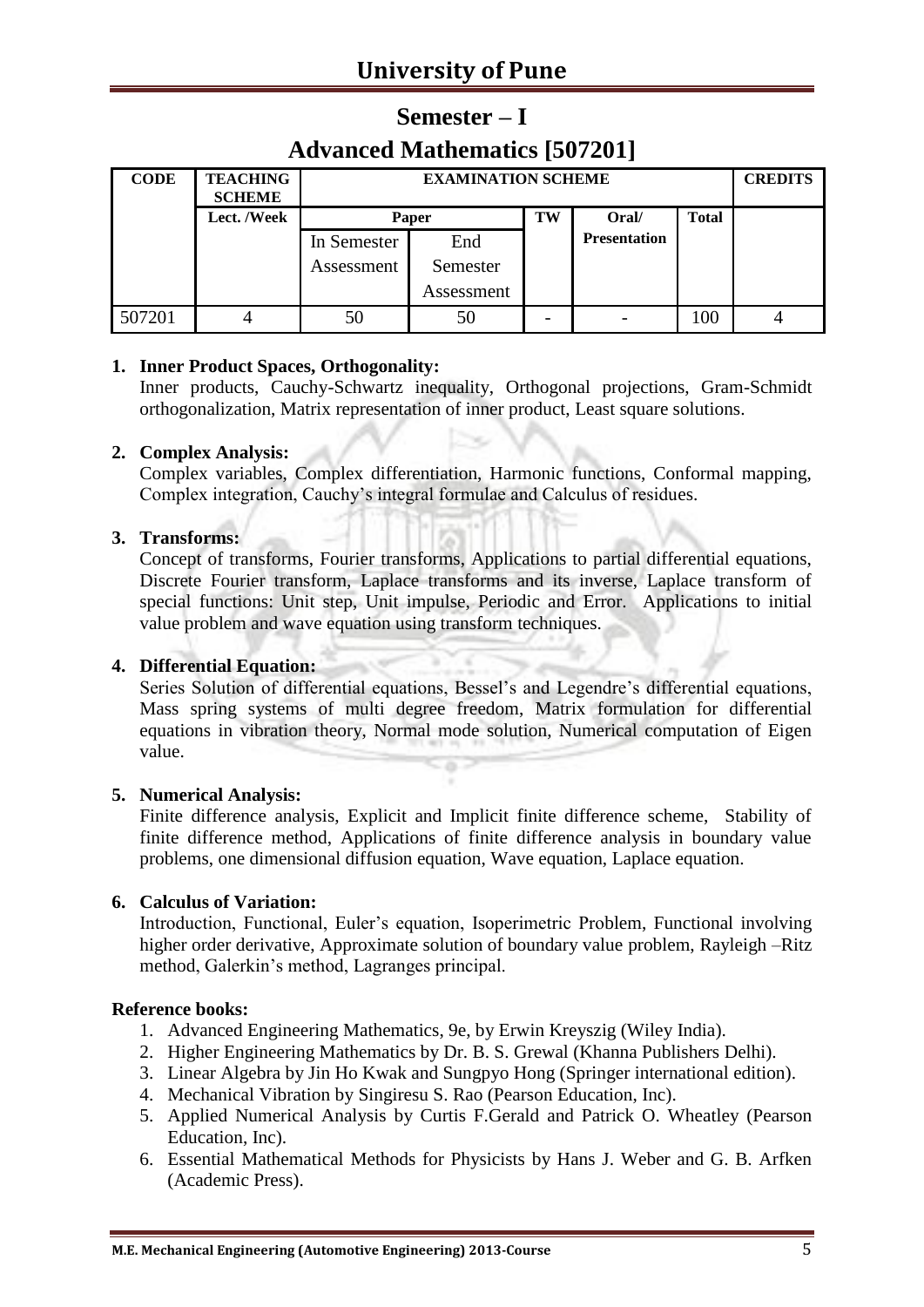# **Semester - I**

# **Automotive Engine Design [502302]**

| <b>CODE</b> | <b>TEACHING</b><br><b>SCHEME</b> |                           | <b>EXAMINATION SCHEME</b>         |    |                     |              |  |  |
|-------------|----------------------------------|---------------------------|-----------------------------------|----|---------------------|--------------|--|--|
|             | Lect/Week                        |                           | Paper                             | TW | Oral/               | <b>Total</b> |  |  |
|             |                                  | In Semester<br>Assessment | <b>End Semester</b><br>Assessment |    | <b>Presentation</b> |              |  |  |
| 502302      |                                  | 50                        | 50                                |    |                     | 100          |  |  |

#### **1. Engineering Fundamentals of IC Engine:**

Introduction, history – timeline of development, SI and CI engine cycles, engine parameters, operating characteristics, engine efficiencies, emissions.

#### **2. Fuel System:**

Thermochemistry of fuels, octane number, cetane number, alternate fuels, knocking, air and fuel induction, types of combustion chamber, fluid motion in combustion chamber, mathematical models.

#### **3. Emissions and Air Pollution:**

Air pollution, hydrocarbon, carbon monoxide, oxides of nitrogen, particulate, after treatment, catalytic converters, EGR.

#### **4. Engine Component Loading:**

Mechanical and thermal loading of components, heat transfer and thermal loads, kinematics and dynamics of crank mechanism, piston stroke, speed, acceleration, gas pressure forces, inertial forces, total forces, balancing of crankshaft assembly masses, torsional vibrations.

#### **5. Design of Principal Parts:**

Prerequisites, design conditions, material selection, service life, engine friction, design of piston assembly, design of connecting rod assembly, design of crankshaft, design of engine structure, design of valve gear.

hit art is 'ex' 14

**The** 

#### **6. Engine Systems:**

Turbocharger design – compressor and turbine, design of fuel system, design of lubricating system, design of cooling system.

- 1. Handbook of Diesel Engines, Mollenhauer Klaus, Tschöke Helmut (Eds.), Springer
- 2. Engineering Fundamentals of the Internal Combustion Engine, Willard W. Pulkrabek, Prentice Hall
- 3. Diesel Engine Reference Book, Bernard Challen & Rodica Baranescu, Butterworth-Heinemann
- 4. Diesel Engine Design, H.F.P. Purday, D. Van Nostrand Company, Cornell University Library
- 5. Internal Combustion Engine Fundamentals, John B. Heywood, McGraw Hill, Inc.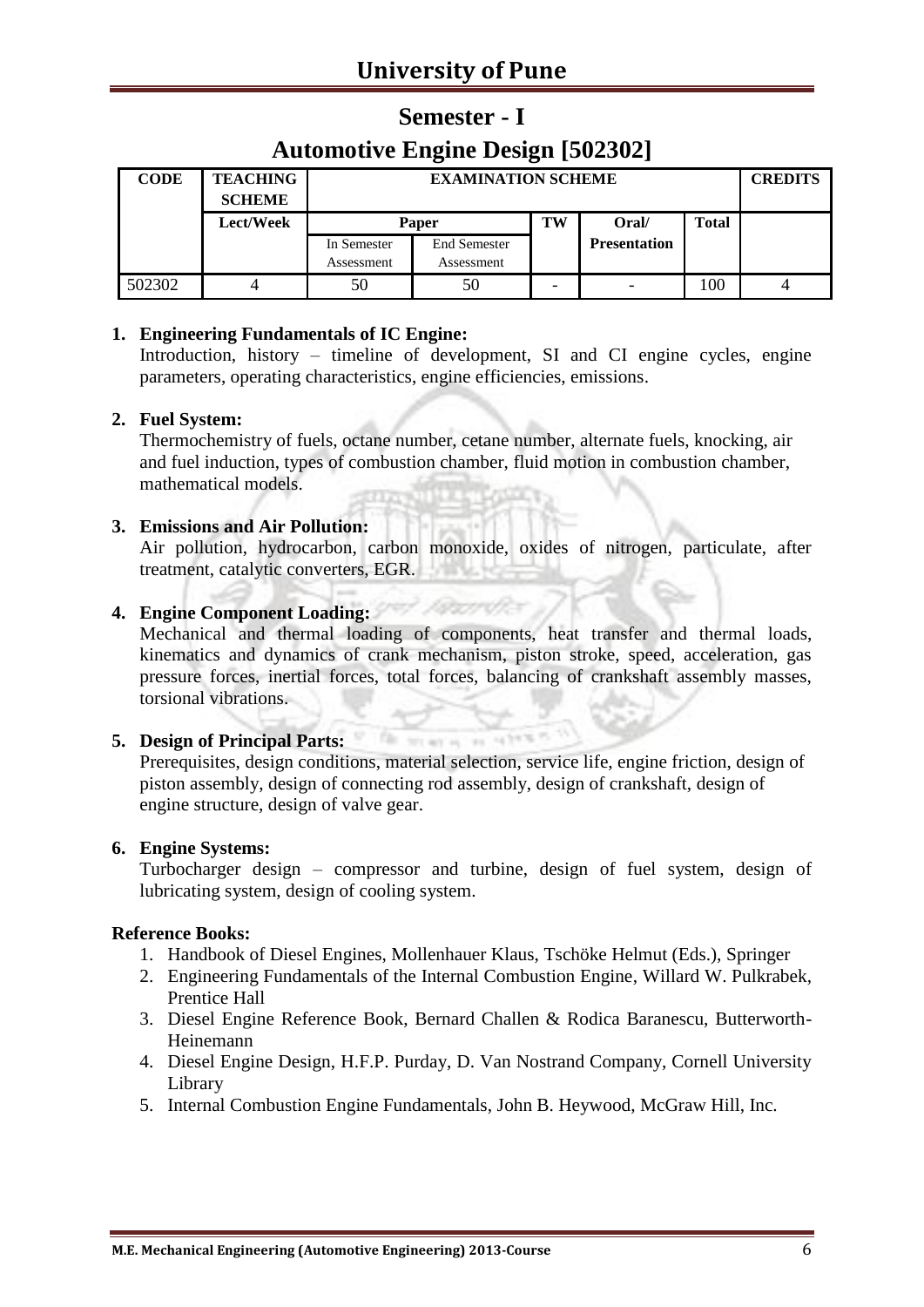## **Semester – I Automotive Safety and Regulations [502303]**

| <b>CODE</b> | <b>TEACHING</b><br><b>SCHEME</b> |                           | <b>EXAMINATION SCHEME</b>         |    |                     |              |  |  |
|-------------|----------------------------------|---------------------------|-----------------------------------|----|---------------------|--------------|--|--|
|             | Lect/Week                        |                           | Paper                             | TW | Oral/               | <b>Total</b> |  |  |
|             |                                  | In Semester<br>Assessment | <b>End Semester</b><br>Assessment |    | <b>Presentation</b> |              |  |  |
| 502303      |                                  | 50                        | 50                                |    |                     | 100          |  |  |

#### 1. **Safety and Crash Testing:**

Introduction - Active and passive safety, characteristics of vehicle structures, Optimization of vehicle structures for crash worthiness - Types of crash / roll over Tests, Regulatory requirements for crash testing, Instrumentation, high speed photography, Image Analysis.

#### 2. **Pedestrian Safety and Ergonomics:**

Importance of Ergonomics in Automotive safety- Locations of controls- Anthropometry-Human impact tolerance- Determination of Injury thresholds, Severity Index, Study of comparative tolerance. Study of crash dummies.

#### 3. **Vehicle Safety systems:**

Survival space requirements, Restraint systems used in automobiles

- Types of safety belts- Head restraints, Air bags

- Use of energy absorbing systems - Impact protection from steering controls

- Design of seats for safety- types of seats-Importance of Bumpers - Damageability criteria in bumper designs.

- Types of safety glass and their requirements, rearward field of vision in automobiles

- Types of rear view mirrors and their assessment - Warning devices - Hinges and latches, 5. pr etc. **Clay** brian a said

- External Projections, Door locks & retension systems Rear/front/side under run protection devices.

#### 4. **Automotive Lighting and Light Signalling Devices:**

Automotive lamps, types, design, construction, material, performance

- Light signalling devices such as stop lamp, rear position lap, direction indicator, reverse lamp, reflex reflector, position lamp, number plate lamp, etc.

- New technology in automobile lighting-Gas Discharge lamp, LED, Adoptive Front Lighting System (AFLS), Daylight Running Lamps (DRL).

#### 5. **Safety regulations:**

As issued from time to time by Government of India as per AIS 037 (Automotive Indian Standard)

- 1. Watts, A. J., et al "Low speed Automobile Accidents" Lawyers and Judges 1996
- 2. Jullian Happian-Smith 'An Introduction to Modern Vehicle Design' SAE, 2002
- 3. Johnson, W., and Mamalis, A.G., "Crashworthiness of Vehicles, MEP, London.
- 4. Prasad, Priya and Belwafa Jamel, "Vehicles Crashworthiness and Occupant Protection", American Iron and Steel Institute, USA.
- 5. Edward A., "Lamps and Lighting" Hodder & Stoughton, London 1993.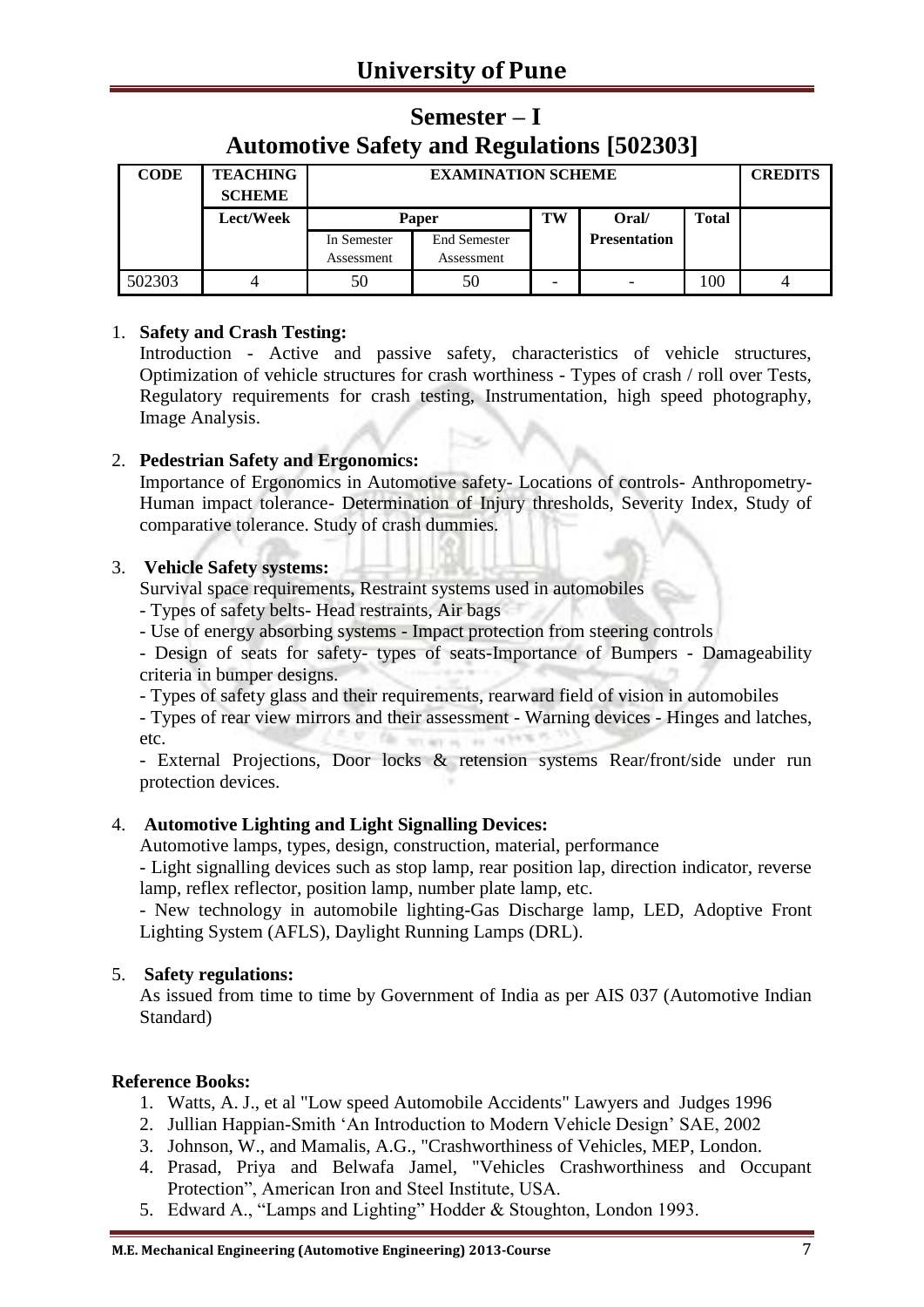- 6. Keitz H. A. E. "Light calculations and Measurements", Macmillan 1971.
- 7. Olson L. P., "Forensic aspects of driver perception and response, Lawyers and Judges 1996.
- 8. Pantazis M., "Visual instrumentation: Optical design & engineering Principles, McGraw - Hill 1999.
- 9. Handbook of Applied Photometry OSA, AIP Press (1997)
- 6. Born M and Wolf E "Principles of Optics", 1999, Cambridge University Press
- 7. McCluney W.R. "Introduction to Radiometry and Photometry"
- 8. Walsch JWT, "Photometry", Dover Publication
- 9. Central motor vehicle rules and standards.
- 10. Recent Development in Automotive Safety Technology. SAE International Publication. Editor: Daniel J Helt.
- 11. Updated CDs of AIS 037, giving procedure for type approval and estimating Conformity of production for safety of critical components, published by ARAI Pune.

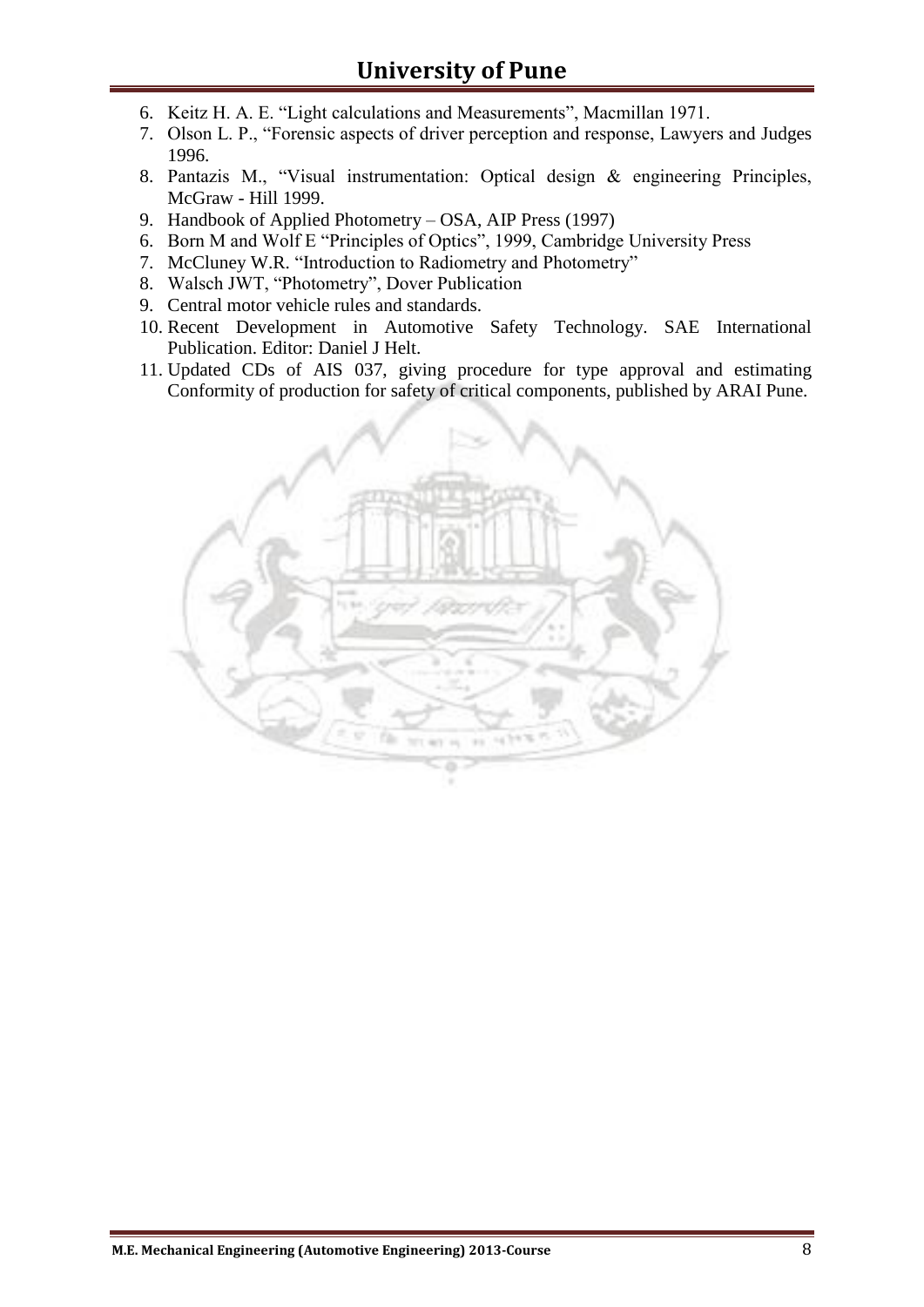## **Semester – I Research Methodology [502304]**

| <b>CODE</b> | <b>TEACHING</b><br><b>SCHEME</b> |             | <b>EXAMINATION SCHEME</b> |    |                     |              |  |  |
|-------------|----------------------------------|-------------|---------------------------|----|---------------------|--------------|--|--|
|             | Lect. /Week                      |             | Paper                     | TW | Oral/               | <b>Total</b> |  |  |
|             |                                  | In Semester | <b>End Semester</b>       |    | <b>Presentation</b> |              |  |  |
|             |                                  | Assessment  | Assessment                |    |                     |              |  |  |
| 502304      |                                  | 50          | 50                        |    |                     | 100          |  |  |

#### **1. Research Problem**

Meaning of research problem, Sources of research problem, Criteria / Characteristics of a good research problem, Errors in selecting a research problem, Scope and objectives of research problem.

#### **2. Basic instrumentation**

Instrumentation schemes, Static and dynamic characteristics of instruments used in experimental set up, Performance under flow or motion conditions, Data collection using a digital computer system, Linear scaling for receiver and fidelity of instrument, Role of DSP in data collection in noisy environment.

#### **3. Applied statistics**

Regression analysis, Parameter estimation, Multivariate statistics, Principal component analysis, Moments and response curve methods, State vector machines and uncertainty analysis, Probable errors in the research, Error analysis.

#### **4. Modelling and prediction of performance**

Setting up a computing model to predict performance of experimental system, Multi-scale modelling and verifying performance of process system, Nonlinear analysis of system and asymptotic analysis, Verifying if assumptions hold true for a given apparatus setup, Plotting family of performance curves to study trends and tendencies, Sensitivity theory and applications.

#### **5. Developing a Research Proposal**

Format of research proposal, Individual research proposal, Institutional proposal, Proposal of a student – a presentation and assessment by a review committee consisting of Guide and external expert only, Other faculty members may attend and give suggestions relevant to topic of research.

### **In semester assessment is to be carried out by two internal tests and five assignments one on each unit.**

- 1. Research methodology: an Introduction for Science & Engineering students, by Stuart Melville and Wayne Goddard
- 2. Research Methodology: Methods and Trends, by Dr. C. R. Kothari
- 3. Research Methodology: An Introduction by Wayne Goddard and Stuart Melville
- 4. Research Methodology: A Step by Step Guide for Beginners, by Ranjit Kumar, 2nd Edition
- 5. Operational Research by Dr. S.D. Sharma, Kedar Nath Ram Nath & Co.
- 6. Software Engineering by Pressman.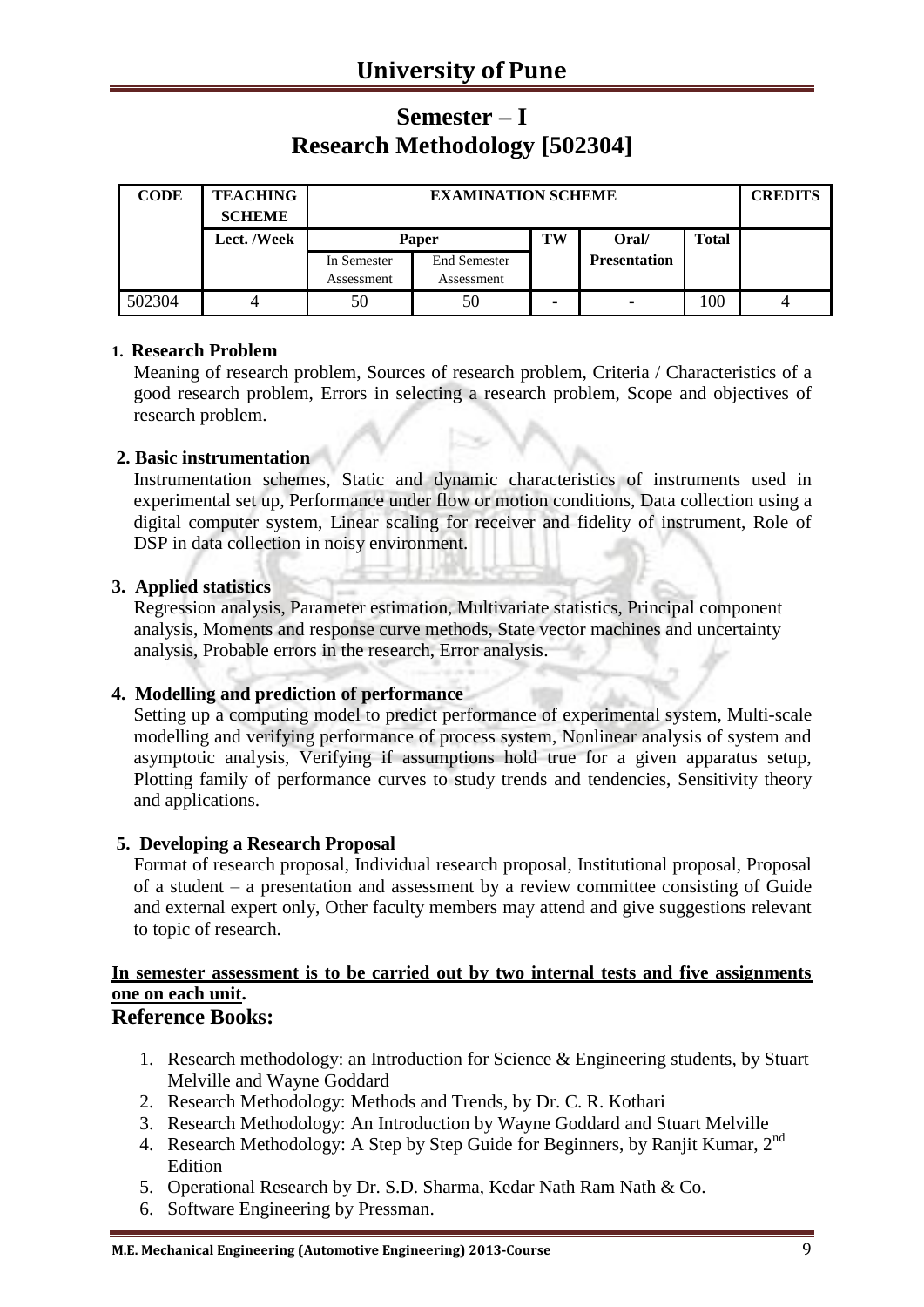### **Semester – I**

### **Elective – I (502305)**

| [Elective I Common to All M.E. Mechanical Courses] |  |
|----------------------------------------------------|--|
|----------------------------------------------------|--|

| <b>CODE</b> | <b>TEACHING</b><br><b>SCHEME</b> |                           | <b>EXAMINATION SCHEME</b>         |    |                     |              |  |  |
|-------------|----------------------------------|---------------------------|-----------------------------------|----|---------------------|--------------|--|--|
|             | Lect. /Week                      |                           | <b>Paper</b>                      | TW | Oral/               | <b>Total</b> |  |  |
|             |                                  | In Semester<br>Assessment | <b>End Semester</b><br>Assessment |    | <b>Presentation</b> |              |  |  |
| 502305      |                                  | 50                        | 50                                |    |                     | 100          |  |  |

|                 |                                                                                | <b>Modules of 2 Credits (Select any Two)</b> |                                                  |
|-----------------|--------------------------------------------------------------------------------|----------------------------------------------|--------------------------------------------------|
| Code No.        | <b>Title</b>                                                                   | Code No.                                     | <b>Title</b>                                     |
| $ME2I - M1$     | <b>Energy Audit and</b><br><b>Management</b>                                   | $ME2I - M6$                                  | <b>Operation Management</b>                      |
| $ME2I - M2$     | <b>Financial Management</b>                                                    | $ME2I - M7$                                  | <b>Engineering Economics</b>                     |
| $ME2I - M3$     | <b>Financial Costing</b>                                                       | $ME2I - M8$                                  | <b>Technology Forecasting</b>                    |
| $ME2I - M4$     | <b>Project Management</b>                                                      | $ME2I - M9$                                  | <b>Technology Transfer</b>                       |
| $ME2I - M5$     | <b>Energy Efficient</b><br><b>Technologies in Electrical</b><br><b>Systems</b> | $ME2I - M10$                                 | <b>Human Rights</b>                              |
|                 |                                                                                | <b>Modules of 1 Credit (Select any One)</b>  |                                                  |
| Code No.        | <b>Title</b>                                                                   | Code No.                                     | <b>Title</b>                                     |
| <b>ME1I-M11</b> | <b>Environmental</b><br><b>Pollution</b><br>and Control                        | $ME1I - M12$                                 | <b>Intellectual</b><br>property<br><b>Rights</b> |

#### **Note: For e.g., ME2I-M1 indicates**

**ME – Common to all M.E. Mechanical Course, 2 – 2 Credits, I – Elective I, M1 – Module 1**

#### **ME2I – M1 Energy Audit and Management**

Definition, Energy audit- need, Types of energy audit, Energy management (audit) approachunderstanding energy costs, Bench marking, Energy performance, Matching energy use to requirement, Maximizing system efficiencies, Optimizing the input energy requirements, Fuel and energy substitution, Energy audit instruments *Ref. Books: Guide Books, Bureau of Energy Efficiency*

#### **ME2I – M2 Financial Management**

Investment-need, Appraisal and criteria, Financial analysis techniques- Simple payback period, Return on investment, Net present value, Internal rate of return, Cash flows, Risk and sensitivity analysis, Financing options, Energy performance contracting and role of Energy Service Companies (ESCOS).

*Ref. Books: Guide Books, Bureau of Energy Efficiency*

#### **ME2I – M3 Financial Costing**

Significance, Traditional absorption costing, Marginal costing, Contract costing, Activity based costing, Process costing

*Ref. Books: Cost Accounting, N K Prasad, Book Syndicate Pvt. Ltd.*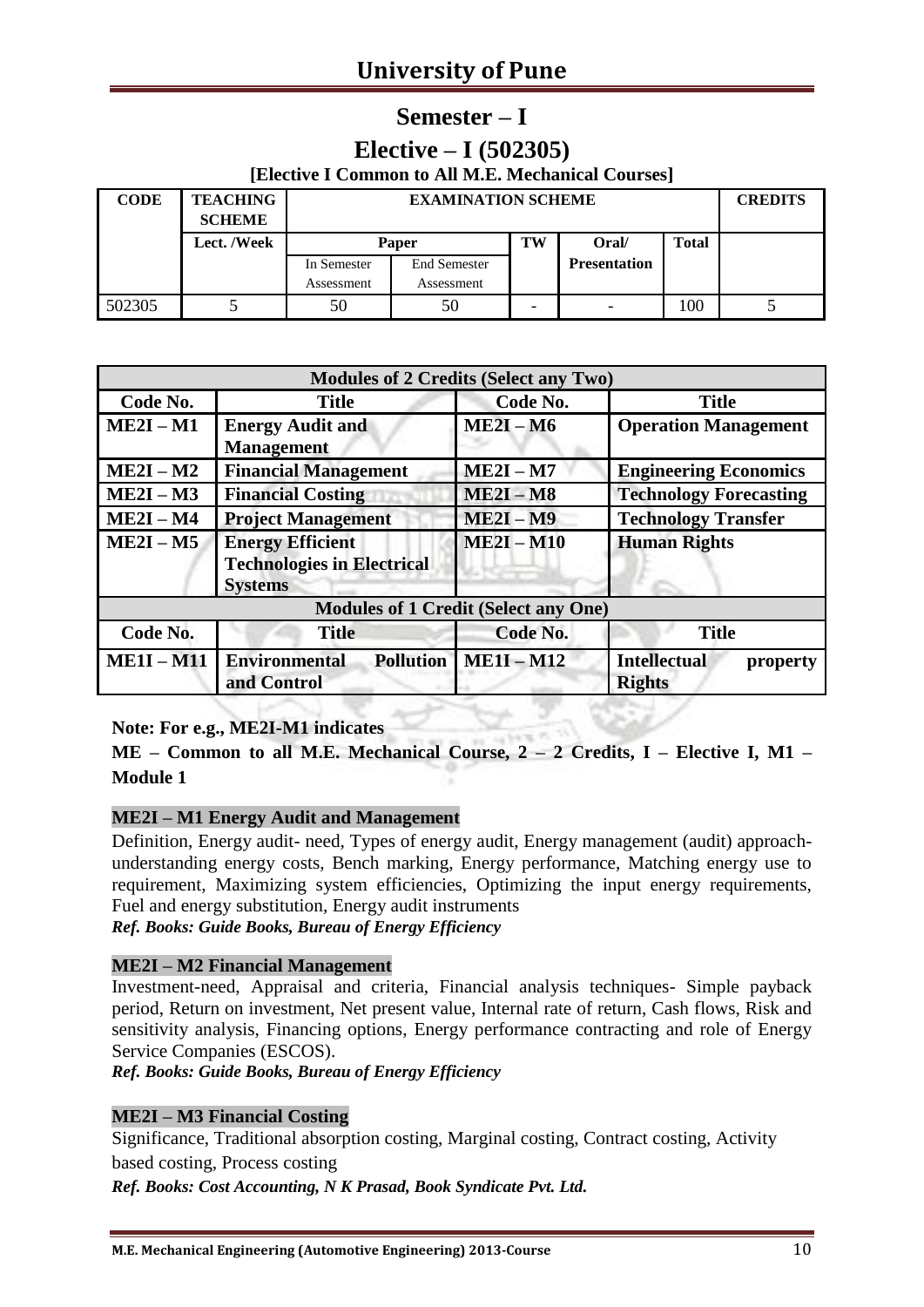#### **ME2I – M4 Project Management**

Definition and scope of project, Technical design, Financing, Contracting, Implementation and performance monitoring. Implementation plan for top management, Planning Budget, Procurement Procedures, Construction, Measurement & Verification.

*Ref. Books: Guide Books, Bureau of Energy Efficiency*

#### **ME2I – M5 Energy Efficient Technologies in Electrical Systems**

Maximum demand controllers, Automatic power factor controllers, Energy efficient motors, Soft starters with energy saver, Variable speed drives, Energy efficient transformers, Electronic ballast, Occupancy sensors, Energy efficient lighting controls. *Ref. Books: Guide Books, Bureau of Energy Efficiency*

#### **ME2I – M6 Operation Management**

Introduction, Importance, Operating systems models, key decisions, Planning and controlling, Strategic approach, Processes and systems, supply chain or network approach, Technology and knowledge management, Quality Management, Operations - Challenges, Opportunities, Excellence, risk management and sustainability, Case studies

*Ref. Books:1) Operations Management - An Integrated Approach, Danny Samson and Prakash J. Singh, :Cambridge University Press, 2) Modern production/Operations Management, 8th Edition, E.S. Buffa and R. K. Sarin, John Wiley & Sons.*

#### **ME2I – M7 Engineering Economics**

Fundamentals, Markets and Government in a Modern economy, Basic Elements of Supply and Demand, Demand and Consumer Behaviour, Analysis of Perfectly Competitive Markets, Unemployment, Inflation and Economic policy

*Ref. Books: Economics, Samuelson Nordhaus, Tata McGraw Hill*

#### **ME2I – M8 Technology Forecasting**

Approaches, Technology Performance Parameters, Use of Experts in Technology Forecasting, Planning, Technology Progress. Morphological Analysis of a Technology System.

*Ref. Books: 1) Gerard H. Gaynor, Hand Book of Technology Management, Mc Graw Hill.*

#### **ME2I – M9 Technology Transfer**

Definition, Source of Technology Transfer [TT], Model of TT with Public and Private Enterprises, Success and Failure Factors in Technology Transfer. The concepts of Invention and Innovation, Definition and classifications of Research and Development, New Product Development, Challenges in Commercializing Research Results.

*Ref. Books: 1) Gerard H. Gaynor, Hand Book of Technology Management, Mc Graw Hill.*

#### **ME2I – M10 Human Rights**

Human Rights – Concept, Development, Evolution, Philosophical, Sociological and Political debates, Benchmarks of Human Rights Movement. Human Rights and the Indian Constitution Human Rights & State Mechanisms, Police & Human Rights, Judiciary & Human Rights, Prisons & Human Rights, National and State Human Rights Commissions, Human Rights of the Different Sections and contemporary issues, Citizens' Role and Civil Society, Human Rights and the international scene Primary Information with reference to Engineering Industry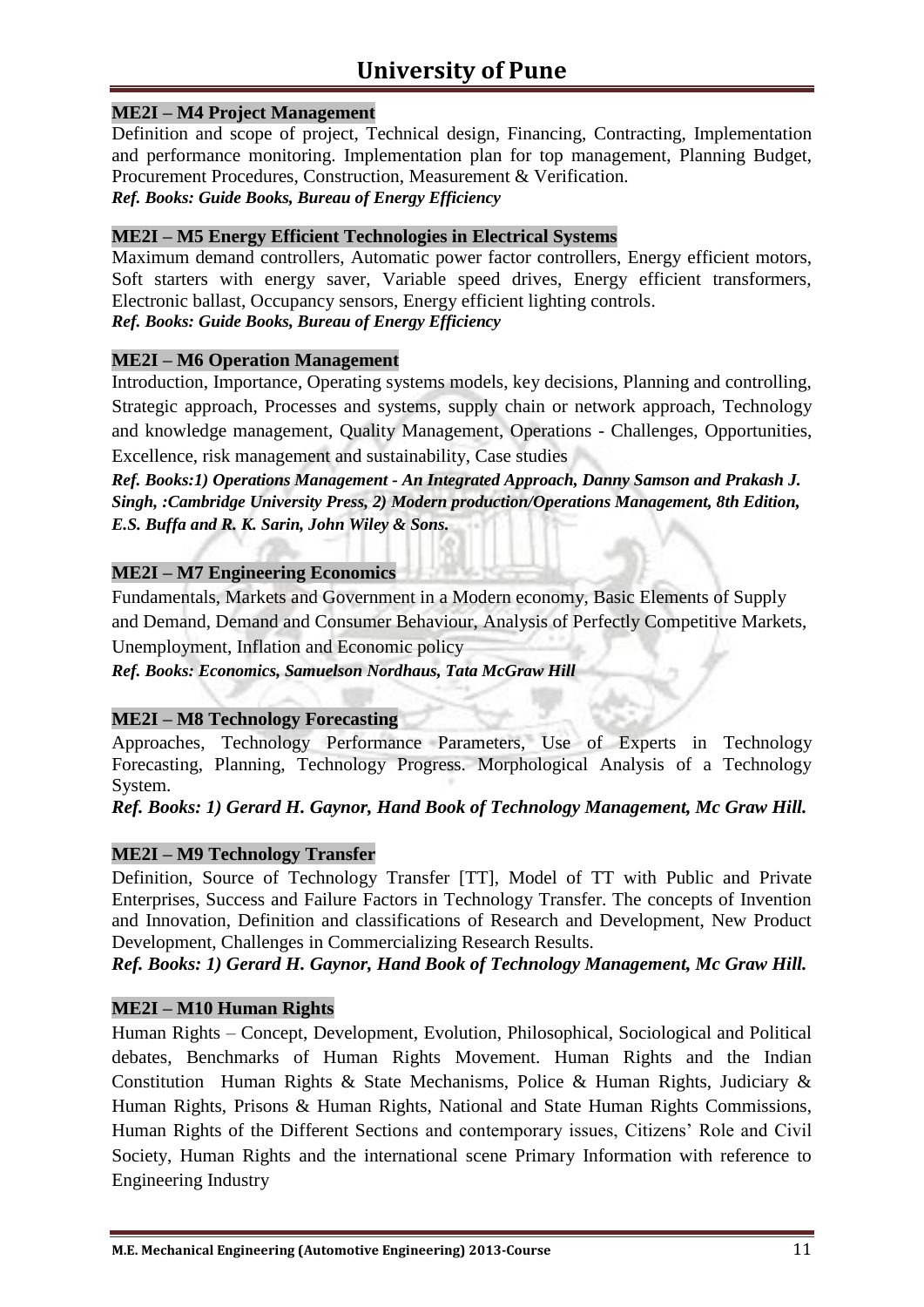*Ref. Books: 1)Study material on UNESCO,UNICEF web site, 2)HUMAN RIGHTS IN INDIA A MAPPING,Usha Ramanathan, 3)Introduction to International Humanitarian Law by Curtis F. J. Doebbler - CD Publishing , 2005 .This book is an introductory text on international humanitarian law (the laws of war) that provides the basics of law, including excerpts from some of the leading treaty texts. Perfect for a short course in the law -- one to five weeks, 4) Freedom of Information by Toby Mendel - UNESCO , 2008*

#### **ME1I – M11 Environmental and Pollution control**

Pollution and Environmental Ethics, Air pollution, Water pollution, Soil pollution, Marine pollution, Noise pollution, Thermal pollution, Nuclear hazards Environmental impact and economic aspects, Emission standards and regulations for Automobiles.

*Ref. Books: 1) Environmental Pollution and Control, [J. Jeffrey Peirce,](http://www.google.co.in/search?tbo=p&tbm=bks&q=inauthor:%22J.+Jeffrey+Peirce%22) [P Aarne Vesilind,](http://www.google.co.in/search?tbo=p&tbm=bks&q=inauthor:%22P+Aarne+Vesilind%22) [Ruth](http://www.google.co.in/search?tbo=p&tbm=bks&q=inauthor:%22Ruth+Weiner%22)  [Weiner,](http://www.google.co.in/search?tbo=p&tbm=bks&q=inauthor:%22Ruth+Weiner%22) Butterworth-Heinemann, 2) Environmental Pollution Control Engineering, C.S. Rao, New Age International*

#### **ME1I – M12 Intellectual property Rights**

Patentable and non-patentable inventions, statutory exceptions, Persons entitled to apply for patents.

*Ref. Books: 1) Satyawrat Ponkshe, The Management of Intellectual Property, by, Ponkshe & Bhate Publications, Pune.*

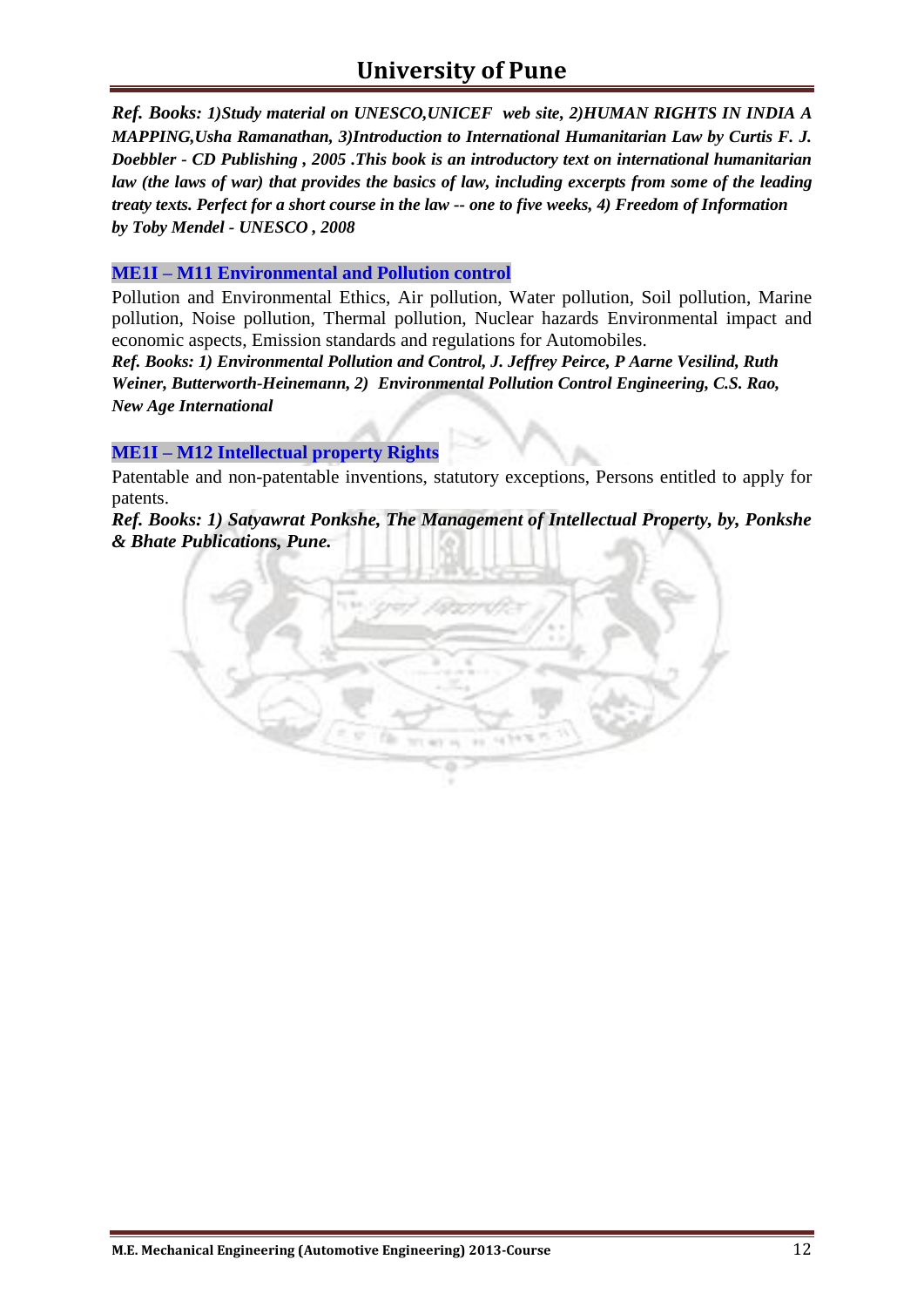# **University of Pune**

| Lab Practice $-$ I [502306] |                                  |             |                           |    |                     |              |  |  |
|-----------------------------|----------------------------------|-------------|---------------------------|----|---------------------|--------------|--|--|
| <b>CODE</b>                 | <b>TEACHING</b><br><b>SCHEME</b> |             | <b>EXAMINATION SCHEME</b> |    |                     |              |  |  |
|                             | Pr/Week                          | Paper       |                           | TW | Oral/               | <b>Total</b> |  |  |
|                             |                                  | In Semester | <b>End Semester</b>       |    | <b>Presentation</b> |              |  |  |
|                             |                                  | Assessment  | Assessment                |    |                     |              |  |  |
| 502306                      |                                  | -           |                           | 50 | 50                  | 100          |  |  |

# **Semester – I**

Lab work or Assignments have to be carried out at respective labs as mentioned in the syllabus of respective subjects excluding Elective. It is to be submitted as term work at the end of semester after continuous assessment of each by respective teacher. Assessment of term work has to be carried out as per R-1.4 and R-1.5 of PG Rules and Regulations of Credit System. (Refer University web site)

#### **The Term work shall consist of following experiments /assignments;**

- 1. Computer program to estimate dynamic forces on crankshaft of multi-cylinder engine.
- 2. Dynamic force analysis of crank train assembly using suitable MDB software.
- 3. Fatigue life estimation of crankshaft using suitable FEM software.
- 4. Assignment on crash analysis.
- 5. Assignment on lighting system in automobiles.
- 6. Assignment on complex analysis.
- 7. Assignment on transforms.
- 8. Assignment on numerical analysis.
- 9. Visit to an automotive industry to see the latest manufacturing and assembly of System.**CO OF HEALTH AT HARAL**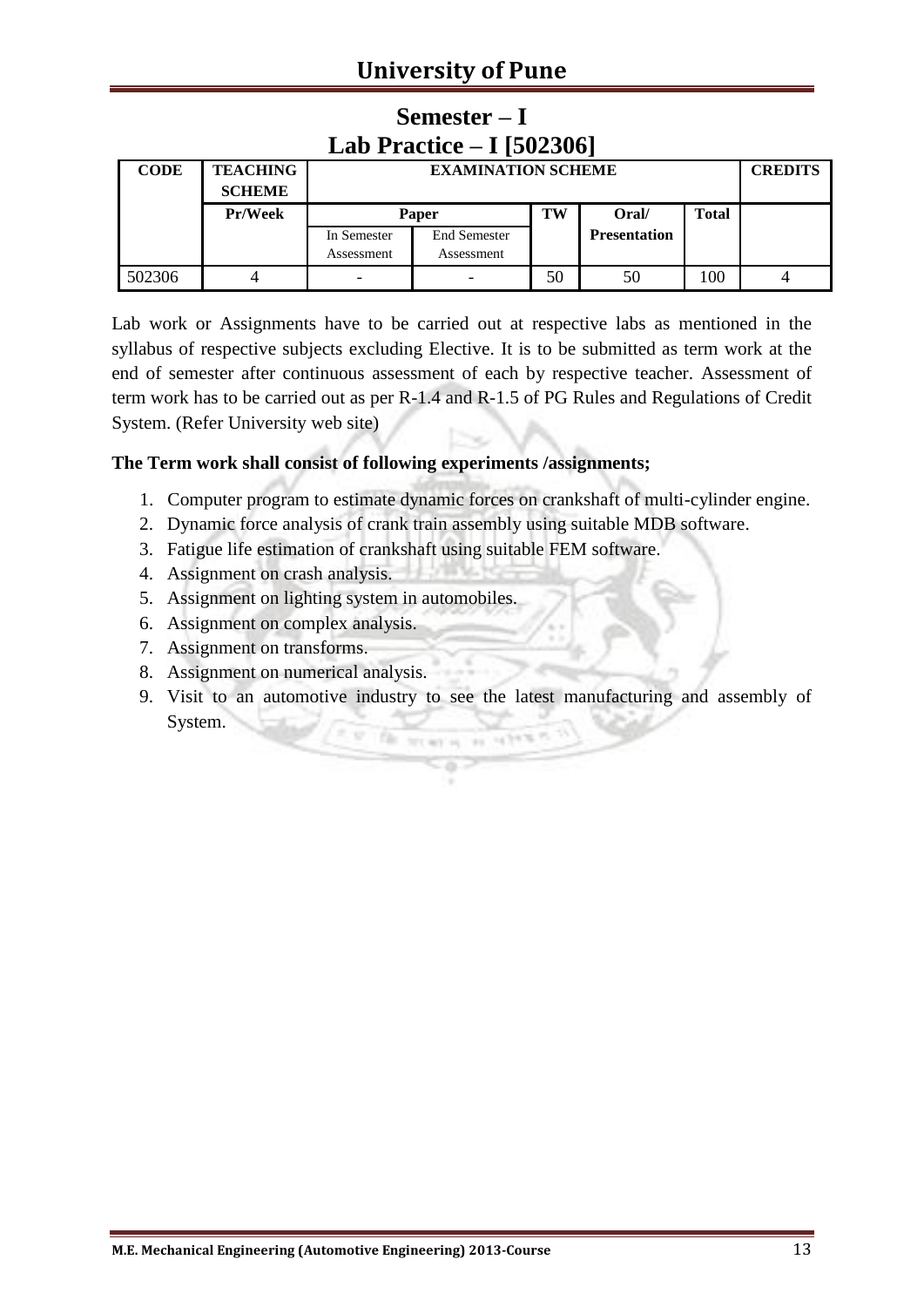## **Semester - II**

## **Engine Combustion Technology [502307]**

| <b>CODE</b> | <b>TEACHING</b><br><b>SCHEME</b> |                           | <b>EXAMINATION SCHEME</b>         |    |                     |              |  |  |
|-------------|----------------------------------|---------------------------|-----------------------------------|----|---------------------|--------------|--|--|
|             | Lect/Week                        | <b>Paper</b>              |                                   | TW | Oral/               | <b>Total</b> |  |  |
|             |                                  | In Semester<br>Assessment | <b>End Semester</b><br>Assessment |    | <b>Presentation</b> |              |  |  |
| 502307      |                                  | 50                        | 50                                |    |                     | 100          |  |  |

#### **1. Combustion Principles:**

Thermodynamics - concepts of combustion – combustion equations - heat of combustion theoretical flame temperature - chemical equilibrium and dissociation, equilibrium constant for ideal gas mixture. Chemical thermodynamics, chemical reaction, fuels and combustion, enthalpy of formation and enthalpy of combustion,  $1<sup>st</sup>$  law analysis of reacting systems, adiabatic flame temperature.

#### **2. Chemical Kinetics:**

Theories of combustion - pre-flame velocities - reaction rates - laminar and turbulent flame propagation in engines.

#### **3. Combustion in S.I. Engines:**

Initiation of combustion - flame velocities – flame propagation - normal and abnormal combustion - knocking combustion - pre-ignition - knock and engine variables - features and design consideration of combustion chambers - stratified charge combustion concepts of lean burn engines - heat release correlations. Flow visualization and modeling, concept of combustion quality, ignition and its effect.

#### **4. Combustion in C.I. Engines:**

Various stages of combustion - vaporization of fuel droplets and spray formation – air motion - swirl measurement - delay period correlations and affecting variables, diesel knock and engine variables, features and design considerations of combustion chambers swirl, squish and tumble Flow visualization and modelling.

#### **5. Combustion in Gas Turbine:**

Flame stability, re-circulation zone and requirements - combustion chamber configuration. Various combustion chambers and their analysis. I. C. Engine simulation, programming introduction.

- 1. Ganesan, V., Internal Combustion Engines, Tata McGraw Hill Book Cop.,1995.
- 2. John, B. Heywood, Internal Combustion Engine Fundamentals, McGraw Hill Book, 1998.
- 3. Mathur M. L., and Sharma, R. P., A Course in Internal Combustion Engines, Dhanpat Rai Publications Pvt. New Delhi-2, 1993.
- 4. Obert, E. F., Internal Combustion Engine and Air Pollution, International Text Books Publishers, 1983.
- 5. Cohen, H. Rogers, G, E. C. and Saravanamutto, H. I. H., Gas Turbine Theory, Longman Group Ltd, 1980.
- 6. C. R. Ferguson and A. T. Kirkpatrick, "I C Engine (Applied thermosciences)" Wiley India Pvt. Limited, New Delhi – 110002.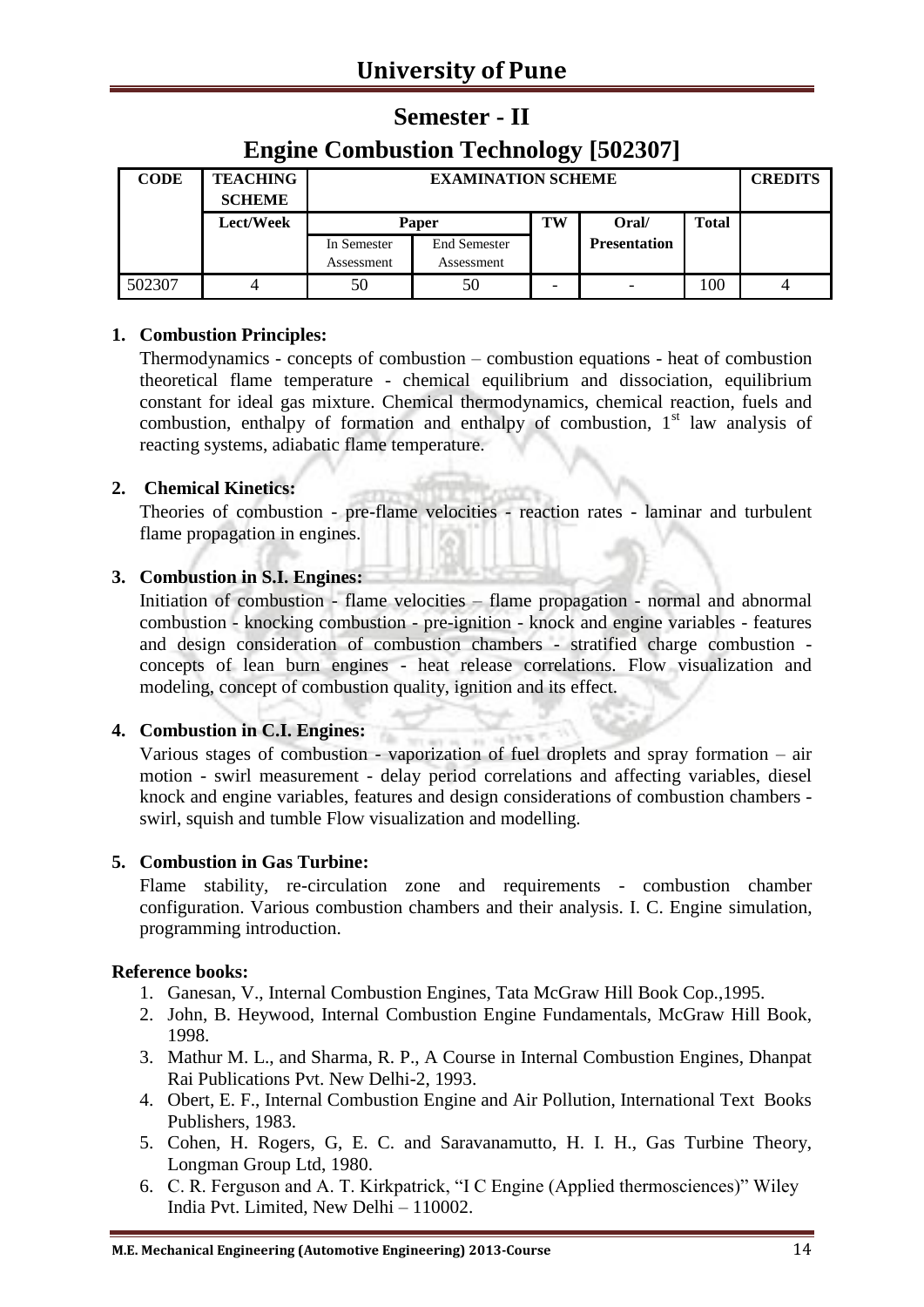## **Semester - II**

### **Noise Vibration and Harshness [502308]**

| <b>CODE</b> | <b>TEACHING</b><br><b>SCHEME</b> |                           | <b>EXAMINATION SCHEME</b>         |    |                     |              |  |
|-------------|----------------------------------|---------------------------|-----------------------------------|----|---------------------|--------------|--|
|             | Lect. /Week                      | Paper                     |                                   | TW | Oral/               | <b>Total</b> |  |
|             |                                  | In Semester<br>Assessment | <b>End Semester</b><br>Assessment |    | <b>Presentation</b> |              |  |
| 502308      |                                  | 50                        | 50                                |    |                     | 100          |  |

#### **1. Introduction to Automotive NVH:**

Natural vibration of Single Degree of Freedom System (SDOF) and Multi Degree of Freedom System (MDOF), Undamped, damped and forced vibrations and Vibration of beams, plates & shells. Automotive NVH sources, NVH a Measure of Vehicle Ride Comfort, Noise sources, generation and radiation, Pass-by noise limits, Interior noise of vehicles, Sound quality, Ride comfort, Noise and vibration control in vehicles.

#### **2. Noise Fundamentals:**

Sound propagation, Quantification of sound- frequency and wave length, sound pressure level, sound intensity level, Octave & 1/3 octave bands, A weighting, Room criterion, Radiation efficiency, Noise induced hearing losses. Interior Noise of Automobiles - Interior noise sources, Structure borne noise, Airborne noise, Refinement techniques, Sound insulation. **IN ORIGINAL** 

#### **3. Vibration & Noise measurement:**

Vibration transducers, microphones & calibrators, Excitation devices, Frequency analysis, Sound pressure measurement, Sound power measurement, Sound intensity measurement, Sound intensity probes, Data acquisition system, Digital signal processing, Noise specifications & standards. **CONTRACTOR** 

#### 4. **Noise and Vibration Analysis: Transfer Path Analysis**-

Single source structure-borne noise transmission path analysis, Multiple reference transmission path analysis, Use of mechanical-acoustic reciprocity, Air-borne source quantification, Impedance modelling, Frequency and order domain analysis, Sound intensity and sound power mapping and Introduction to array techniques - Acoustic holography & beam forming.

#### **5. Modal Analysis:**

Definition of Modal Properties, Modal analysis theory, FE & Experimental modal analysis, Excitation sources, Applications of Modal Analysis.

#### **Passive Noise Treatments:**

**A. Ducts & Mufflers** -Types of mufflers, performance parameters – acoustics and backpressure, Reactive and absorptive silencers and Overall design considerations.

**B. Acoustic Material Characterization** -Sound transmission, absorption and damping, Behaviour of acoustic material wrt sound absorption and transmission, Standard methods for evaluating sound absorption coefficient and transmission loss, Types of sound absorbers, Prediction of transmission loss and flanking transmission, Damping materials and their applications.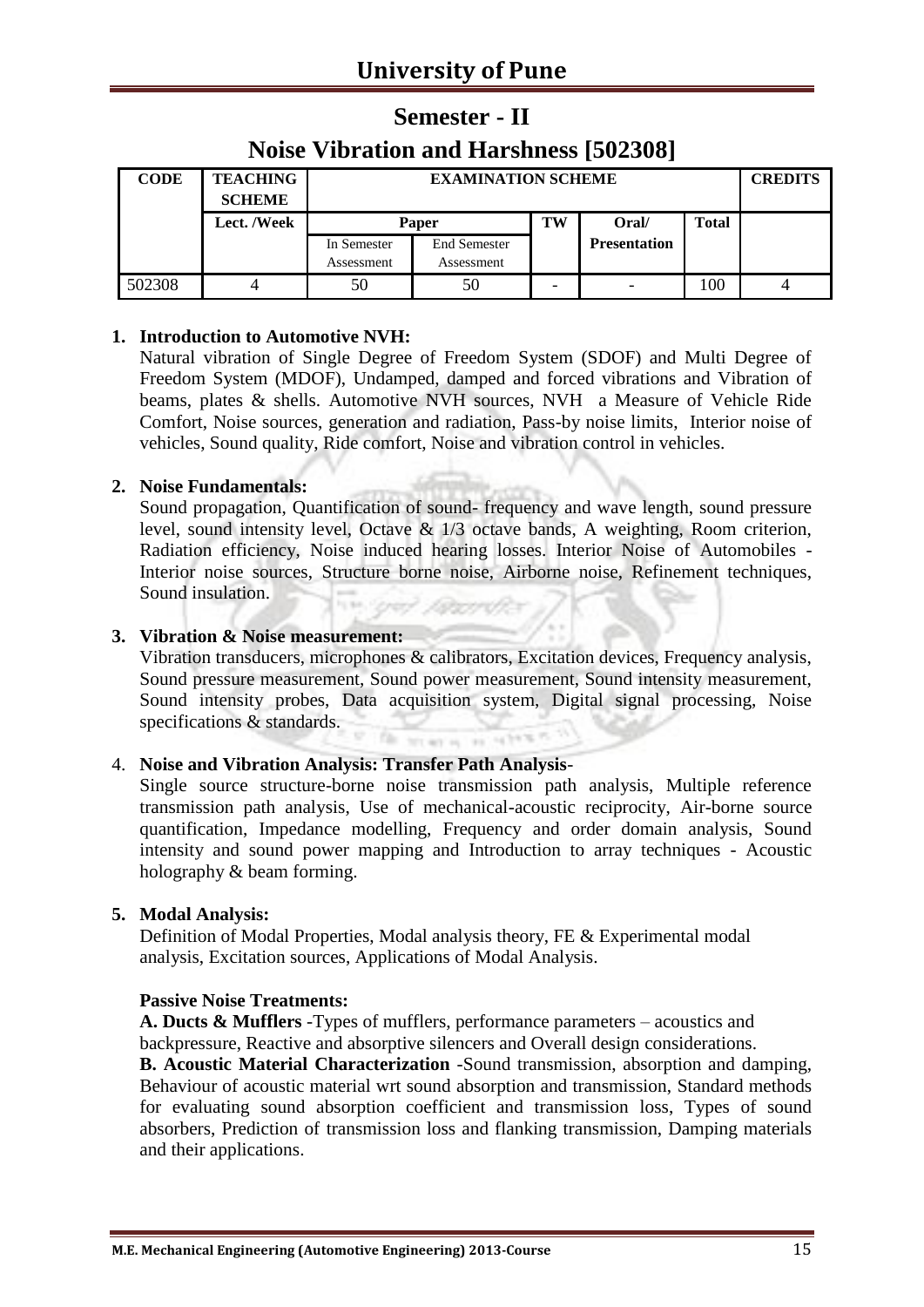#### **6. NVH Legislations:**

Psycho-acoustics and effect of noise on human beings, Ambient air quality standards, Noise specifications for automotive vehicles – pass-by & stationary and Noise specifications for generator sets, fire crackers and household articles.

- 1. Theory of Vibrations with Applications: W T Thomson CBS Publishers Delhi
- 2. Mechanical Vibrations: S SRao Addison-Wesley Publishing Co.
- 3. Fundamentals of Vibration : Leonard Meirovitch , McGraw Hill International Edison.
- 4. Principles of Vibration Control :Asok Kumar Mallik, Affiliated East- West Press.
- 5. Mechanical Vibrations A H Church ,John Wiley & Sons Inc
- 6. Mechanical Vibrations J P Den Hartog, McGraw Hill.
- 7. Mechanical Vibration Analysis: Srinivasan, McGraw Hill.
- 8. Mechanical Vibrations: G K Groover.
- 9. Vibration and Noise for Engineers: Kewal Pujara ,Dhanpat Rai And co.

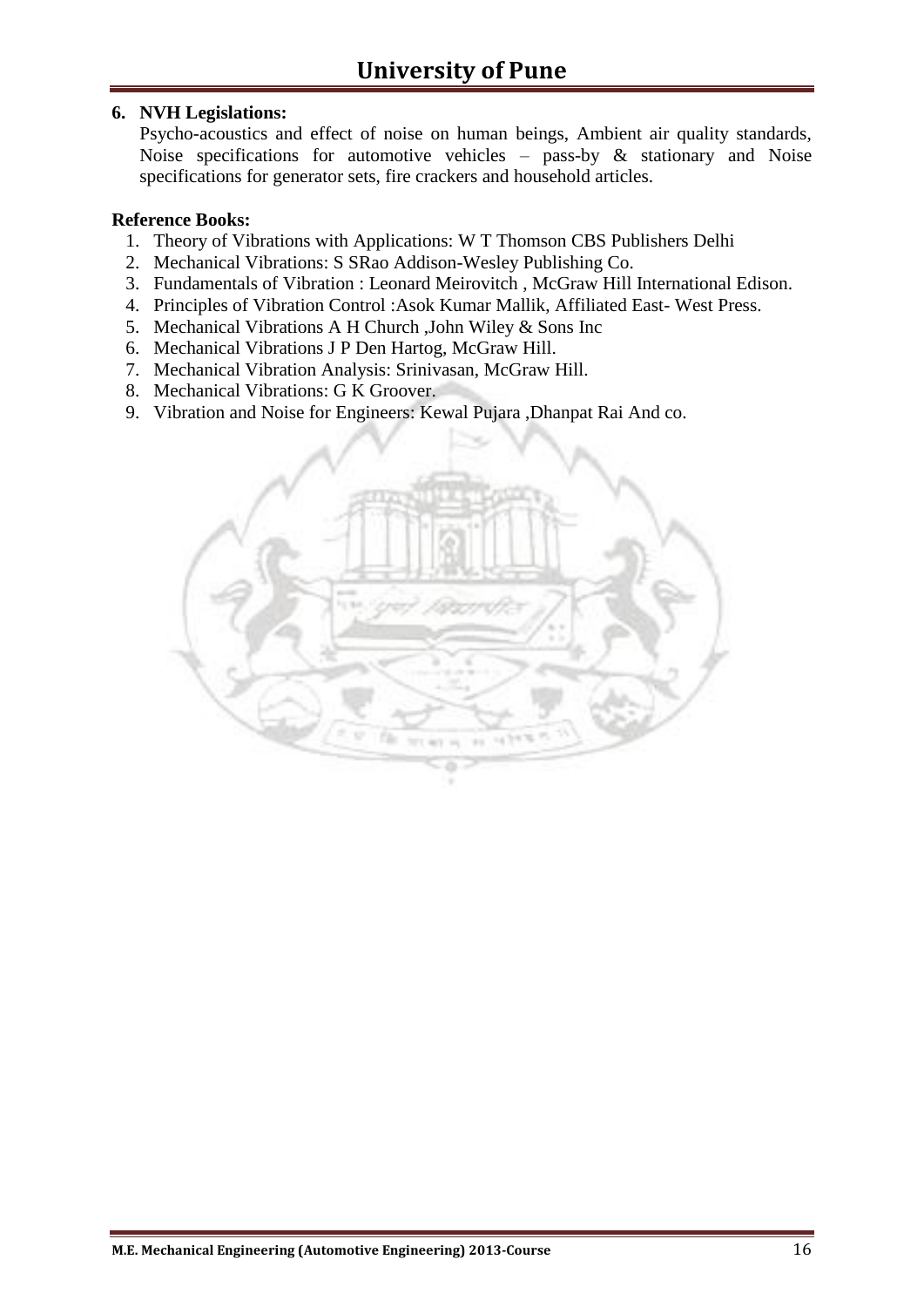| <b>Automotive Chassis Design [502309]</b> |                                  |             |                           |    |                     |              |  |  |  |
|-------------------------------------------|----------------------------------|-------------|---------------------------|----|---------------------|--------------|--|--|--|
| <b>CODE</b>                               | <b>TEACHING</b><br><b>SCHEME</b> |             | <b>EXAMINATION SCHEME</b> |    |                     |              |  |  |  |
|                                           | Lect. /Week                      | Paper       |                           | TW | Oral/               | <b>Total</b> |  |  |  |
|                                           |                                  | In Semester | <b>End Semester</b>       |    | <b>Presentation</b> |              |  |  |  |
|                                           |                                  | Assessment  | Assessment                |    |                     |              |  |  |  |
| 502309                                    |                                  | 50          | 50                        |    |                     | 100          |  |  |  |

## **Semester - II Automotive Chassis Design [502309]**

#### **1. Design of Suspension System:**

Springs, Types of Springs, Stress Deflection equation for helical springs, Wahl factor, Design of helical springs, Buckling of springs, Types of leaf springs, Steering effect of leaf spring Variable rate springs, rubber springs, air springs, Independent Suspension system, Camber, Castor, Roll Center, Double transverse link, McPherson Strut system, Single Transverse link, Single trailing/ leading link, Double Trailing link, Rear suspension (Dead Axle) Active Suspension.

# **2. Automotive Steering System:**

Wheel Alignment, Checking and Adjustments, Fundamental Condition of True rolling, Ackerman Steering gear, Davis Steering Gear, Turning circle radius, Power Steering system, Centre point steering, Steering characteristics, Rear wheel steering , Steering Column , Reversible & irreversible steering , steering connections.

#### **3. Automotive Brakes:**

Introduction, Function of brakes, Elementary theory of Shoe Brakes, Brake Shoe Adjustments, Disc Brakes, Self Energizing disc brake, Brake linings, Hydraulic Brakes, Dual Brakes, Servo Power assisted brake system , Vacuum brake, Bendix Hydrovac, Direct acting vacuum servos, Power assisted brakes, Brake limiting devices, The load conscious valve, Apportioning valve. on referent

#### **4. Wheels and Tyres:**

Introduction , wheel tyre assemblies, wheels, rims, Wheel fixing, Tyres, Constructional details, Tread Design, Noise, Aspect Ratio, Tread Design consideration, Run Flat Tyes , Materials ,Retrading And Manufacturing.

#### **5. Six Wheel Vehicles:**

Introduction, The rigid Six Wheelers, Suspension, Transmission of six wheelers , a Scammell Design, Spring Stresses in rigid Six wheeler, Scammell articulated trailers , Scammell Route ness.

- 1. T.K.Garrette, Steeds, Newton, "The Motor Vehicle", Butterworth Heinemann.
- 2. Crouse / Anglin, "Automotive Mechanics", TMH Edition.
- 3. Jack Erjarn, "Automotive Technology", Delmar Thomson Learning
- 4. Schwaller, "Motor Automotive Technology" , Delmar Thomson Learning
- 5. N.K.Giri, "Automotive Mechanics", Khanna Publications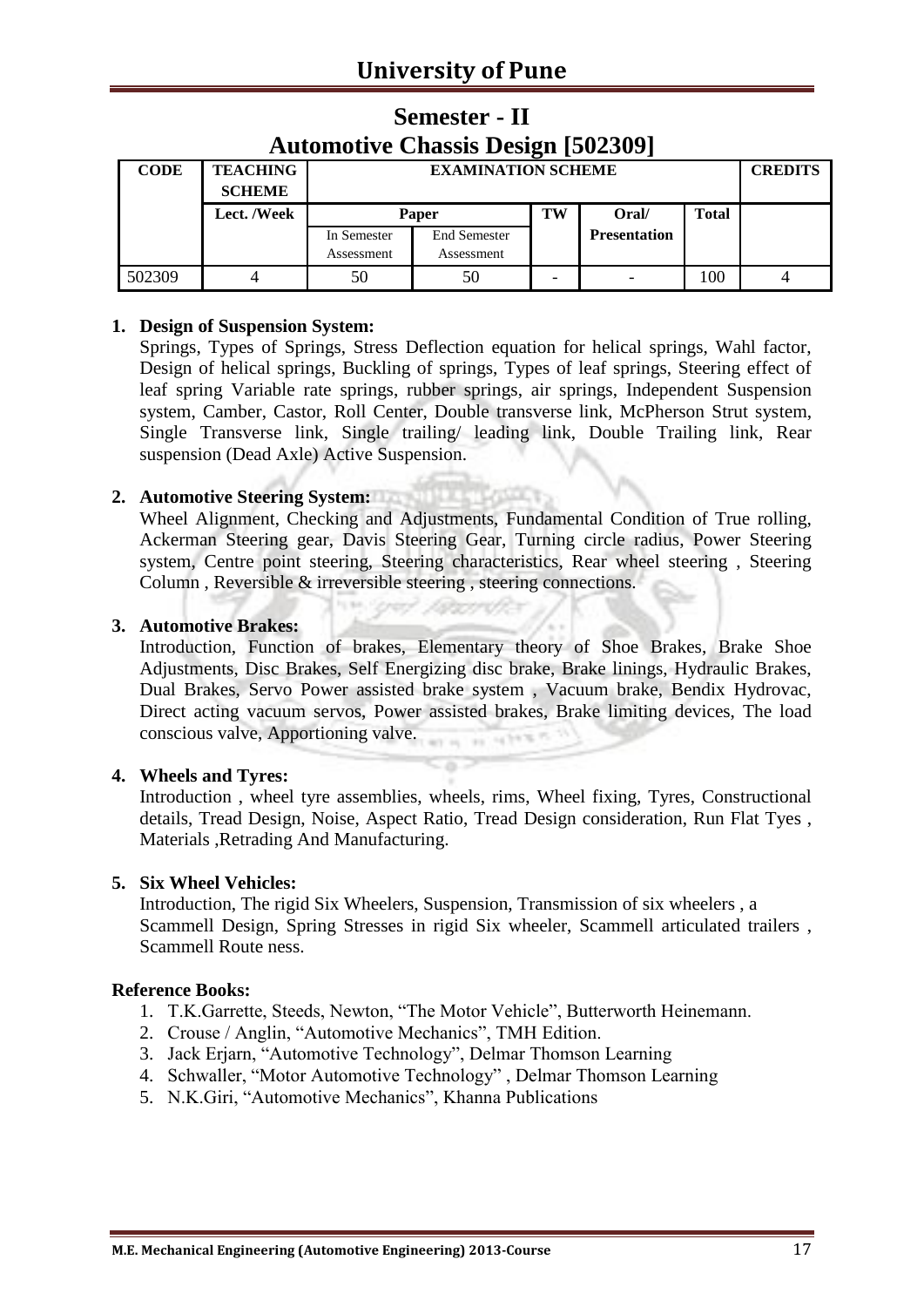# **University of Pune**

# **Semester – II Elective – II [502310]**

| <b>CODE</b> | <b>TEACHING</b> |             | <b>EXAMINATION SCHEME</b> |    |                     |              |  |  |  |
|-------------|-----------------|-------------|---------------------------|----|---------------------|--------------|--|--|--|
|             | <b>SCHEME</b>   |             |                           |    |                     |              |  |  |  |
|             | Lect/Week       | Paper       |                           | TW | Oral/               | <b>Total</b> |  |  |  |
|             |                 | In Semester | <b>End Semester</b>       |    | <b>Presentation</b> |              |  |  |  |
|             |                 | Assessment  | Assessment                |    |                     |              |  |  |  |
| 502310      |                 | 50          | 50                        |    |                     | 100          |  |  |  |

| <b>Modules of 2 Credits (Select any Two)</b> |                                             |            |                                     |  |  |  |  |  |
|----------------------------------------------|---------------------------------------------|------------|-------------------------------------|--|--|--|--|--|
| Code No.                                     | <b>Title</b>                                | Code No.   | <b>Title</b>                        |  |  |  |  |  |
| AE2II-M1                                     | Finite Element Method - I                   | AE2II-M6   | Vehicle Aerodynamics - II           |  |  |  |  |  |
| $AE2II-M2$                                   | Finite Element Method - II                  | $AE2II-M7$ | Automotive Materials - I            |  |  |  |  |  |
| AE2II-M3                                     | Computational Fluid Dynamics - I            | $AE2II-M8$ | Automotive Materials - II           |  |  |  |  |  |
| AE2II-M4                                     | Computational Fluid Dynamics - II           | AE2II-M9   | Advanced Heat Transfer - I          |  |  |  |  |  |
| AE2II-M5                                     | Vehicle Aerodynamics - I                    | AE2II-M10  | Advanced Heat Transfer - II         |  |  |  |  |  |
|                                              | <b>Modules of 1 Credit (Select any One)</b> |            |                                     |  |  |  |  |  |
| Code No.                                     | <b>Title</b>                                | Code No.   | <b>Title</b>                        |  |  |  |  |  |
| AE1II-M11                                    | Finite Element Method - III                 | AE1II-M14  | <b>Automotive Materials - III</b>   |  |  |  |  |  |
| AE1II-M12                                    | <b>Computational Fluid Dynamics-III</b>     | AE1II-M15  | <b>Advanced Heat Transfer - III</b> |  |  |  |  |  |
| AE1II-M13                                    | Vehicle Aerodynamics - III                  |            |                                     |  |  |  |  |  |

#### **Note: For e.g., AE2II-M1 indicates**

**AE – Automotive Engineering, 2 – 2 Credits, II – Elective II, M1 – Module 1 For e.g., AE1II-M15 indicates**

**AE – Automotive Engineering, 1 – 1 Credit, II – Elective II, M15 – Module 15**

#### **AE2II - M1: Finite Element Method – I**

- 1. Introduction, How FEM works, Brief history, Example case studies, Available solvers.
- 2. General concepts of FEM, Procedures, Linear Spring element, Assembling spring elements, Element types, Structural, Assembling matrices, Global connectivity, Boundary conditions, Solution methods, Commercial FEA systems.
- 3. A simple example in FEA, Geometry creation, Mesh generation, Solving and examining the results.

#### **Reference Books:**

- 1. Segerling L.J. 'Applied finite elements analysis' John Wiley and Sons.
- 2. Bathe- 'Finite Element Methods' Prentice Hall of India (P) Ltd, New delhi.
- 3. O.C. Zienkiewicz 'Finite Element Method' Tata Mc Graw Hill, New Delhi.
- 4. J.N. Reddy- 'An Introduction to FEM', Mc Graw Hill International Edition
- 5. C.S. Krishnamoonthy-'Finite Element Analysis Theory and Programming', Tata Mc Graw Hill Publishing Co. Ltd, New Delhi.

#### **AE2II - M2: Finite Element Method - II**

1. Element types and their selection, Basic elements, Types of nodes, Degrees of freedom, Interpolation, Automatic mesh generation, Selection of parameters, Boundary conditions, Specifying loading.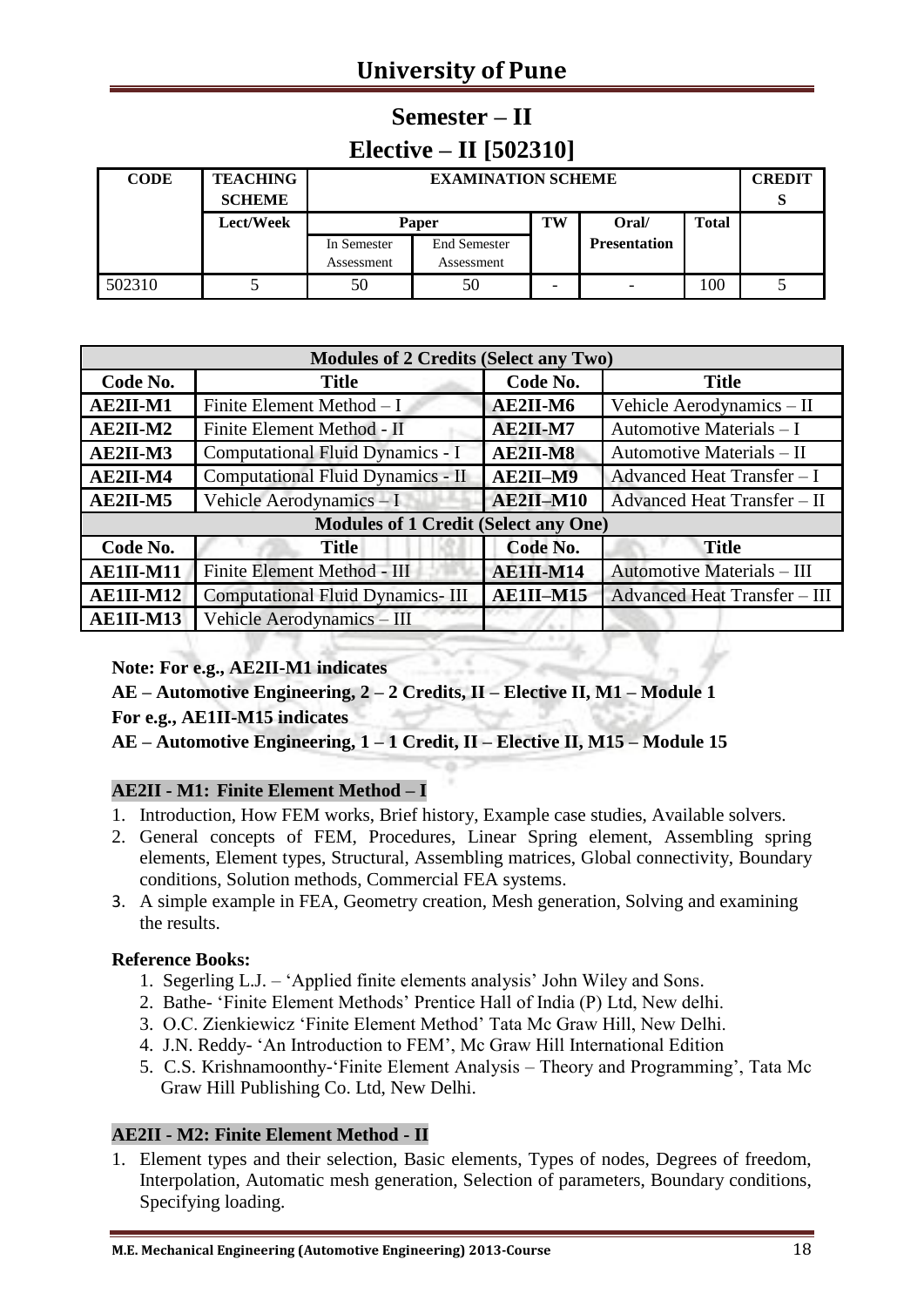- 2. Plane stress/strain modeling techniques, Trusses, Definition and stiffness matrix, Verification of results, Some examples, 2D truss, 2D truss with different, two dimensional problems, Plane stress and plane strain, Axisymmetric Plates and shells.
- 3. Solving axial member problems, Beam stiffness matrix, Different loading conditions, Formulation using Algor, Verification of results, Frames, Plane frame, Space frame, Verification of results.

#### **Reference Books:**

- 1. Segerling L.J. 'Applied finite elements analysis' John Wiley and Sons.
- 2. Bathe- 'Finite Element Methods' Prentice Hall of India (P) Ltd, New delhi.
- 3. O.C. Zienkiewicz 'Finite Element Method' Tata Mc Graw Hill, New Delhi.
- 4. J.N. Reddy- 'An Introduction to FEM', Mc Graw Hill International Edition
- 5. C.S. Krishnamoonthy-'Finite Element Analysis Theory and Programming', Tata Mc Graw Hill Publishing Co. Ltd, New Delhi.

#### **AE2II - M3: Computational Fluid Dynamics - I**

#### **1. Introduction to CFD**

Governing equations: the continuity equation, momentum equation and energy equations, convective forms of the equations and general description, Reynolds transport theorem.

Classification of partial differential equations; physical examples of elliptic, parabolic and hyperbolic equations. Mathematical nature of the flow equations& their boundary conditions.

#### **2. Discretization**

Basic discretization techniques applied to model equations and systems of equations: finite difference, finite volume and finite element methods.

Finite difference methods: Taylor series expansion, different means for formulating finite difference equation; accuracy of finite difference method.

Finite Volume Methods: Finite volume methods; approximation of surface and volume integrals; interpolation methods; central, upwind and hybrid formulations and comparison for convection-diffusion problem.

Analysis of numerical schemes: concept of consistency, accuracy, stability and convergence; Error and stability analysis; some applications.

- 1. T. J. Chung, Computational Fluid Dynamics, Cambridge University Press.
- 2. Anderson, J.D. Computational Fluid Dynamics, McGraw Hill, 1995.
- 3. Hirsch,C. Numerical Computation of Internal and External Flows, Vol.I, John Wiley, 1990.
- 4. Jiyuan Tu, Guan Heng Yeoh, Chaoqun Liu, Computational Fluid Dynamics A practica approach, Butterworth Heinemann.
- 5. Leveque, R.J., Numerical Methods for Conservation Laws, BirkhauserVerlag, 1990.
- 6. Anderson,D.A., Tannehill,J.C. and Pletcher,R.H., Computational Fluid Dynamics and Heat Transfer, McGraw Hill, 1984.
- 7. Pradip Niyogi, S.K. Chakraborty, M.K. Laha, Introduction to Computational Fluid Dynamics, Pearson
- 8. Oleg Zikanov, Essential Computational Fluid Dynamics, John Wiley
- 9. Pieter Wesseling, Principles of Computational Fluid Dynamics, Springer, 2004.
- 10. S. V. Patankar, Numerical Heat Transfer and Fluid Flow, McGraw-Hill.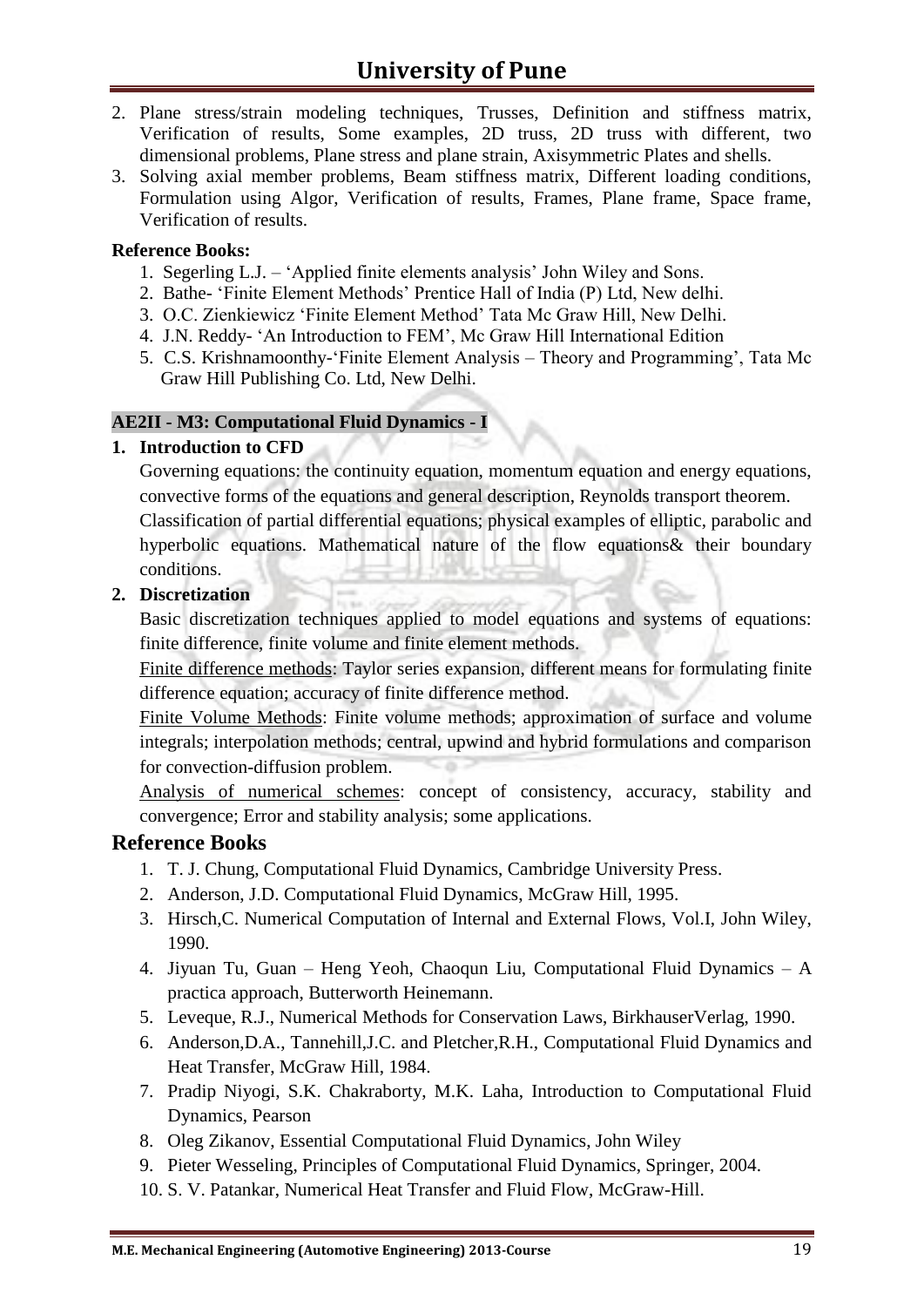- 11. John C. Tannehill, Dale A. Anderson and Richard H. Pletcher, Computational Fluid Mechanics and Heat Transfer, Taylor &Francis.
- 12. Versteeg, H. K. and Malalasekara, W. (2008). Introduction to Computational Fluid Dynamics: The Finite Volume Method. Second Edition (Indian Reprint) Pearson Education.
- 13. David C. Wilcox Turbulence Modeling for CFD, Publisher: D C W Industries, Nov 1, 2006

#### **AE2II – M4: Computational Fluid Dynamics - II**

#### **1. Numerical Grid Generation**

Introduction, Structured and Unstructured mesh generation techniques

- Structured grid generation: a)Algebraic method, b) Elliptic generation systems.
- Unstructured grid generation: a)Voronoi diagram and Delaunay triangulation;

b) Advancing front grid generation.

#### **2. Solution to Eulers equations**

Formulations of Euler equations, Discretization methods for Euler equations. High resolution schemes and TVD.

#### **3. Navier-Stokes Equations**

Governing equations, Properties of Navier-Stokes equations; Discretization of NS equations; Boundry conditions; Convergence acceleration techniques.

#### **Reference Books**

- 1. T. J. Chung, Computational Fluid Dynamics, Cambridge University Press.
- 2. Anderson, J.D. Computational Fluid Dynamics, McGraw Hill, 1995.
- 3. Hirsch,C. Numerical Computation of Internal and External Flows, Vol.I, John Wiley, 1990.
- 4. Jiyuan Tu, Guan Heng Yeoh, Chaoqun Liu, Computational Fluid Dynamics A practica approach, Butterworth Heinemann.
- 5. Leveque, R.J., Numerical Methods for Conservation Laws, BirkhauserVerlag, 1990.
- 6. Anderson,D.A., Tannehill,J.C. and Pletcher,R.H., Computational Fluid Dynamics and Heat Transfer, McGraw Hill, 1984.
- 7. Pradip Niyogi, S.K. Chakraborty, M.K. Laha, Introduction to Computational Fluid Dynamics, Pearson
- 8. Oleg Zikanov, Essential Computational Fluid Dynamics, John Wiley
- 9. Pieter Wesseling, Principles of Computational Fluid Dynamics, Springer, 2004.
- 10. S. V. Patankar, Numerical Heat Transfer and Fluid Flow, McGraw-Hill.
- 11. John C. Tannehill, Dale A. Anderson and Richard H. Pletcher, Computational Fluid Mechanics and Heat Transfer, Taylor &Francis.
- 12. Versteeg, H. K. and Malalasekara, W. (2008). Introduction to Computational Fluid Dynamics: The Finite Volume Method. Second Edition (Indian Reprint) Pearson Education.

#### **AE2II – M5: Vehicle Aerodynamics – I**

#### **1. Fundamental of aerodynamics:**

Scope, historical development trends, fundamental of fluid mechanics, flow phenomenon related to vehicles, external and internal flow problems, performance of cars, light vans, resistance to vehicle motion, drag cars as bluff body - flow field around car – drag force –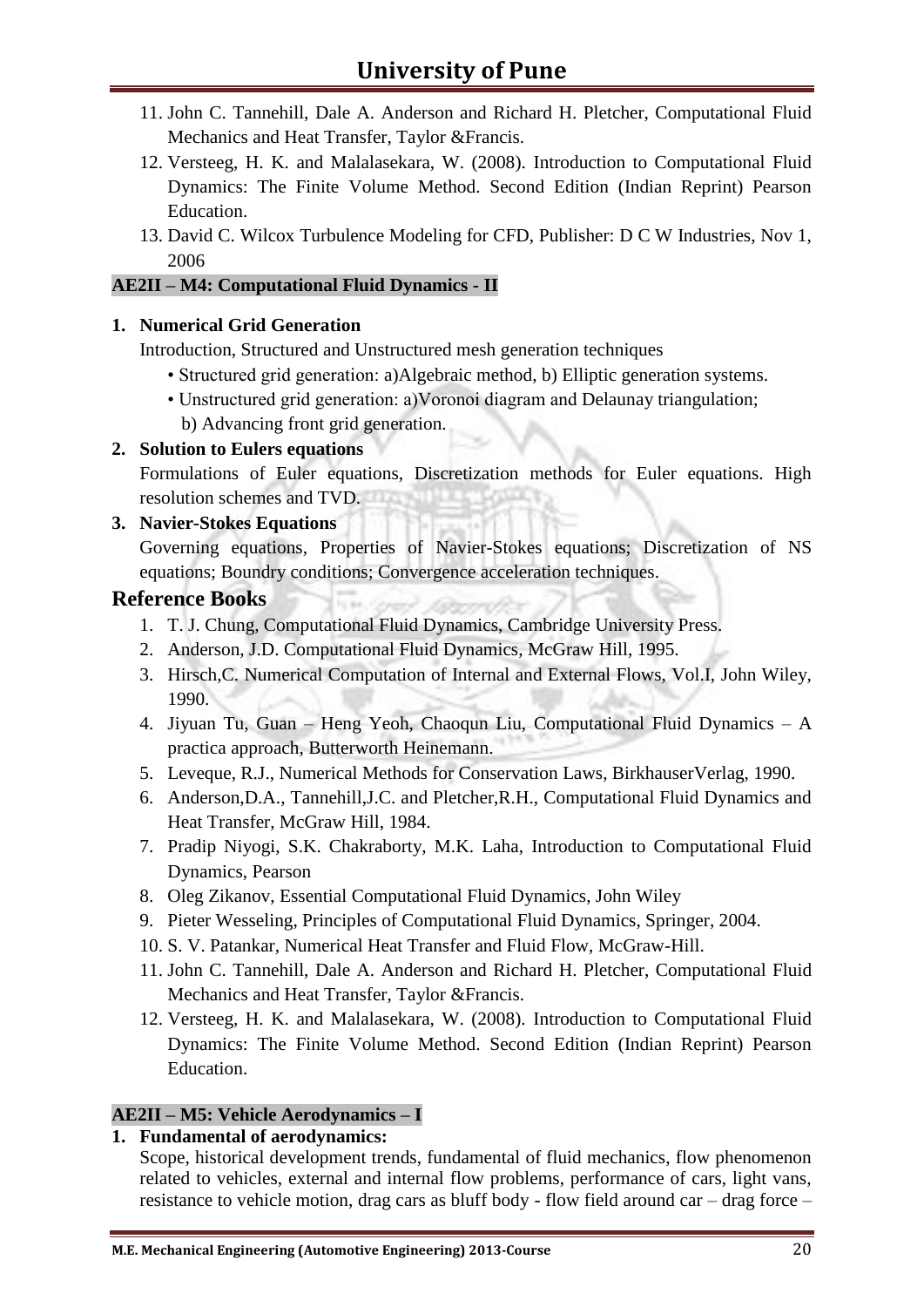type of drag force – analysis of aerodynamic drag coefficient of car – strategies for aerodynamic development of car – optimization of car bodies for low drag.

#### **2. Shape optimization of cars:**

The origin of forces and moments – effects - Front end modification - front and rear windshield angles –vehicle dynamics under side wind – force moment coefficients – dirt accumulation on vehicle – wind noise – air flow around individual components - boat failing - hatch back – fast back & square back dust flow pattern at rear – effect of gap configuration – effect of fastener.

#### **Reference Books**

- 1. W.H.Hucho "aerodynamic of road vehicle"
- 2. Schlichting H "boundary layer theory"
- 3. Pope A " low speed wind tunnel testing" joho wiley and sons.

#### **AE2II – M6: Vehicle Aerodynamics – II**

#### **1. Wind tunnels and test techniques:**

Principles of wind technology – limitation of simulation – stress with scale models - Existing automobile wind tunnel – full scale wind tunnels – climatic tunnels - measuring equipments and transducers - measurement techniques – velocity measurements – flow visualization techniques – road test method – numerical method – wind noise measurements .

#### **2. Application of CFD:**

Introduction - method of solve Navier stoke equation – forces acting in fluid element – compressibility effect in flow field - inviscide flow – governing equations – irrotational Flow field and consequences – potential flows – boundary layer methods – numerical modeling of fluid flow around vehicle body.

#### **Reference Books**

- 1. W.H.Hucho "aerodynamic of road vehicle"
- 2. Schlichting H "boundary layer theory"
- **3.** Pope A " low speed wind tunnel testing" joho wiley and sons

#### **AE2II – M7: Automotive Materials – I**

#### **1. Metallic Materials:**

Effect of alloying additions, solid solutions, substitutional & interstitial alloying, eutectic, pearlitic, eutectoid reactions, classifications of steels and cast irons, High Strength Low Alloy Steels (HSLA), copper base alloys, aluminium base alloys, zinc base alloys, titanium alloys, typical properties of alloy grades, methods of identification of alloy grades.

#### **2. Heat treatment:**

Definitions, Full annealing, stress relief, recrystallisation and spheroidizing, normalising, hardening and Tempering of steel. Isothermal transformation diagrams, cooling curves, Hardenability, Jominy end quench test, Austempering, martempering, case hardening, carburising, nitriding, cyaniding, carbonitriding, Flame and Induction hardening, precipitation hardening of non-ferrous alloys, importance of heat treatment in design of components.

#### **3. Manufacturing processes:**

steel melting practices, manufacturing of aluminium alloys, metal forming operations rolling, extrusion, casting, forging, welding, soldering, brazing, powder metallurgy.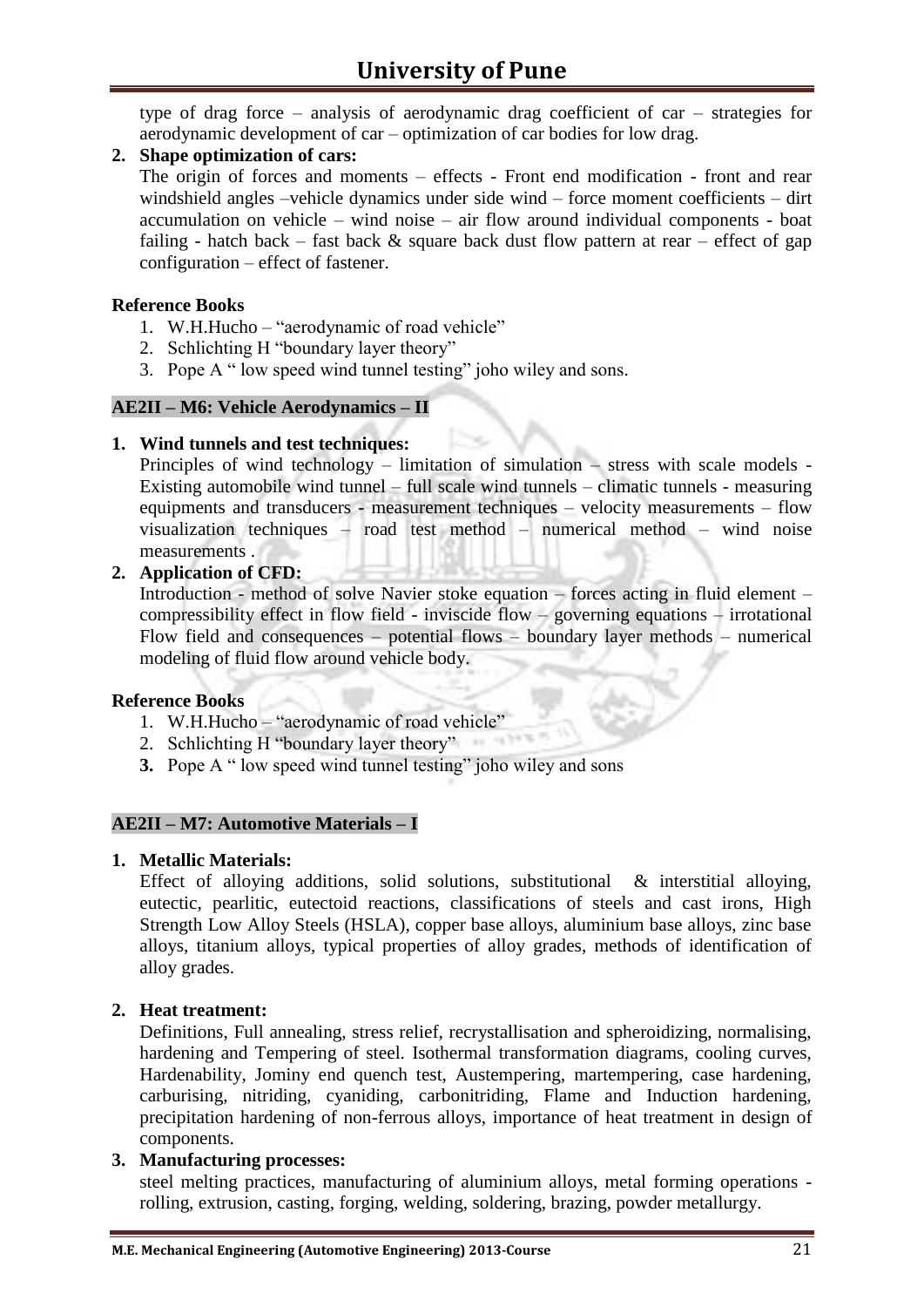#### **4. Non-metallic materials** – **Polymers:**

Types of polymer, commodity and engineering polymers – Properties and auto applications of PE, PP, PS, PVC,PMMA, PET, PC, PA, ABS, PI, PAI, PPO, PPS, PEEK, PTFE Polymers – Urea and Phenol formaldehydes.

**Elastomers** – natural and synthetic rubbers, tires,properties of rubbers and auto applications.

#### **Reference Books**

- 1. Kenneth G.Budinski and Michael K.Budinski "Engineering Materials" Prentice-Hall of India Private Limited, 4th Indian Reprint 2002.
- 2. Raghavan.V.Materials Science and Engineering, Prentice Hall of India Pvt. Ltd., 1999.
- 3. Sydney H.Avner "Introduction to Physical Metallurgy" McGraw-Hill Book Company, 1994.
- 4. C. Daniel Yesudian, D. G. Harris Samuel "Material Science and Metallurgy", SPI Publication, 2006
- 5. Donald R Askeland, P. P. Phule "Essentials of Materials Science and Engineering, cengage Learning, 2008

#### **AE2II – M8: Automotive Materials – II**

#### **1. Composites:**

Fiber reinforced plastics (FRP), engineering ceramics, metalmatrix /composites, nanocomposites.

**2. Plastic and composite component manufacturing methods:**

Hand moulding, compression moulding, Reaction Injection moulding (RIM), blow moulding, filament winding, pultrusion, pulforming, SMC & DMC.

#### **3. Other Materials:**

Electrical insulating materials. Gaskets, automotive glasses, Sound insulating materials, Protective coating materials - Paints, primers, varnishes, enamels, anodizing, blackodizing, electro plating, CVD and PVD, Sealant and adhesives, smart materials, Refractory materials.

#### **4. Pysico-chemical properties of Automotive fluids and their importance:**

Type of fluids - gasoline & diesel fuels, alternate fuels, engine oils, gear oils, greases, transmission fluids, brake fluids, antifreeze engine coolants, effects on vehicle performance.

#### **Reference Books:**

- 1. Kenneth G.Budinski and Michael K.Budinski "Engineering Materials" Prentice-Hall of India Private Limited, 4th Indian Reprint 2002.
- 2. Raghavan.V.Materials Science and Engineering, Prentice Hall of India Pvt. Ltd., 1999.
- 3. Sydney H.Avner "Introduction to Physical Metallurgy" McGraw-Hill Book Company, 1994.
- 4. C. Daniel Yesudian, D. G. Harris Samuel "Material Science and Metallurgy", SPI Publication, 2006
- **5.** Donald R Askeland, P. P. Phule "Essentials of Materials Science and Engineering, Cengage Learning, 2008

#### **AE2 II – M9: Advanced Heat Transfer – I**

#### **1. Introduction to Modes and Laws of Heat Transfer:**

Simultaneous Heat Transfer Mechanism, Steady and Transient Heat Transfer, Multidimensional Heat Transfer, Thermal Conductivity, Thermal diffusivity, Various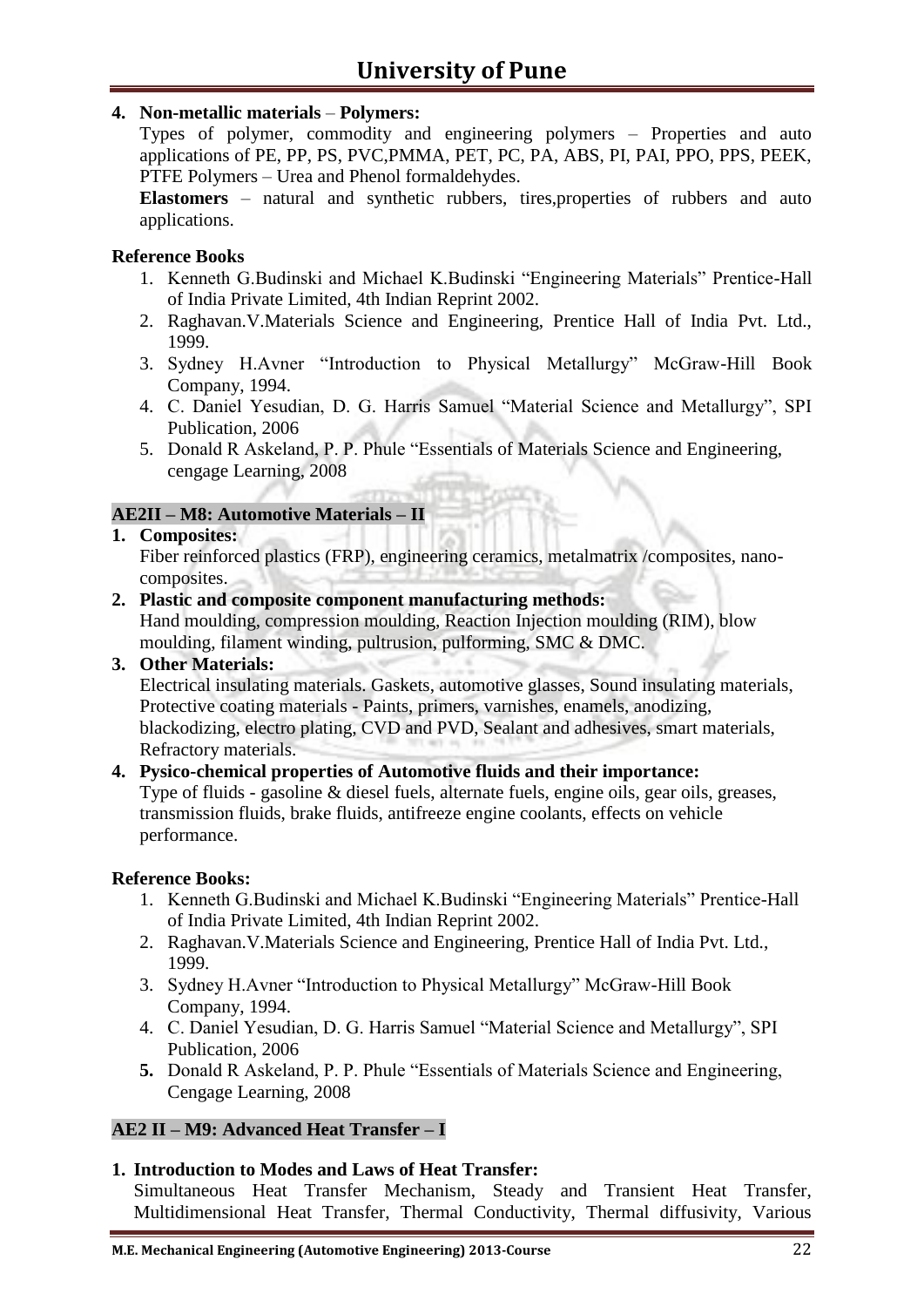Boundary and Initial Conditions, General Heat Conduction Equation, Thermal Resistance, Generalized Thermal Resistance Networks, Thermal Contact Resistance

**2. Transient Heat Conduction:**

Lumped capacitance and its validity, General lumped capacitance analysis, spatial effects. Problems related with conventional geometries.

**3. Principle of Fluid flow and Convective heat transfer:**

Concept of velocity and thermal boundary layers: Laminar and Turbulent flow. Navierstokes equations and convection equation. Boundary layer approximations and special conditions. Boundary layer similarity. The normalized convection transfer equations. Dimensionless parameters & physical significance. Reynolds analogy, Chilton-Colburn analogy.

#### **Reference books:**

- 1. Fundamentals of Heat and Mass Transfer, Incropera, Dewitt, John Wiley and sons.
- 2. Heat and Mass Transfer, Yunus Cengel, Afshin Ghajar, Tata Mc Graw Hill.
- 3. Heat transfer A basic approach, M.N. Ozisik, Mc Graw Hill Int.
- 4. Convective Heat transfer, A Bejan, John Wiley and sons.
- 5. Heat transfer, J.P. Holman, Mc Graw Hill
- 6. Heat transfer, S.P. Sukhatme, University Press

#### **AE2 II – M10: Advanced Heat Transfer – II**

#### **1. External Forced Convection:**

Parallel flow over Flat plates, Flow across cylinders and spheres, Flow across tube banks **Internal Forced Convection**

Entrance region, Constant surface heat flux, Constant surface temperature, Laminar and Turbulent flow in tubes

#### **2. Natural Convection:**

Physical Mechanism, Equation of motion and Grashof Number, Natural Convection over surfaces, Natural convection from finned surfaces and PCBs, Natural Convection inside enclosures (Rectangular, Cylinder and Sphere), Combined Natural Convection and Radiation, Combined Natural and Forced Convection.

#### **3. Boiling and Condensation:**

Boiling modes, the boiling curve, modes of pool boiling, correlations. Forced convection boiling. Two phase flow.

**Condensation:** Physical mechanisms, laminar film condensation on a vertical plate. Turbulent film condensation, film condensation on radial systems, film condensation in horizontal tubes, on banks of tubes, Dropwise condensation correlations.

#### **Reference books:**

- 1. Fundamentals of Heat and Mass Transfer, Incropera, Dewitt, John Wiley and sons.
- 2. Heat and Mass Transfer, Yunus Cengel, Afshin Ghajar, Tata Mc Graw Hill.
- 3. Heat transfer A basic approach, M.N. Ozisik, Mc Graw Hill Int.
- 4. Convective Heat transfer, A Bejan, John Wiley and sons.
- 5. Heat transfer, J.P. Holman, Mc Graw Hill
- 6. Heat transfer, S.P. Sukhatme, University Press.

#### **AE1II – M11: Finite Element Method – III**

Post processing, Stresses, Strains, Displacement, Animation, Plotting, Interfacing with CAD and 3D analysis, Modeling techniques, Solid elements, Element refinement, Formulation of problem, Interfacing with CAD systems, Examples with Pro-Engineer, Inventor.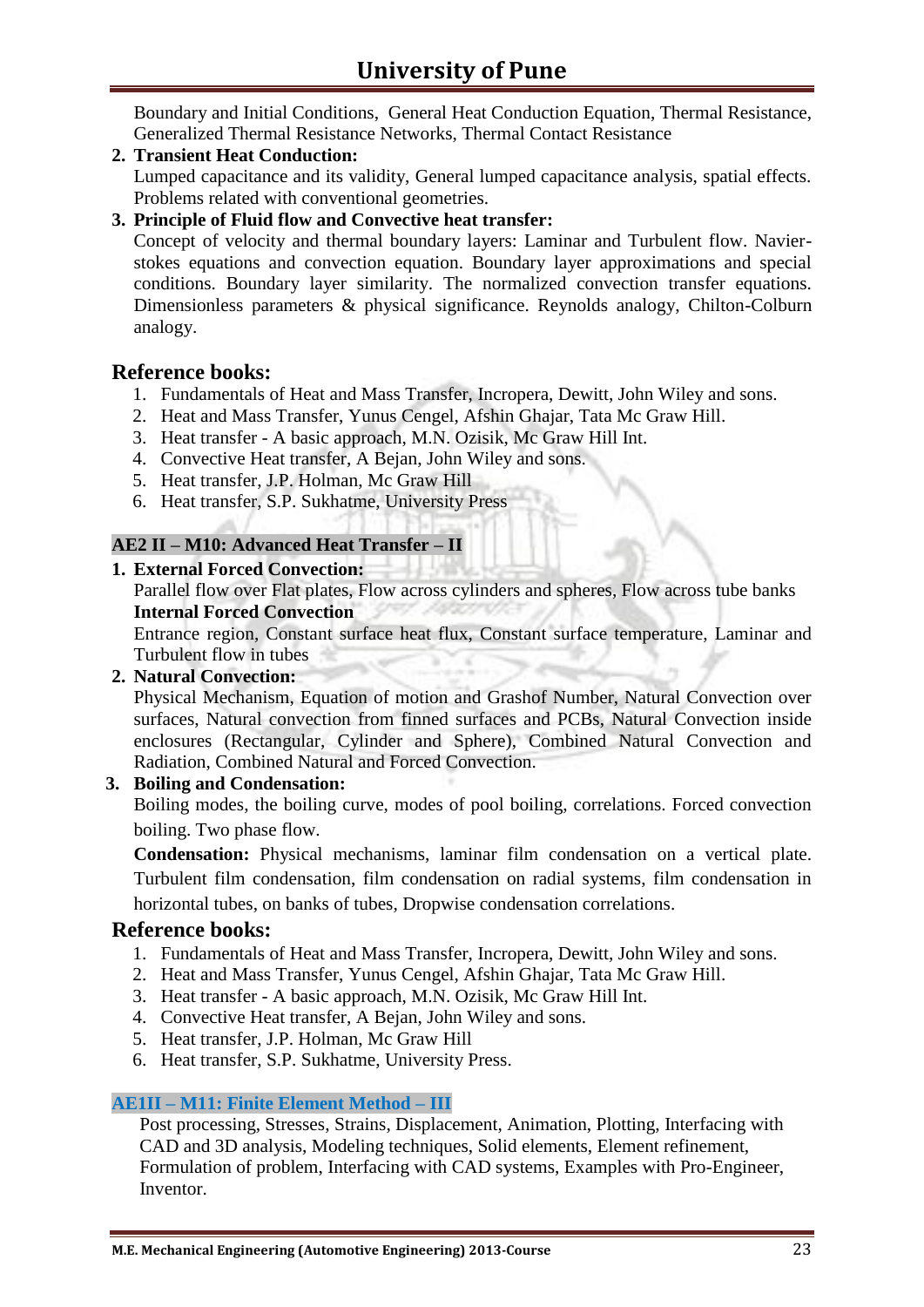#### **Reference Books:**

- 1. Segerling L.J. 'Applied finite elements analysis' John Wiley and Sons.
- 2. Bathe- 'Finite Element Methods' Prentice Hall of India (P) Ltd, New delhi.
- 3. O.C. Zienkiewicz 'Finite Element Method' Tata Mc Graw Hill, New Delhi.
- 4. J.N. Reddy- 'An Introduction to FEM', Mc Graw Hill International Edition
- 5. C.S. Krishnamoonthy-'Finite Element Analysis Theory and Programming', Tata Mc Graw Hill Publishing Co. Ltd, New Delhi.
- **6.** Nitin Gokhale, Deshpande-'Practical Finite Element Analysis, Finite to Infinite Pune.

#### **AE1II – M12: Computational Fluid Dynamics – III**

#### **1. Turbulence Modeling**

Introduction, Statistical representation of turbulent flows: General Properties of turbulent quantities, Closure problem: Necessity of turbulence modeling, Reynolds average Navier stokes (RANS) equation,

Different types of turbulence model: Eddy viscosity models, Mixing length model, Turbulent kinetic energy and dissipation, The κ-ε model, Advantages and disadvantages of κ-ε model, Two-equation models: κ-ε model and κ-ω model, Reynolds stress equation model (RSM).

#### **Reference Books:**

- 1. T. J. Chung, Computational Fluid Dynamics, Cambridge University Press.
- 2. Anderson, J.D. Computational Fluid Dynamics, McGraw Hill, 1995.
- 3. Hirsch,C. Numerical Computation of Internal and External Flows, Vol.I, John Wiley, 1990.
- 4. Jiyuan Tu, Guan Heng Yeoh, Chaoqun Liu, Computational Fluid Dynamics A practica approach, Butterworth Heinemann.
- 5. Leveque, R.J., Numerical Methods for Conservation Laws, BirkhauserVerlag, 1990.
- 6. Anderson,D.A., Tannehill,J.C. and Pletcher,R.H., Computational Fluid Dynamics and Heat Transfer, McGraw Hill, 1984. orders et 15
- 7. Pradip Niyogi, S.K. Chakraborty, M.K. Laha, Introduction to Computational Fluid Dynamics, Pearson
- 8. Oleg Zikanov, Essential Computational Fluid Dynamics, John Wiley
- 9. Pieter Wesseling, Principles of Computational Fluid Dynamics, Springer, 2004.
- 10. S. V. Patankar, Numerical Heat Transfer and Fluid Flow, McGraw-Hill.
- 11. John C. Tannehill, Dale A. Anderson and Richard H. Pletcher, Computational Fluid Mechanics and Heat Transfer, Taylor &Francis.
- 12. Versteeg, H. K. and Malalasekara, W. (2008). Introduction to Computational Fluid Dynamics: The Finite Volume Method. Second Edition (Indian Reprint) Pearson Education.

#### **AE1II – M13: Vehicle Aerodynamics – III**

**Aerodynamic design:** Development and simulation methods –cars, buses, trucks.

- 1. W.H.Hucho "aerodynamic of road vehicle"
- 2. Schlichting H "boundary layer theory"
- 3. Pope A " low speed wind tunnel testing" joho wiley and sons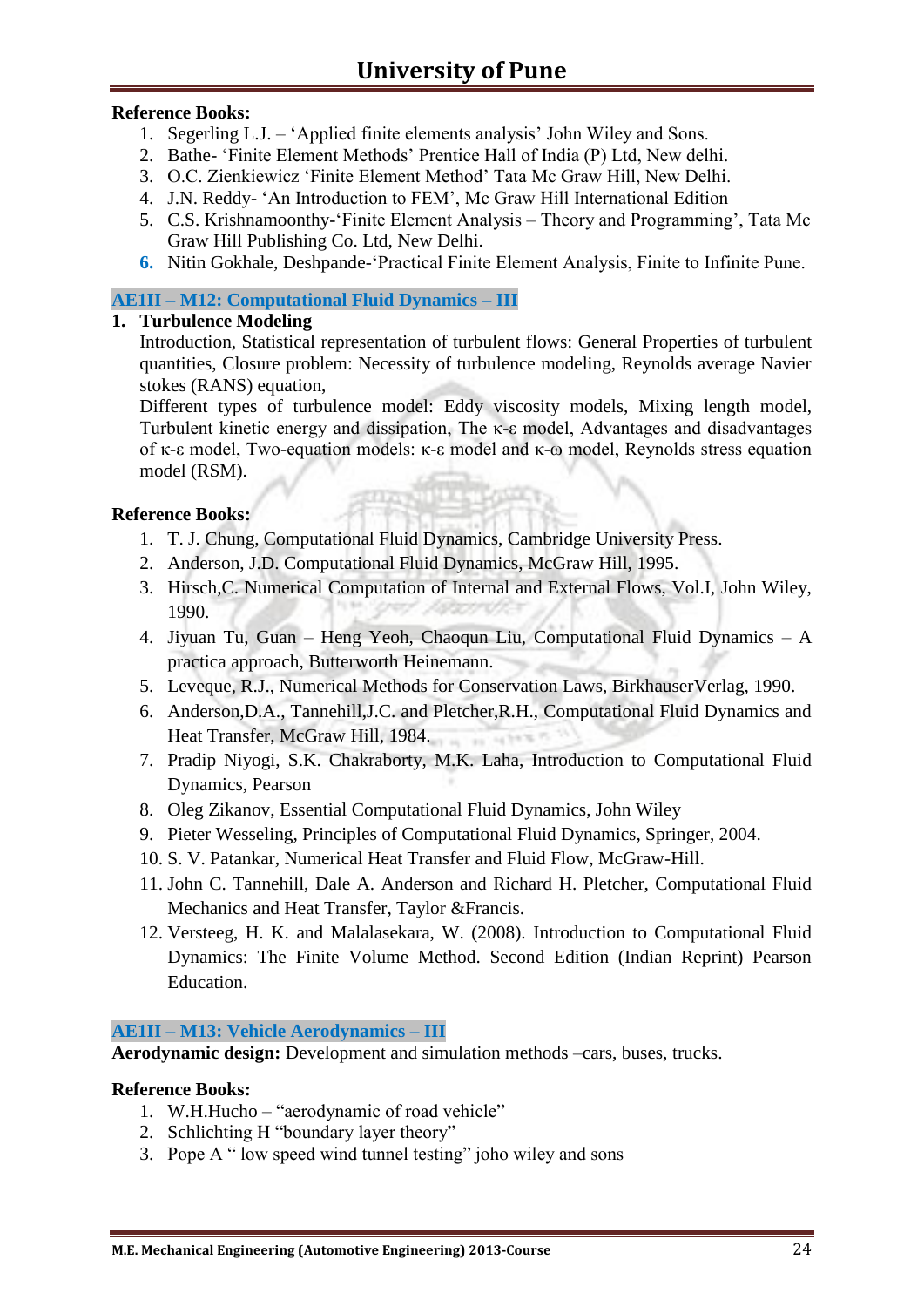#### **AE1II – M14: Automotive Materials – III**

#### 1. **Selection of materials:**

Selection criteria for auto components – cylinder block, Cylinder head, piston, piston ring, Gudgeon pin, connecting rod, crank shaft, crank case, cam, cam shaft, engine valve, gear wheel, clutch plate, axle, bearings, chassis, spring, shock absorber, propeller shaft, body panel, radiator, brake liners and brake pads, batteries, fuel tank, seats, application of non-metallic materials such as plastics, composites, ceramics, etc.

#### 2. **Metallurgical Failure Analysis:**

Approach to analysis, types of failures, fracture mechanisms, types of defects in metals & cracks, types of fatigue, importance of endurance life, corrosion – causes, effects and preventions, wear & tear, hydrogen embrittlement, interpretation of tests & results, case studies.

#### 3. **Quality Control:**

Testing & validation of materials & components, National & International specifications, Testing & Characterization, Safety and environment impacts, ISO 9001, TQM, OSHA standards.

#### **Reference Books:**

- 1. Kenneth G.Budinski and Michael K.Budinski "Engineering Materials" Prentice-Hall of India Private Limited, 4th Indian Reprint 2002.
- 2. Raghavan.V.Materials Science and Engineering, Prentice Hall of India Pvt. Ltd., 1999.
- 3. Sydney H.Avner "Introduction to Physical Metallurgy" McGraw-Hill Book Company, 1994.
- 4. C. Daniel Yesudian, D. G. Harris Samuel "Material Science and Metallurgy", SPI Publication, 2006
- 5. Donald R Askeland, P. P. Phule "Essentials of Materials Science and Engineering, Cengage Learning, 2008 This way on 1 was 100

#### **AE2 II – M15: Advanced Heat Transfer – III**

#### **1. Thermal Radiation:**

Thermal radiation, Blackbody radiation, Radiation intensity, Radiation properties, Atmospheric and Solar radiation, Shape factor, Radiation heat transfer in two surface enclosures, Radiation shields, Radiation exchange between Emitting and Absorbing gases.

- 1. Fundamentals of Heat and Mass Transfer, Incropera, Dewitt, John Wiley and sons.
- 2. Heat and Mass Transfer, Yunus Cengel, Afshin Ghajar, Tata Mc Graw Hill.
- 3. Heat transfer A basic approach, M.N. Ozisik, Mc Graw Hill Int.
- 4. Convective Heat transfer, A Bejan, John Wiley and sons.
- 5. Heat transfer, J.P. Holman, Mc Graw Hill
- 6. Heat transfer, S.P. Sukhatme, University Press.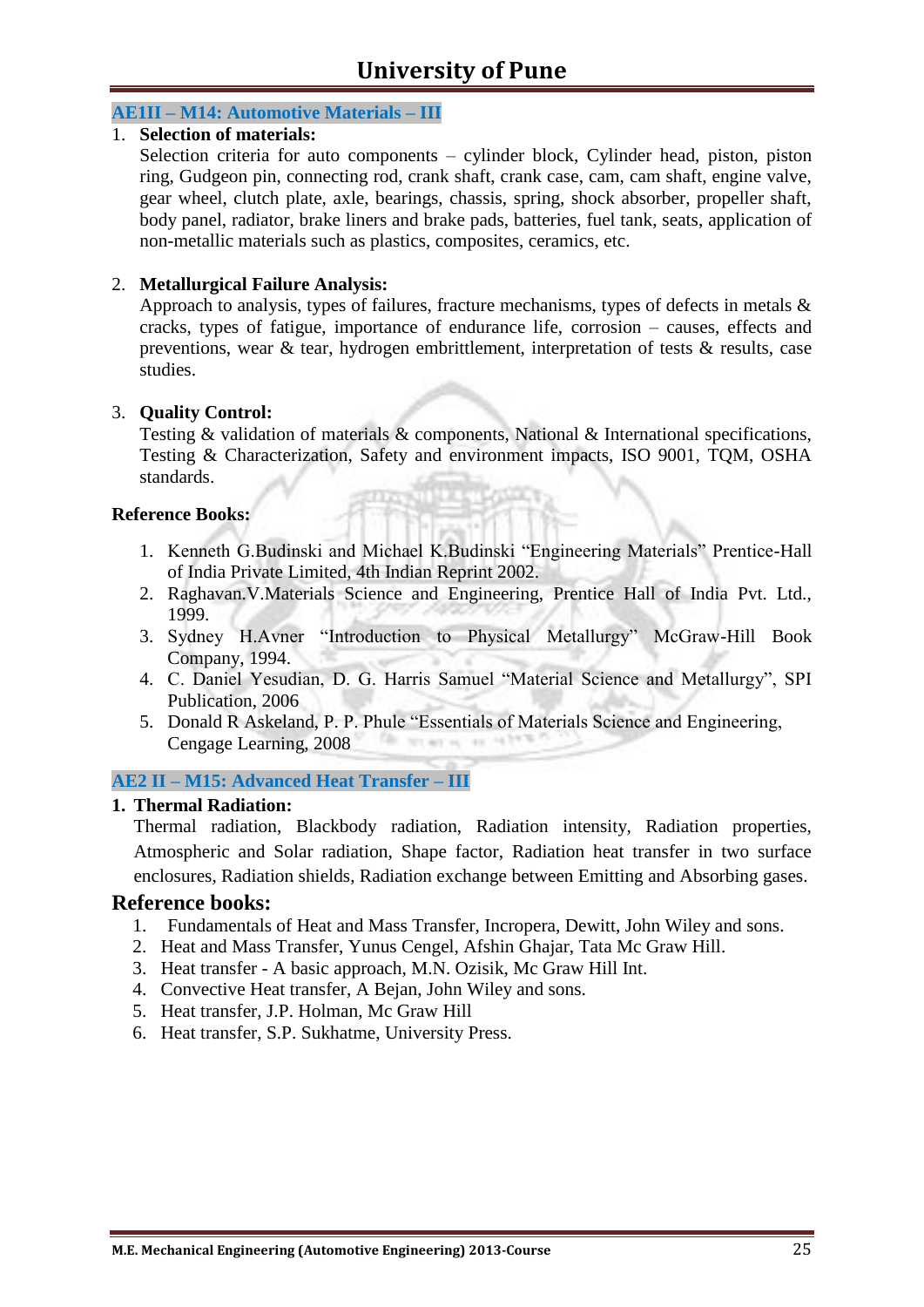| Lab Practice $-$ II [502311] |                                  |             |                           |    |                  |       |  |  |  |
|------------------------------|----------------------------------|-------------|---------------------------|----|------------------|-------|--|--|--|
| <b>CODE</b>                  | <b>TEACHING</b><br><b>SCHEME</b> |             | <b>EXAMINATION SCHEME</b> |    |                  |       |  |  |  |
|                              | <b>Pr</b> /Week                  | Paper       |                           | TW | Oral/            | Total |  |  |  |
|                              |                                  | In Semester | <b>End Semester</b>       |    | <b>Presentat</b> |       |  |  |  |
|                              |                                  | Assessment  | Assessment                |    | ion              |       |  |  |  |
| 502311                       |                                  | -           |                           | 50 | 50               | 100   |  |  |  |

# **Semester – II**

Lab work or Assignments have to be carried out at respective labs as mentioned in the syllabus of respective subjects excluding Elective. It is to be submitted as term work at the end of semester after continuous assessment of each by respective teacher. Assessment of term work has to be carried out as per R-1.4 and R-1.5 of PG Rules and Regulations of Credit System.

#### **The Term work shall consist of any nine experiments / assignments of following;**

- 1. Study of ABS system and draw a complete system diagram with costing for a passenger vehicle.
- 2. Experiment on chassis dynamometer to study deflection, spring rate and stress analysis on various components.
- 3. Study of latest suspension system e.g. active suspension system and their application.
- 4. Experiment on actual sound and vibrations measurements on a vehicle mounted on a chassis dynamometer.
- 5. Study of noise legislation issued by Govt. of India and actual measurement of pass by noise.
- 6. Experimental modal analysis of cantilever beam by using FFT analyzer.
- 7. Mat lab programming for determination of natural frequency and mode shape of beam.
- 8. Study of Bharat I/II/III/IV/V norms, applications in Indian conditions especially in large cities.
- 9. Study & measurement of exhaust gas emissions using Exhaust gas analyzer.
- 10. Assignment on latest trends in design of combustion chambers for I C Engines.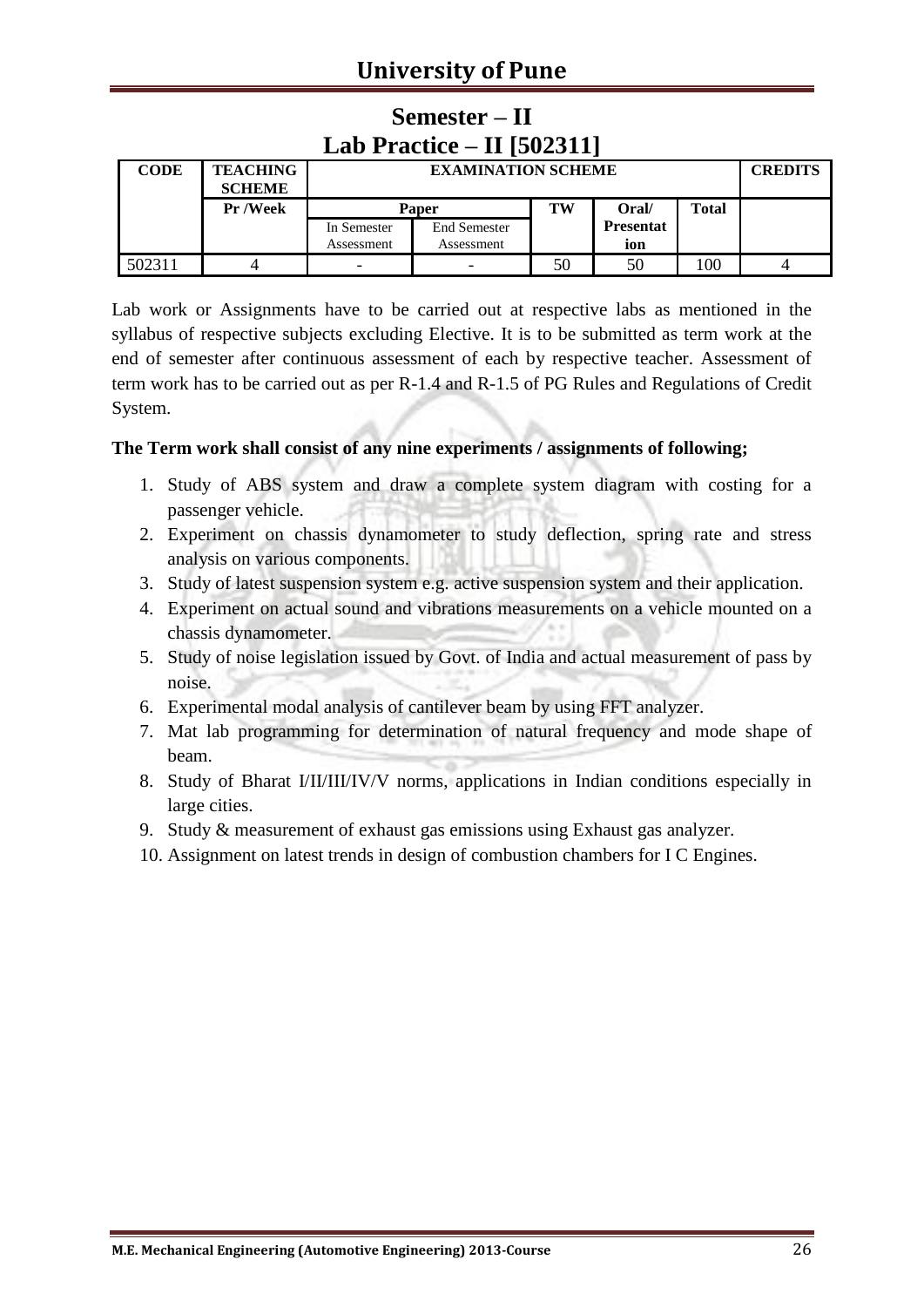| <b>CODE</b> | <b>TEACHING</b><br><b>SCHEME</b> |                           | <b>CREDITS</b>                    |    |                         |              |  |
|-------------|----------------------------------|---------------------------|-----------------------------------|----|-------------------------|--------------|--|
|             | Pr /Week                         |                           | Paper                             | TW | Oral/                   | <b>Total</b> |  |
|             |                                  | In Semester<br>Assessment | <b>End Semester</b><br>Assessment |    | <b>Presentat</b><br>ion |              |  |
| 502312      |                                  | -                         |                                   | 50 | 50                      | 100          |  |
| 602316      |                                  | $\overline{\phantom{0}}$  |                                   | 50 | 50                      | 100          |  |
| 602318      |                                  | -                         |                                   | 50 | 50                      | 100          |  |

# **Seminar – I, II and III [502312, 602316, 602318]**

**Assessment of Seminar has to be carried out as per R-1.4 and R-1.5 of PG Rules and Regulations of Credit System.**

#### **INSTRUCTIONS FOR SEMINAR REPORT WRITING**

It is important that the procedures listed below be carefully followed by all the students of M.E. (Mechanical Engineering).

- 1. Prepare 3 **COPIES** of your manuscript.
- 2. Limit your project report to preferably
	- a) 15-20 manuscript pages for Seminar I
	- b) 20-25 manuscript pages for Seminar II
	- c) 25-30 manuscript pages for Seminar III
- 3. The footer must include the following: Institute Name, M.E. Mechanical (Automotive Engineering) Times New Roman 10 pt. and centrally aligned.
- 4. Page number as second line of footer, Times New Roman 10 Pt, centrally aligned.
- 5. Print the manuscript using
	- a) Letter quality computer printing.
	- b) The main part of manuscript should be Times New Roman 12 pt. and justified**.**
	- c) Use 1.5 line spacing.
	- d) Entire report shall be one chapter. No chapters for Seminar I, II and III.
	- e) Seminar I shall not have last section as Conclusions, it will be summary only.
- 6. Use the paper size  $8.5'' \times 11''$  or  $A4$  (210  $\times$  197 mm). Please follow the margins given below.

| <b>Margin Location</b> | Paper $8.5'' \times 11''$ | Paper A4 $(210 \times 197$ mm) |
|------------------------|---------------------------|--------------------------------|
| Top                    | 1, 9, 9                   | 25.4 mm                        |
| Left                   | 1.5                       | $37 \text{ mm}$                |
| <b>Bottom</b>          | $1.25$ "                  | $32 \text{ mm}$                |
| Right                  | 1, 9, 9                   | 25.4 mm                        |

7. All paragraphs will be 1.5 line spaced with a one blank line between each paragraph. Each paragraph will begin without any indentation.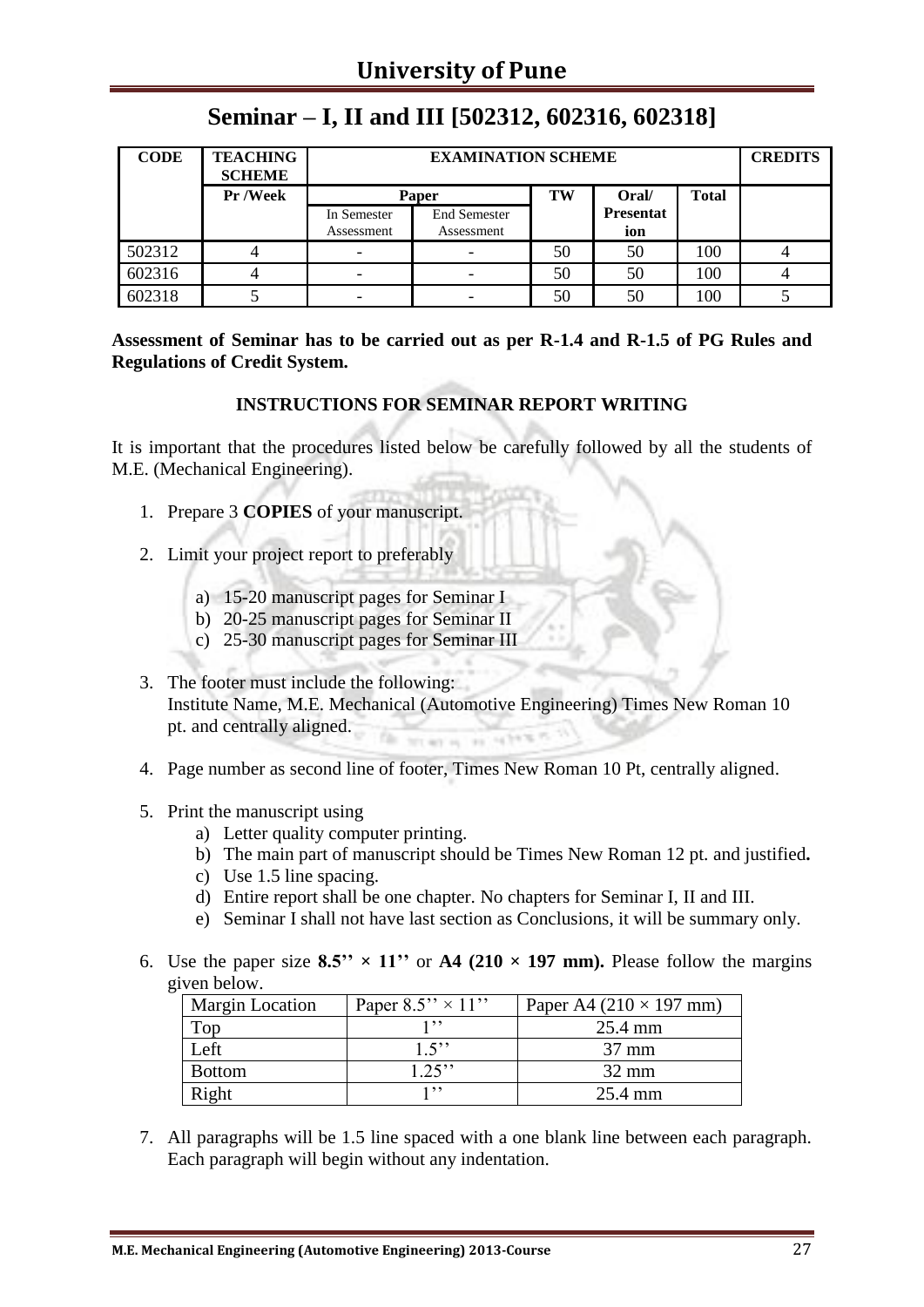- 8. Section titles should be bold with 14 pt typed in all capital letters and should be left aligned.
- 9. Sub-Section headings should be aligning at the left with 12 pt, bold and Title Case (the first letter of each word is to be capitalized).
- 10. Illustrations (charts, drawings, photographs, figures) are to be in the text. Use only illustrations really pertinent to the text. Illustrations must be sharp, clear, **black and white. Illustrations downloaded from internet are not acceptable.** 
	- a) Illustrations should not be more than **two** per page. One could be ideal
	- b) Figure No. and Title at bottom with **12 pt**
	- c) Legends below the title in **10 pt**
	- d) Leave proper margin in all sides
	- e) Illustrations as far as possible should not be Xeroxed.
- 11. **Photographs** if any should be of glossy prints
- 12. Please use **SI** system of units. If students would like to add the equivalent in inchpound (British) units, they must be stated in parenthesis after the **SI** units. In case the final result comes out in any other units (say due to empirical formula etc.) covert the unit to **SI** unit.
- 13. Please **number the pages** on the front side, centrally below the footer
- 14. **References** should be either in order as they appear in the thesis or in alphabetical order by last name of first author
- 15. **Symbols** and **notations** if any should be included in nomenclature section only
- 16. Following will be the order of report
	- i. **Cover page** and **Front page** as per the specimen on separate sheet
	- ii. **Certificate** from the Institute as per the specimen on separate sheet
	- iii. **Acknowledgement**
	- iv. **List of Figures**
	- v. **List of Tables**
	- vi. **Nomenclature**
	- vii. **Contents**
	- viii. **Abstract** (A brief abstract of the report not more than **150 words**. The heading of abstract i.e. word "Abstract" should be **bold, Times New Roman, 12 pt** and should be typed at the **centre.** The contents of abstract should be typed on new line without space between heading and contents. Try to include one or two sentences each on **motive, method, key-results** and **conclusions** in the Abstract)
		- ix. Section: Introduction
		- x. References
- 17. All section headings and subheadings should be numbered. For sections use numbers **1, 2, 3, ….** and for subheadings **1.1**, **1.2**, **….** etc and section subheadings **2.1.1**, **2.1.2, ….** etc.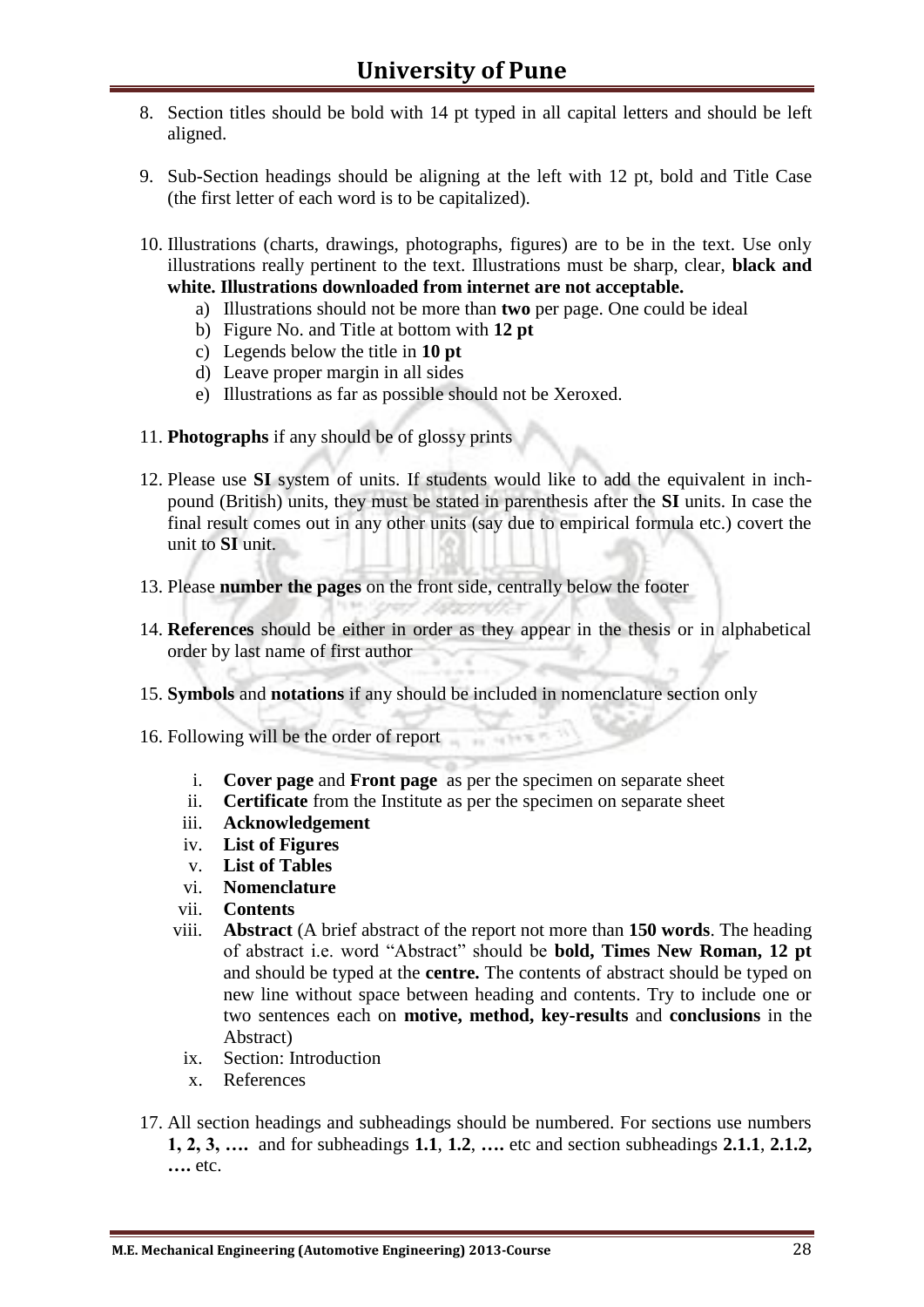18. **References** should be given in the body of the text and well spread. No verbatim copy or excessive text from only one or two references. If **figures** and **tables** are taken from any reference then indicate source of it. Please follow the following procedure for references

#### **Reference Books**

Collier, G. J. and Thome, J. R., Convective boiling and condensation.  $3^{rd}$  ed., Oxford University Press, UK, 1996, pp. 110 – 112.

#### **Papers from Journal or Transactions**

Jung, D. S. and Radermacher, R., Transport properties and surface tension of pure and mixed refrigerants, *ASHRAE Trans*, 1991, 97 (1), pp. 90 – 98.

Bansal, P. K., Rupasinghe, A. S. and Jain, A. S., An empirical correction for sizing capillary tubes, *Int. Journal of Refrigeration*, 1996, 19 (8), pp.497 – 505.

#### **Papers from Conference Proceedings**

Colbourne, D. and Ritter, T. J., *Quantitative assessment of flammable refrigerants in room air conditioners*, Proc. of the Sixteenth International Compressor Engineering Conference and Ninth International Refrigeration and Air Conditioning Conference, Purdue University, West Lafayette, Indiana, USA, 2002, pp. 34 – 40.

#### **Reports, Handbooks etc.**

United Nations Environmental Programme, Report of the Refrigeration, Air Conditioning and Heat Pumps, Technical Option Committee, 2002, Assessment - 2002.

ASHRAE Handbook: Refrigeration, 1994 (Chapter 44)

#### **Patent**

Patent no, Country (in parenthesis), date of application, title, year.

#### **Internet**

www.(Site) [Give full length URL]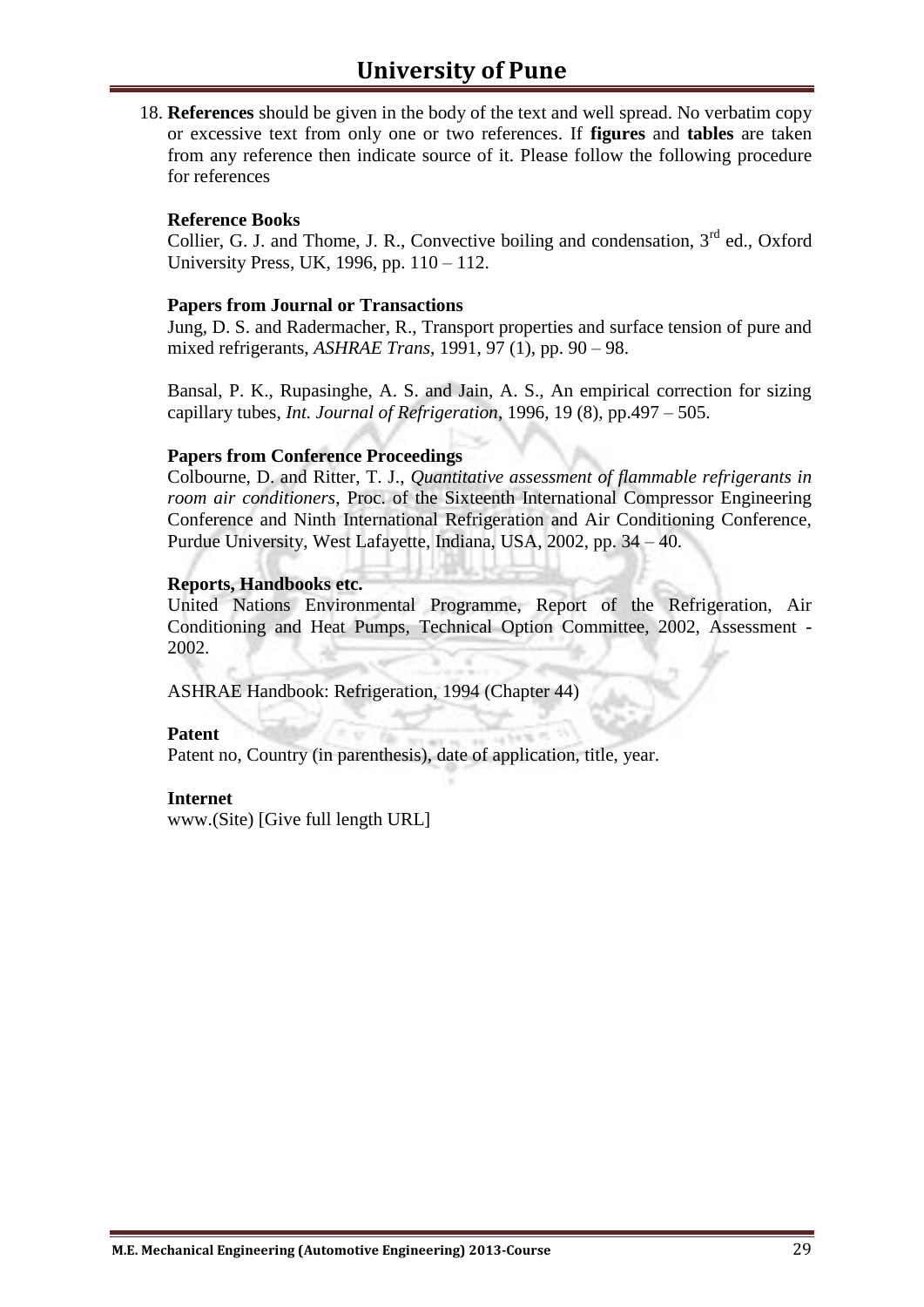### **Format for front page and Certificate**

A Seminar I / II / III on (TNR, 16pt, centrally aligned)

# **Title (TNR, 27pt, Bold, Centrally Aligned, Title Case)**

By (TNR, 16pt, Centrally Aligned)

**Mr. Student's Name** (TNR, 16pt, Centrally Aligned)

Guide (TNR, 16pt, Centrally Aligned)

**Guide's Name** (TNR, 16pt, Centrally Aligned)

# **Institute**

# Logo

# Department of Mechanical Engineering

# Name of the Institute

[2011-12](TNR, 22pt, Title Case Centrally Aligned)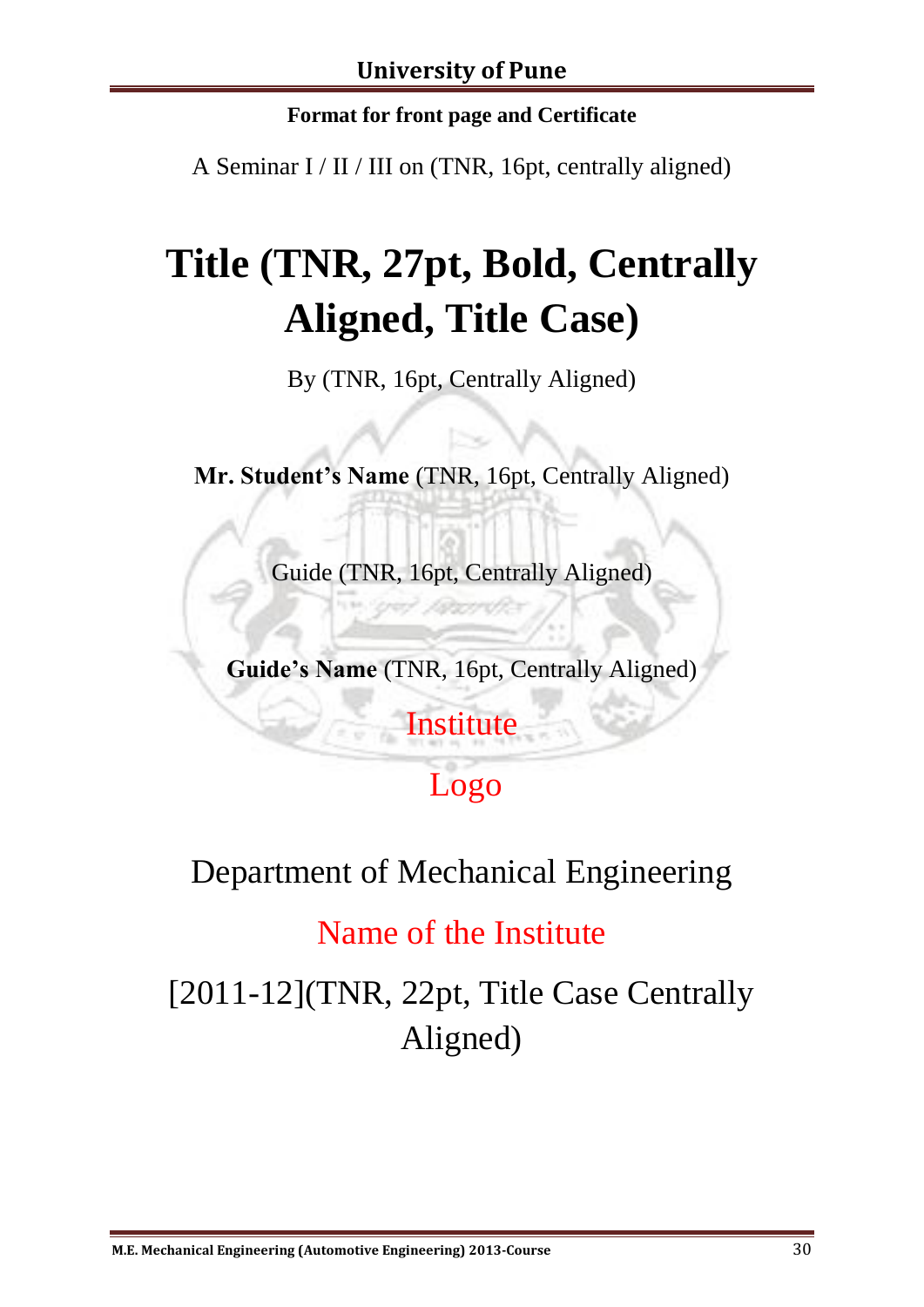# Name of the Institute

Institute

# Logo

# C E R T I F I C A T E

This is to certify that *Mr.* .......... has successfully completed the seminar-I/II/III entitled "Performance analysis of…….." under my supervision, in the partial fulfilment of Master of Engineering - Mechanical Engineering (Automotive Engineering) of University of Pune.

 $\sim$ 

serv.

Date :

Place :

Guide's Name Guide Head

Department and Institute Name

External Examiner Seal Principal,

Institute Name

\_\_\_\_\_\_\_\_\_\_\_\_\_\_\_\_\_\_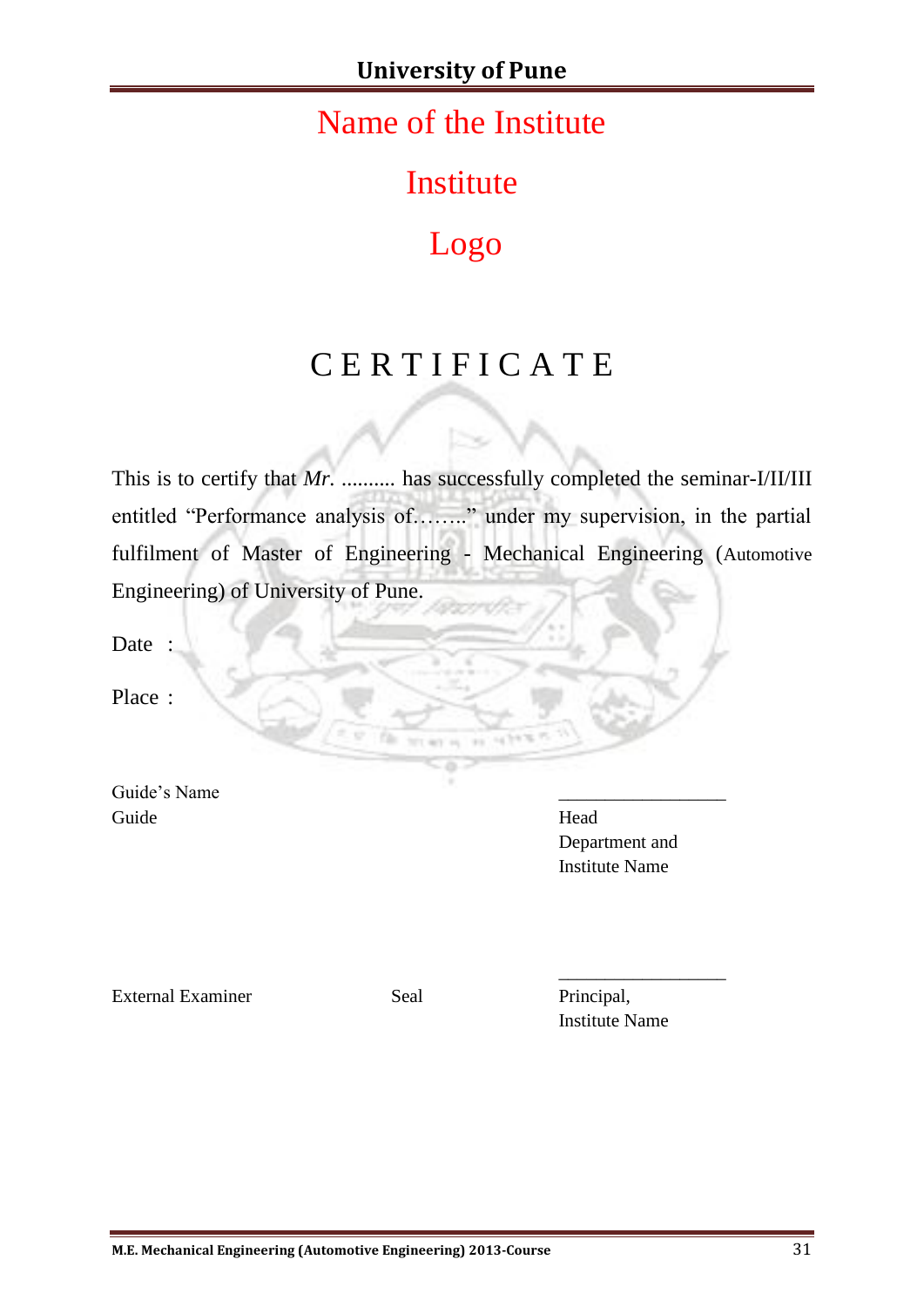# **Semester - III Vehicle Dynamics [602313]**

| <b>CODE</b> | <b>TEACHING</b><br><b>SCHEME</b> |                           | <b>EXAMINATION SCHEME</b>         |    |                     |              |  |  |
|-------------|----------------------------------|---------------------------|-----------------------------------|----|---------------------|--------------|--|--|
|             | <b>Lect/Week</b>                 | Paper                     |                                   | TW | Oral/               | <b>Total</b> |  |  |
|             |                                  | In Semester<br>Assessment | <b>End Semester</b><br>Assessment |    | <b>Presentation</b> |              |  |  |
| 602313      |                                  | 50                        | 50                                |    |                     | 100          |  |  |

#### **1. Tire Characteristics:**

Tire – types, axis system, mechanics of pneumatic tires - tire forces and moments, rolling resistance of tires, tractive (braking) effort and longitudinal slip (skid), cornering properties of tires, slip angle and cornering force, slip angle and aligning torque, camber and camber thrust, characterization of cornering behaviour of tires, performance of tires on wet surfaces, ride properties of tires.

#### **2. Performance characteristics of road vehicles:**

Equation of motion and maximum tractive effort, aerodynamic forces and moments, vehicle power plant and transmission characteristics, acceleration time and distance, gradability, engine and transmission matching, Electronic Stability Control (ESC), Braking characteristics of a two-axle vehicle, braking efficiency and stopping distance, antilock brake systems, traction control systems, Electronic Brake force Distribution (EBD), Electronic Brake assist System (EBS).

#### **3. Suspension Kinematics:**

Terminology, definitions – reference frame, toe-in, toe-out, wheel camber, caster and kingpin angle, steering offset, types of dependent and independent suspensions, equivalent mechanisms (front view / side view), anti-dive and squat geometry, roll center analysis, steering geometry, error, steering force and moments.

#### **4. Handling characteristics of vehicle:**

Steady-state handling characteristics of a two-axle vehicle, steady-state response to steering input, testing of handling characteristics, transient response characteristics, directional stability, steering of tracked vehicles.

#### **5. Vehicle ride characteristics:**

Calculation of spectral densities, RMS values, relation to ride comfort, vehicle ride models - two-degree-of-freedom vehicle model for sprung and un-sprung mass, numerical methods for determining the response of a quarter-car model to irregular surface profile excitation, two-degree-of-freedom vehicle model for pitch and bounce, active and semiactive suspension.

#### **6. Road and Suspension Modeling:**

Road – modelling aspects, deterministic profile, random profile, auto-correlation function, spectral density, relation between input and output spectral densities, effect of wheelbase, modelling of springs, anti-roll bars, torsion bar, air springs, dampers, bump stop.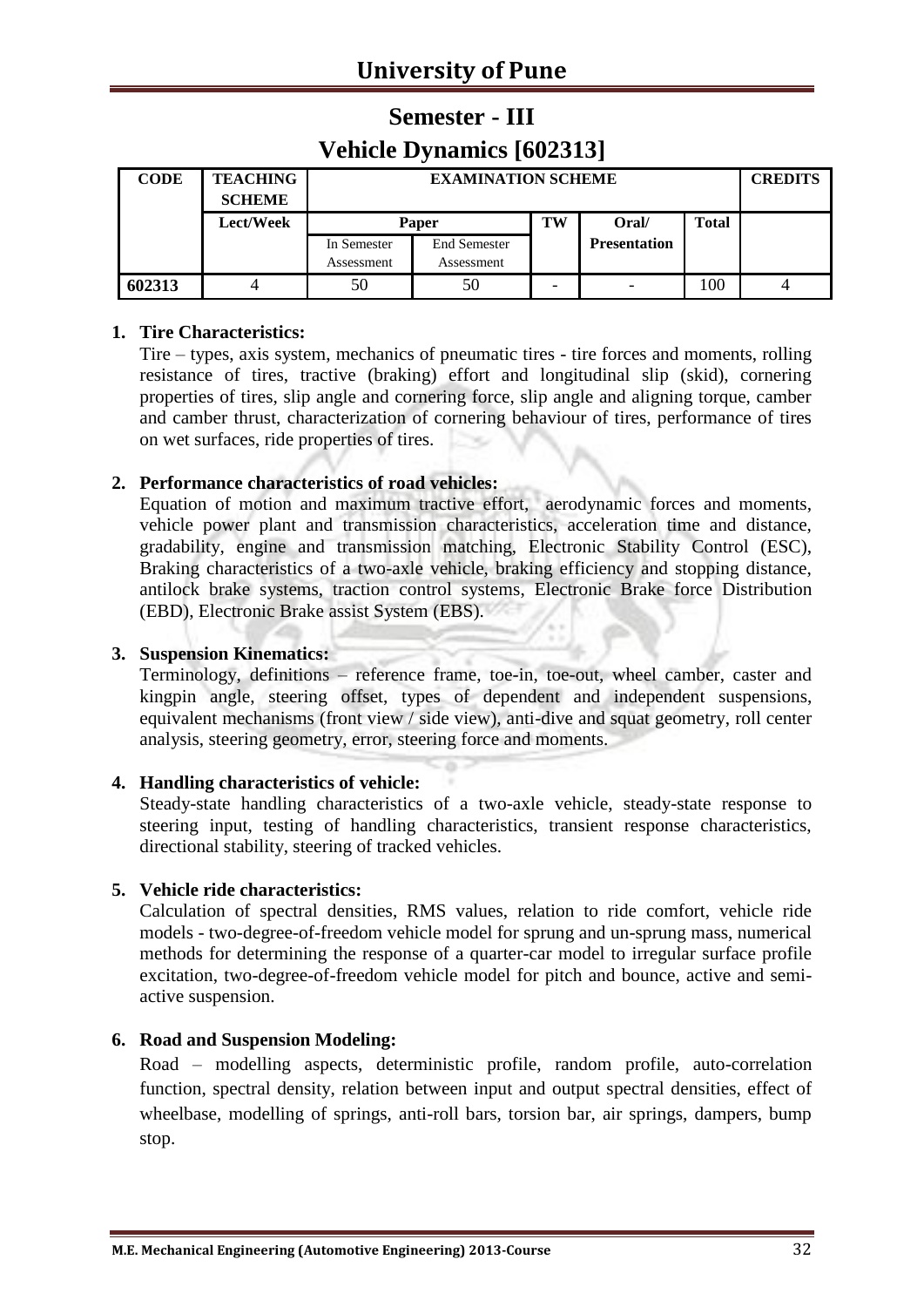- 1. Road Vehicle Dynamics: Fundamentals and Modeling, Georg Rill, CRC Press, 2011
- 2. Theory of Ground Vehicles, J Y Wong, John Wiley & Sons
- 3. Road Vehicle Dynamics, Rao V. Dukkipati, Jian Pang, Mohamad S. Qatu, Gang Sheng, Zuo Shuguang, SAE
- 4. Fundamentals of Vehicle Dynamics, Thomas Gillespie, SAE

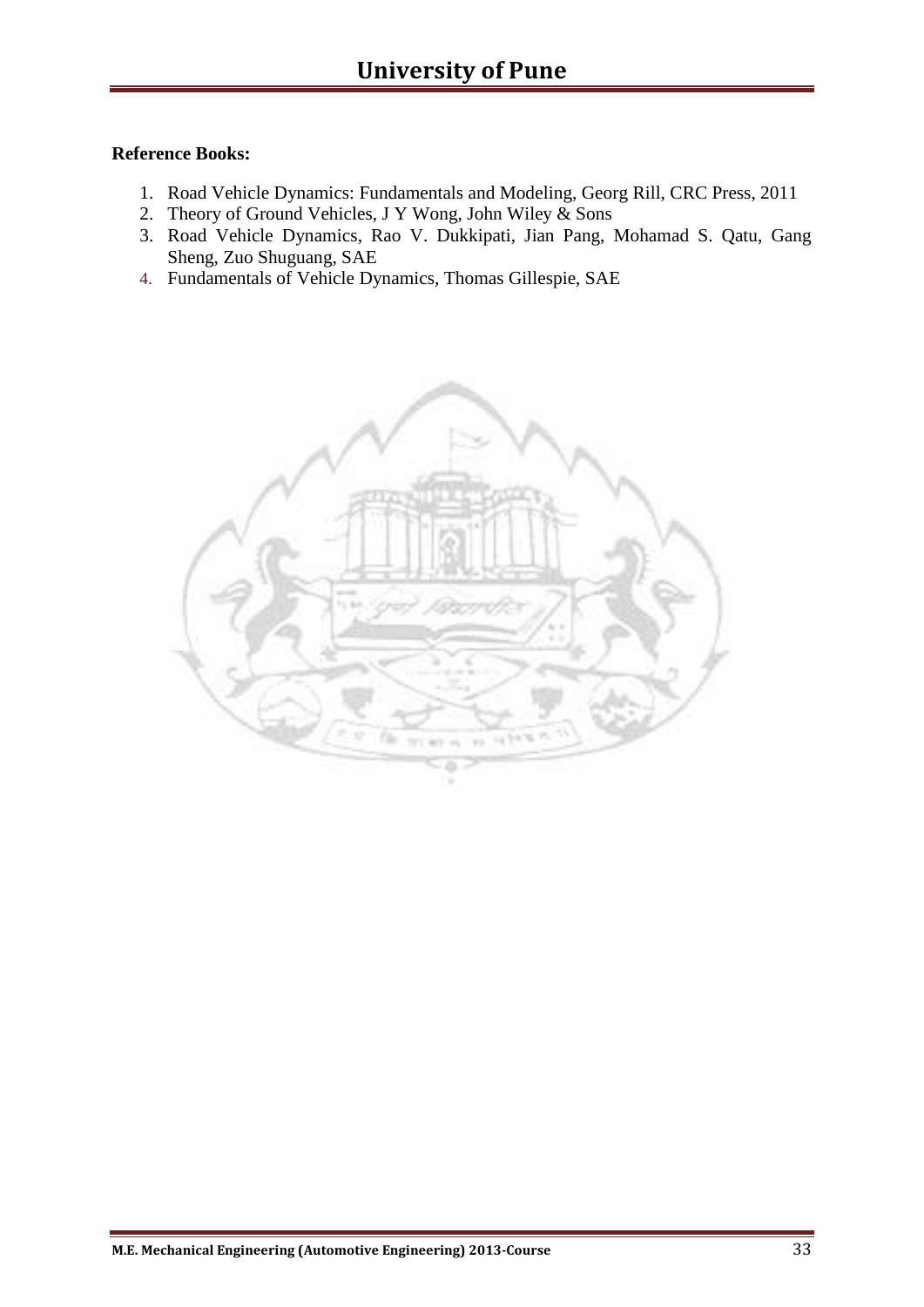# **Semester – III Autotronics [602314]**

| <b>CODE</b> | <b>TEACHING</b><br><b>SCHEME</b> |                           | <b>CREDITS</b>                    |    |                          |              |  |
|-------------|----------------------------------|---------------------------|-----------------------------------|----|--------------------------|--------------|--|
|             | Lect/Week                        | Paper                     |                                   | TW | Oral/                    | <b>Total</b> |  |
|             |                                  | In Semester<br>Assessment | <b>End Semester</b><br>Assessment |    | <b>Presentation</b>      |              |  |
| 602314      |                                  | 50                        | 50                                |    | $\overline{\phantom{0}}$ | 100          |  |

- **1. Introduction to Electronic Systems Introduction**: Difference between Electrical and Electronic Systems The Role of Electronics in the Automobile, Basic Automotive Computer Concepts, Introduction to Common Electronic Components Summary, Computer Systems, Introduction, Analog and Digital Principles, Signal Conditioning and Conversion, Microprocessor, Computer Logic, Inputs 66, Outputs, High-Side and Low-Side Drivers, Duty Cycle and Pulse, Width, MOSFET Technology, Varistors, Amplifier Circuits, Voltage-to-Current Signal Conversion, Summary.
- **2. Common Components for Computerized Engine Control Systems**: Objectives , Common Features, Sensing Devices, Actuators, System Diagnosis and Service, Summary Common Operating Principles For Computerized Engine Control Systems : Objectives, Electronic Fuel Injection System Operating Principles, Ignition System Operating Principles, Emission Control Systems, Variable Valve Timing, 42-Volt Systems, Summary.
- **3. Diagnostic Concepts:** Objectives, Types of Faults, Diagnostic Trouble Codes (DTCs), Data Streams, Functional Tests, Pinpoint Testing, Flowcharts, Electrical Schematics, Other General Diagnostic Concepts, Summary. Diagnostic Equipment: Objectives, Scan Tools, Breakout Boxes, Non-Powered Test Lights, Logic Probes, Digital Volt-Ohmmeters (DVOMs), Digital Storage Oscilloscopes (DSOs), Safety Considerations When Using a DVOM or DSO, Gas Analyzers, Summary.
- **4. Case & Duct System:** Construction & working of Air intake section, core section & distribution section. Construction & working of Downstream, upstream, split & hybrid. Construction & working of rear heating & cooling system Air Conditioning System : General layout of Air conditioning system, Construction & working of following refrigeration sub systems – thermostatic expansion valve, fixed orifice tube  $\&$  rotary vane air cycle system, Construction & working of evaporator, condenser, accumulator. Receiver driers & accumulator- Types, construction & working, Construction & working of reciprocating, scroll & rotary vane compressors. Drive systems for compressors.
- **5. Driver Assistance Systems:** Introduction, Gauges and Displays, Digital Instrumentation, Vision Systems, Visual Imaging Systems, System Examples, Head-up Display, Tire Pressure Monitoring Systems, Summary. Vehicle Communication Networks, Introduction, Multiplexing Communication Protocols, Supplemental Data Bus Networks, Summary. Driver and Passenger Comfort Systems, Introduction, Introduction to Automatic Temperature Control, ATC System Operation, Sensor Operation, Outputs, Output Controls, Feedback Signals, Thermoelectric, Summary.
- **6. Electronic Stability and Rollover Mitigation Systems**: Introduction, Electronic Stability Program System Operation, Overview, Rollover Mitigation System Overview, Additional Optional Features, Sensors, Outputs, Summary. Supplemental Air Bag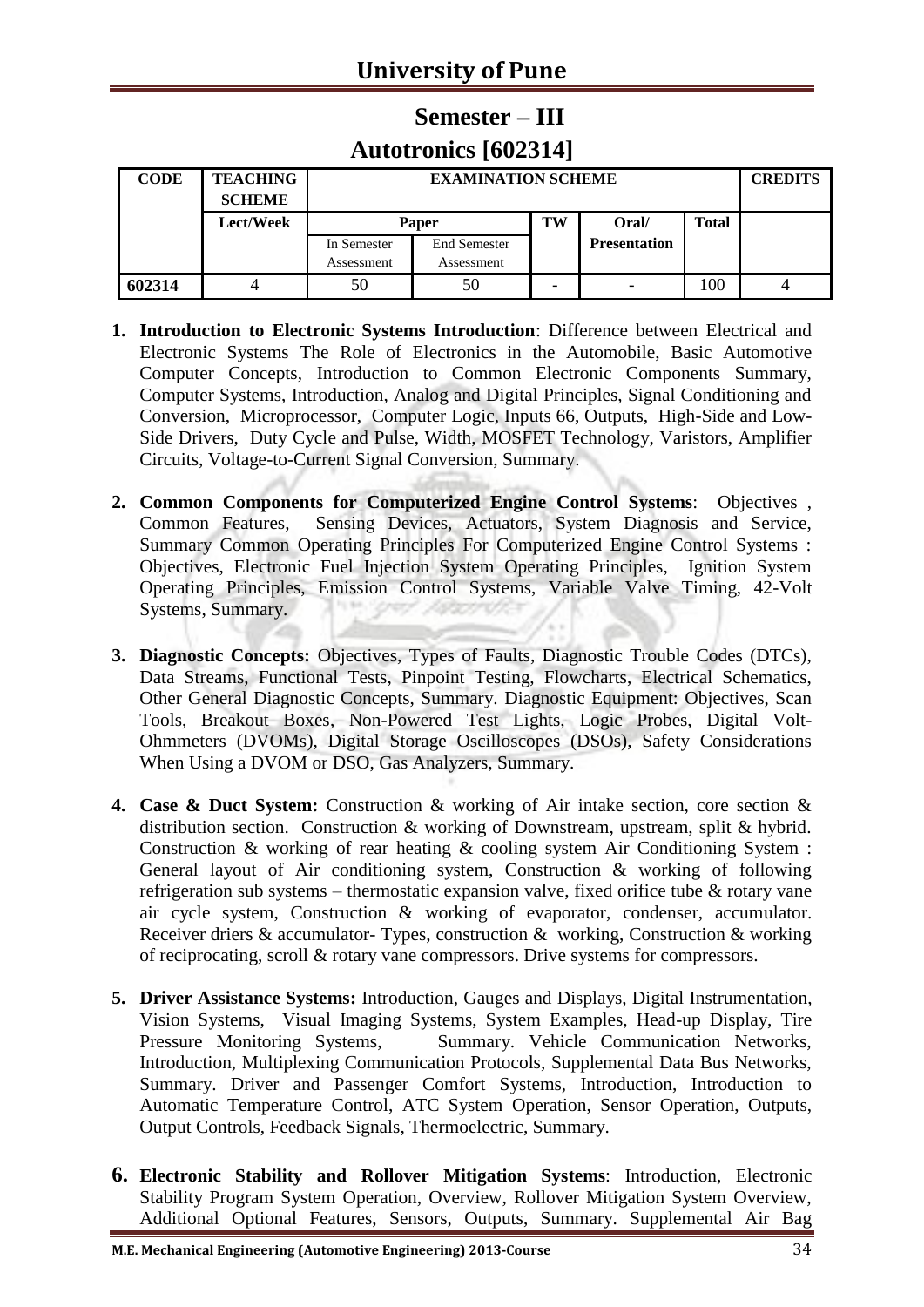Systems, Introduction, Air Bag Systems, Side-Impact Air Bag Systems, Overview, Air Bag System Sensors, ACM Overview, Rollover Protection Systems, Active Headrests, Summary.

- 1. Computerized Engine Controls, Steve V. Hatch, Edition 8, Cengage Learning, 2008, ISBN 1428399968, 9781428399969 [\(http://books.google.co.in/books?id=14yiO4tp2jwC&printsec=frontcover#v=onepage&q=](http://books.google.co.in/books?id=14yiO4tp2jwC&printsec=frontcover#v=onepage&q=contents&f=false) [contents&f=false\)](http://books.google.co.in/books?id=14yiO4tp2jwC&printsec=frontcover#v=onepage&q=contents&f=false)
- 2. Automotive electricity and electronics, Today's technician, Barry Hollembeak, Jack Erjavec, Edition 2, Delmar Publishers, 1997, ISBN 0827376359, 9780827376359 [\(http://www.cengagebrain.co.uk/shop/content/hollembeak38147\\_1111038147\\_01.01\\_toc.](http://www.cengagebrain.co.uk/shop/content/hollembeak38147_1111038147_01.01_toc.pdf) [pdf\)](http://www.cengagebrain.co.uk/shop/content/hollembeak38147_1111038147_01.01_toc.pdf)
- 3. Automotive electronics and electrical equipment, William Harry Crouse, Edition 10, Gregg Division, McGraw-Hill, 1986, ISBN 0070148953, 9780070148956
- 4. Automotive tuneup, Automotive Technology Series, William Harry Crouse, Donald L. Anglin, Publisher McGraw-Hill Gregg Division, 1977, ISBN0070148104, 9780070148109
- 5. Automotive electrical and electronic systems, Frank C. Derato, Edition 2, Glencoe, 1994, ISBN 0028004124, 9780028004129 [\(http://www.amazon.co.uk/Automotive-Electrical-Electronic-Systems-](http://www.amazon.co.uk/Automotive-Electrical-Electronic-Systems-Derato/dp/toc/0028004027)[Derato/dp/toc/0028004027\)](http://www.amazon.co.uk/Automotive-Electrical-Electronic-Systems-Derato/dp/toc/0028004027)
- 6. Automobile Electronics and Basic Electrical Systems, Volume 1, Ken Layne. Wiley, 1989 ISBN 0471617636, 9780471617631 [\(http://www.pearsonhighered.com/educator/academic/product?ISBN=0130597759\)](http://www.pearsonhighered.com/educator/academic/product?ISBN=0130597759)
- 7. Automotive Air Conditioning, Boyce H. Dwiggins, Edition 8, Delmar Thomson Learning, 2001, ISBN 0766807886, 9780766807884
- 8. Automotive electrical and electronic systems, Volume 2, Harper & Row/Chek-Chart automotive series, Roger Fennema, Chek-Chart (Firm), Edition 2, HarperCollins Canada, Limited, 1987 ISBN 0064540146, 9780064540148 [\(http://www.pearsonhighered.com/educator/product/Automotive-Engine-Performance-](http://www.pearsonhighered.com/educator/product/Automotive-Engine-Performance-Tuneup-Testing-and-Service-Volume-IIPractice-Manual/9780130611772.page)[Tuneup-Testing-and-Service-Volume-IIPractice-Manual/9780130611772.page\)](http://www.pearsonhighered.com/educator/product/Automotive-Engine-Performance-Tuneup-Testing-and-Service-Volume-IIPractice-Manual/9780130611772.page)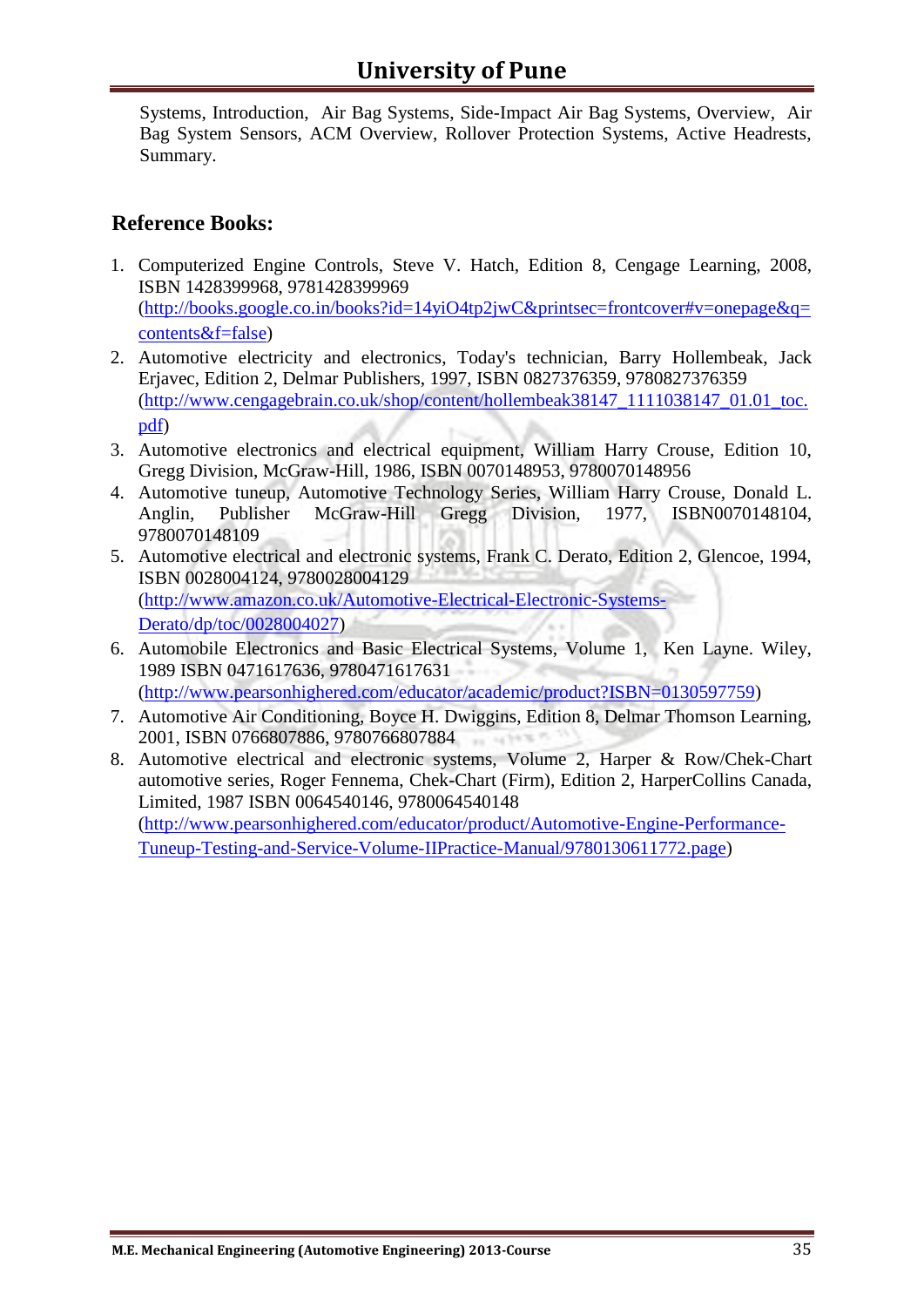# **University of Pune**

### **Semester – III Elective – III (602315)**

| <b>CODE</b>   | <b>TEACHING</b><br><b>SCHEME</b> |                                              | <b>EXAMINATION SCHEME</b> |                                   |    |                                  |              | <b>CREDITS</b> |
|---------------|----------------------------------|----------------------------------------------|---------------------------|-----------------------------------|----|----------------------------------|--------------|----------------|
|               | Lect. /Week                      | Paper                                        |                           |                                   | TW | Oral/                            | <b>Total</b> |                |
|               |                                  | In Semester<br>Assessment                    |                           | <b>End Semester</b><br>Assessment |    | <b>Presentation</b>              |              |                |
| 602315        | 5                                | 50                                           |                           | 50                                |    |                                  | 100          |                |
|               |                                  | <b>Modules of 2 Credits (Select any Two)</b> |                           |                                   |    |                                  |              |                |
| Code No.      |                                  | Title                                        |                           | Code No.                          |    |                                  | <b>Title</b> |                |
| AE2III – M1   |                                  | Automotive Control Systems - I               |                           | $AE2III - M5$                     |    | Automotive Air Conditioning - I  |              |                |
| $AE2III - M2$ |                                  | Automotive Control Systems - II              |                           | $AE2III - M6$                     |    | Automotive Air Conditioning - II |              |                |

| $AE2III - M3$                               | Alternative Fuels $-I$           | $AE2III - M7$  | Industrial Tribology - I               |  |  |  |  |
|---------------------------------------------|----------------------------------|----------------|----------------------------------------|--|--|--|--|
| $AE2III - M4$                               | Alternative Fuels $-$ II         | $AE2III - M8$  | Industrial Tribology - I               |  |  |  |  |
| <b>Modules of 1 Credit (Select any One)</b> |                                  |                |                                        |  |  |  |  |
| Code No.                                    | <b>Title</b>                     | Code No.       | Title                                  |  |  |  |  |
| $AE1III - M9$                               | Automotive Control Systems - III | $AE1III - M11$ | <b>Automotive Air Conditioning-III</b> |  |  |  |  |
| $AE1III - M10$                              | Alternative Fuels - III          | $AE1III - M12$ | <b>Industrial Tribology - I</b>        |  |  |  |  |

**Note: For e.g., AE2III - M1 indicates**

**AE – Automotive Engineering, 2 – 2 Credits, III – Elective III, M1 – Module 1 For e.g., AE1II-M10 indicates**

**AE – Automotive Engineering, 1 – 1 Credit, III – Elective III, M15 – Module 10**

#### **AE2 III – M1: Automotive Control Systems – I**

- **1. Planning & Measurement**: Instrumentation Selection of measuring instrument, requirements of measurement such as precision, accuracy, errors, sensitivity, readability and reliability.
- **2. Measurement of thermo physical properties:** Devices to measure temperature and pressure of the working fluid, coolant, air and fuel flow into the engine.
- **3. Indicating and recording instruments:** Vibrometer, Accelerometer, vibration and pressure pickups, vibration test methods, Counters, stroboscopes, charge amplifiers, cathode ray oscillographs. FFT analyzer.

#### **Textbook:**

- 1. Engineering Experimentation Ernest O. Doeblin
- 2. Experimental Methods for Engineers Holman J.P., McGraw Hill Book Co.

#### **References:**

1. Measurement Systems, Applications & Design– Ernest Doeblin, McGraw Hill Book  $Co.$ 

2. Modern Electric Equipments for Automobiles – Judge A. W., Chapman Hall, London

3. Applied Instrumentation in Process Industries – Andrews W. G.

#### **AE2 III – M2: Automotive Control Systems – II**

#### **1. Data acquisition and processing**:

General data acquisition system examples, storage, processing, recording and display devices. Factors affecting engine and vehicle performance and their fuel consumption ISI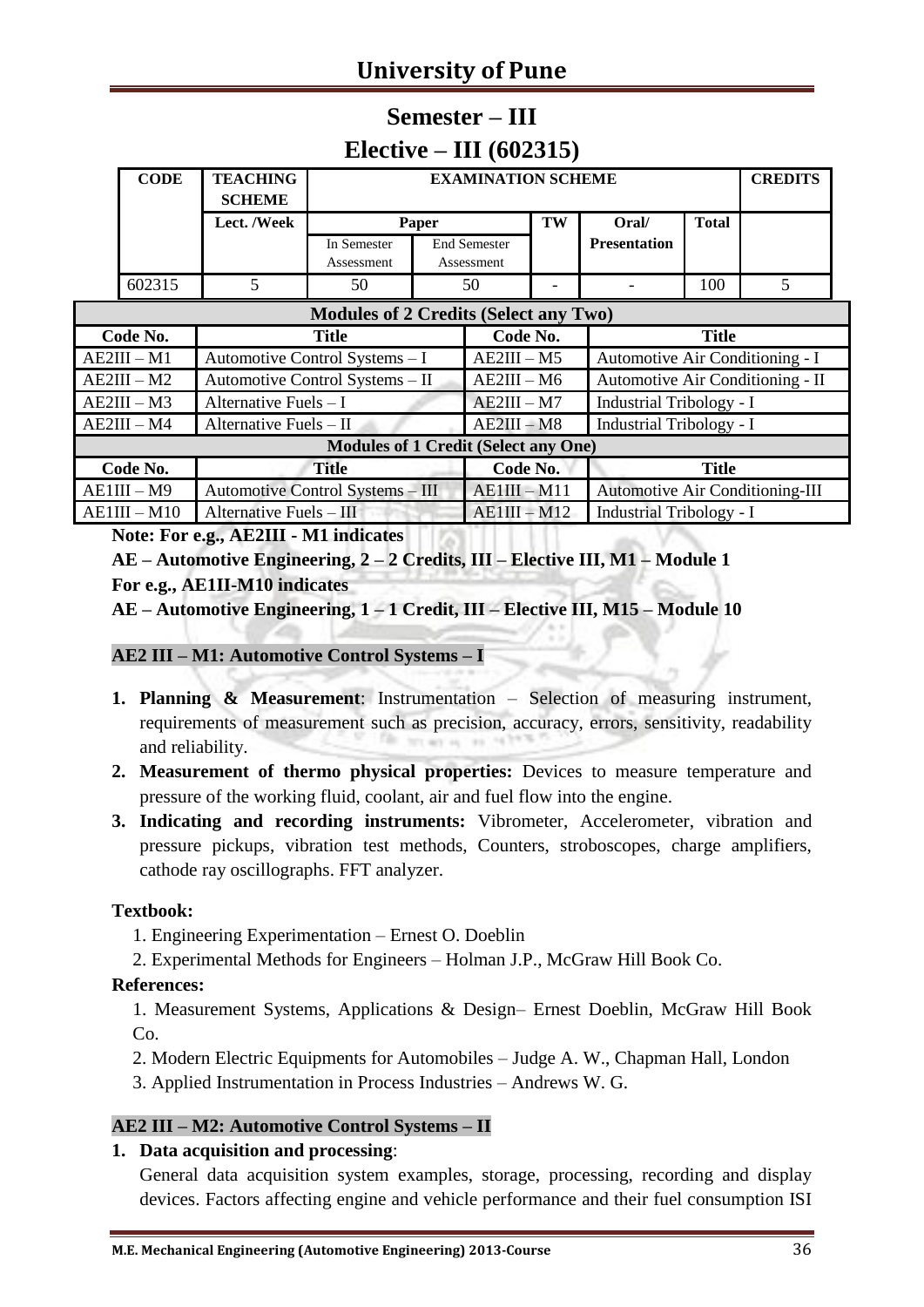codes for testing automotive engines, Laboratory dynamometer testing systems of power train and vehicle under simulated conditions, Test tracks – Instrumentation for testing vehicles – for performance and endurance trails.

#### **2. Warning and alarm instruments:**

Brake actuation warning system, traficators, flash system, oil pressure warning system, engine over heat warning system, air pressure warning system, speed warning system, door lock indicators, gear neutral indicator, horn design, permanent magnet horn, air & music horns.

#### **Textbook:**

1. Engineering Experimentation – Ernest O. Doeblin

2. Experimental Methods for Engineers – Holman J.P., McGraw Hill Book Co.

#### **References:**

1. Measurement Systems, Applications & Design – Ernest Doeblin, McGraw Hill Book Co.

2. Modern Electric Equipments for Automobiles – Judge A. W., Chapman Hall, London

3. Applied Instrumentation in Process Industries – Andrews W. G.

#### **AE2 III – M3: Alternative Fuels – I**

#### **1. Need for Alternative Fuels:**

An introduction to hydrocarbon fuels, Estimate of petroleum reserve and availability, Petroleum refining process, Physio-chemical characteristics of fuels, fuel additives, Need for alternative fuels, applications, types, study of availability, manufacture, storage, handling and dispensing, safety aspects.

#### **2. Engine performance and Emission characteristics:**

Principle of combustion, Engine performance parameters, Operating variables that affect SI and CI engine performance, efficiency and emissions, Emission formation in SI and CI engines - UBHC, NOx, CO, CO<sub>2</sub>, Particulate emissions, Aldehydes, SOx. Emission effects on health and environment, Emission Norms.

#### **3. Alternative liquid fuels:**

Alcohol fuels - ethanol & methanol, Vegetable oils, Fuel composition, Fuel induction techniques, Blending and fumigation of fuels, applications to engines.

- 1. John B. Haywood, Internal Combustion Engine Fundamentals, McGraw-Hill Book Company, 1988
- 2. Richard L. Bechtold, Alternate Fuels Transportation Fuels for Today and Tomorrow, Society of Automotive Engineers (SAE) - 2002
- 3. Thipse. S. S., Alternative Fuels; Concepts, Technologies and Developments, Publisher: Jaico Book Distributors.
- 4. "Alcohols as Motor Fuels", SAE, 1980
- 5. Maxwell, et al, "Alternative Fuel : Emission, Economic and Performance" SAE, 1995
- 6. Watson, E.B., "Alternative fuels for the combustion engine", ASME, 1990
- 7. Bechtold, R., "Alternative fuels guidebook", 1998.
- 8. Joseph, N., "Hydrogen fuel for structure transportation", SAE, 1996.
- 9. I Mech E, "Alternatively fuelled vehicles", 2000.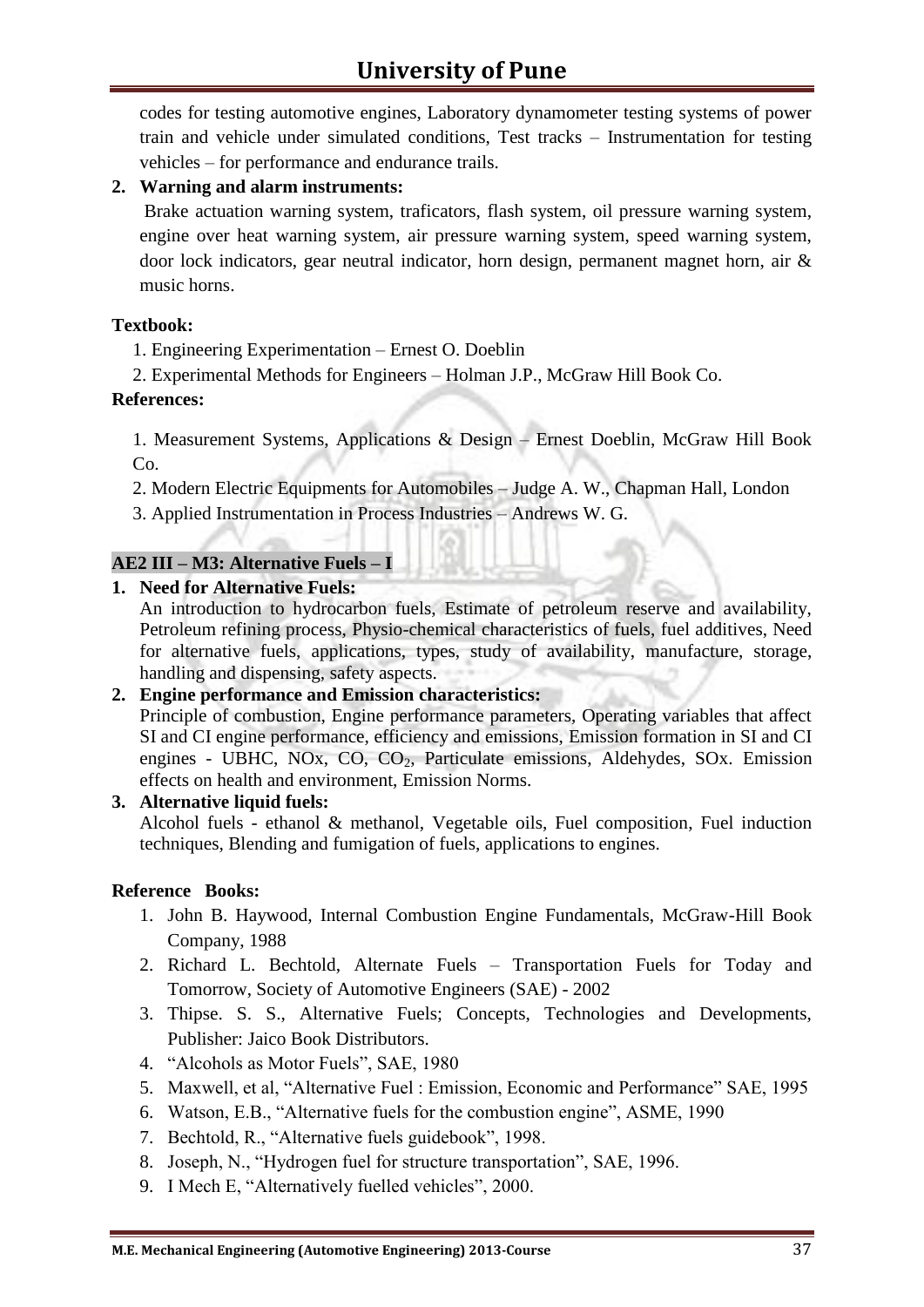- 10. Sofer, Samir S. (ed.), Zaborsky, R. (ed.), "Biomass Conversion Processes for Energy and Fuels", New York, Plenum Press, 1981
- 11. Crouse, W.M. and. Anglin, A.L, 'Automotive Emission Control', McGraw Hill 1995.
- 12. Springer, G.S. and Patterson, D.J., 'Engine Emissions, pollutant formation', Plenum Press, 1986.
- 13. Patterson, D.J and Henin, N.A., 'Emissions from Combustion engines and their Control', Anna Arbor Science, 1985.
- 14. John Twidell and Tony Weir, Renewable Energy Resources, Taylor and Francis Group 2007

#### **AE2 III – M4: Alternative Fuels – II**

#### **1. Gaseous fuels:**

LPG and LNG, CNG, Producer gas, components, mixtures and kits, fuel supply system, Hydrogen combustion characteristics, safety aspects and system development, HCNG, Fuel cells, Introduction to Synthetic fuels: GTL, BTL.

#### **2. Biofuels:**

Oxygenated fuels, Biodiesel formulation techniques, Transesterification, Application in diesel engines, DME (Dimethyl ether), DEE (Diethyl ether), properties, fuel injection consideration. Biomass: generation, characterization, use as energy source, Biogas: aerobic and anaerobic bio-conversion processes, microbial reactions, purification, properties of biogas (composition and calorific value), Storage and enrichment.

- 1. John B. Haywood, Internal Combustion Engine Fundamentals, McGraw-Hill Book Company, 1988
- 2. Richard L. Bechtold, Alternate Fuels Transportation Fuels for Today and Tomorrow, Society of Automotive Engineers (SAE) - 2002
- 3. Thipse S. S., Alternative Fuels; Concepts, Technologies and Developments, Publisher: Jaico Book Distributors.
- 4. "Alcohols as Motor Fuels", SAE, 1980
- 5. Maxwell, et al, "Alternative Fuel : Emission, Economic and Performance" SAE, 1995
- 6. Watson, E.B., "Alternative fuels for the combustion engine", ASME, 1990
- 7. Bechtold, R., "Alternative fuels guidebook", 1998.
- 8. Joseph, N., "Hydrogen fuel for structure transportation", SAE, 1996.
- 9. I Mech E, "Alternatively fuelled vehicles", 2000.
- 10. Sofer, Samir S. (ed.), Zaborsky, R. (ed.), "Biomass Conversion Processes for Energy and Fuels", New York, Plenum Press, 1981
- 11. Crouse, W.M. and. Anglin, A.L, 'Automotive Emission Control', McGraw Hill 1995.
- 12. Springer, G.S. and Patterson, D.J., 'Engine Emissions, pollutant formation', Plenum Press, 1986.
- 13. Patterson, D.J and Henin, N.A., 'Emissions from Combustion engines and their Control', Anna Arbor Science, 1985.
- 14. John Twidell and Tony Weir, Renewable Energy Resources, Taylor and Francis Group 2007
- **15.** G. N. Tiwari and M. K. Ghosal, Renewable Energy Resources Basic Principles and Application, Narosa Publishing House 2005.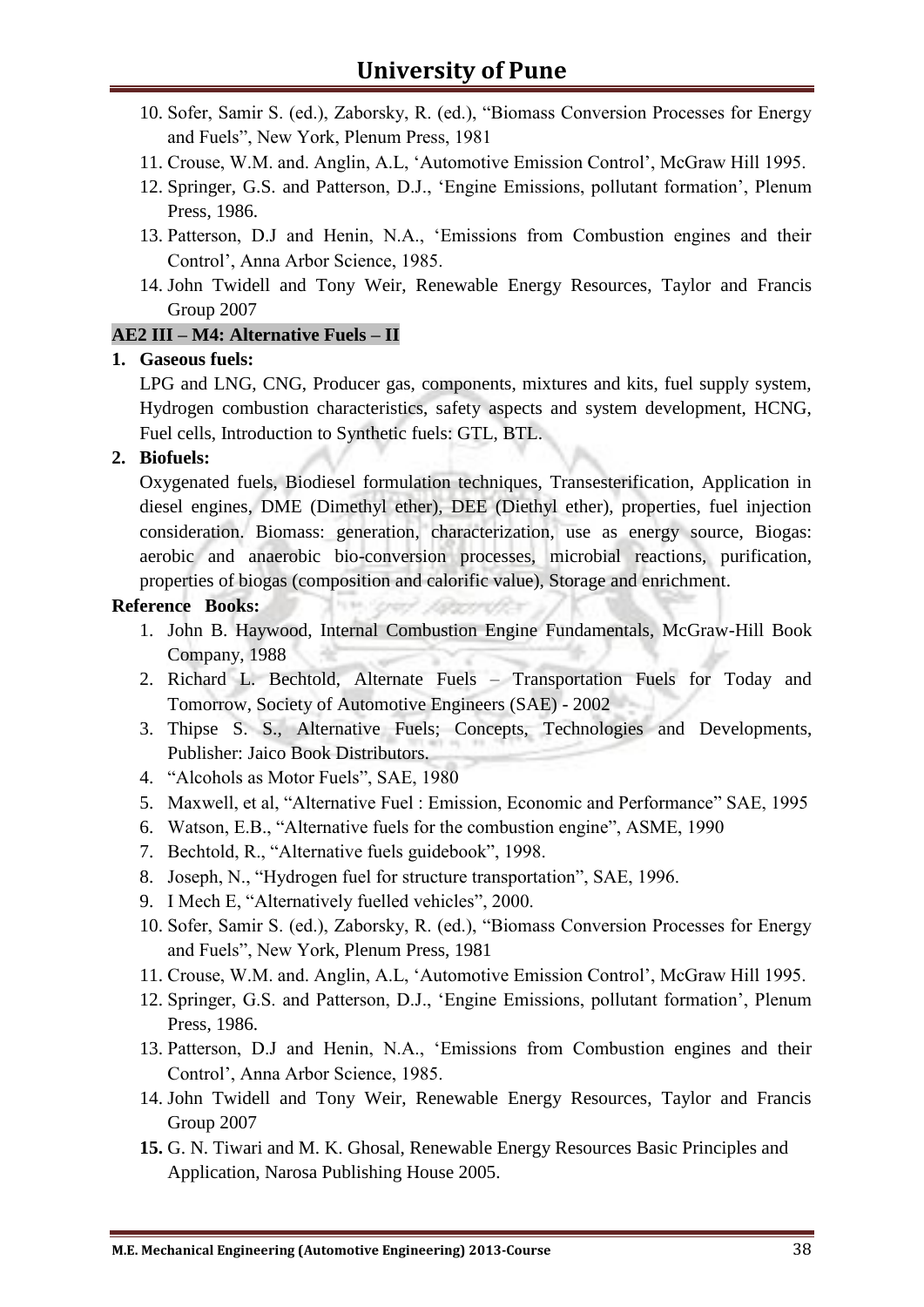#### **AE2 III – M5: Automotive Air Conditioning – I**

#### **1. Introduction** :

Air Refrigeration System and its applications, Refrigerants for automotive applications, Automobile air conditioning, Air conditioning for passengers, isolated vehicles, transport vehicles, Applied Psychometric, Psychrometric processes using chart.

#### **2. Air Conditioning Systems:**

Classification and layouts **,** Central / unitary air conditioning systems Components like compressors, evaporators, condensers, expansion devices, fan blowers, heating systems etc.

#### **3. Load Estimation**:

Load Analysis, Outside & inside design consideration, Factors forming the load on air conditioning systems, Cooling & heating load calculations, Load calculations for Automobiles, Equivalent Temperature Difference Method, Cooling Load Temperature Difference, and Radiance Method, Effect of air conditioning load on engine performance, solar heat gain, study of various sources of the internal and external heat gains, heat losses, etc.

#### **Reference books:**

- 1. ASHRAE Handbooks
- 2. Norman C. Harris, Modern air conditioning
- 3. Handbook of Air Conditioning System Design, Carrier Incorporation, McGraw Hill Book Co., USA.
- 4. Trane air conditioning manual,
- 5. Jones W. P., Air conditioning Engineering, Edward Arnold Publishers Ltd, London, 1984.
- 6. Hainer R. W., Control System for Heating, Ventilation and Air Conditioning, Van Nastrand Reinhold Co., New York, 1984.
- 7. Refrigeration and Air conditioning- C P Arora, Tata McGraw Hill Publication,

her are

The

- 8. New Delhi.
- 9. McQuiston, Faye; Parker, Jerald; Spitler, Jeffrey 2000, Heating, Ventilating and Air Conditioning-Analysis and Design, 5th ed. John Wiley & Sons.

#### **AE2 III – M6: Automotive Air Conditioning – II**

#### **1. Air Distribution**:

Air Distribution Systems Fundamentals of air flow in ducts, pressure drop calculations, design ducts by velocity reduction method, equal friction method and static regain method, duct materials and properties, insulating materials, types of grills, diffusers, ventilation, noise level etc. Layout of duct systems for automobiles and their impact on load calculations, Air Routine & Temperature Control, evaporator care air glow through the dash recirculating unit, Automatic temperature control , Controlling flow, Control of air handling Systems.

#### **2. Sound Control**:

Definitions of various terms like level, pitch, attenuation, frequency, sources of noise in air conditioning plants, design procedure for noise prevention, noise and vibration study and elimination techniques (description only).

#### **3. Ventilation and Infiltration**:

Requirement of ventilation air, various sources of infiltration air, ventilation and infiltration as a part of cooling load. Fans and Blowers: Types, performance characteristics, series and parallel arrangement, selection procedure.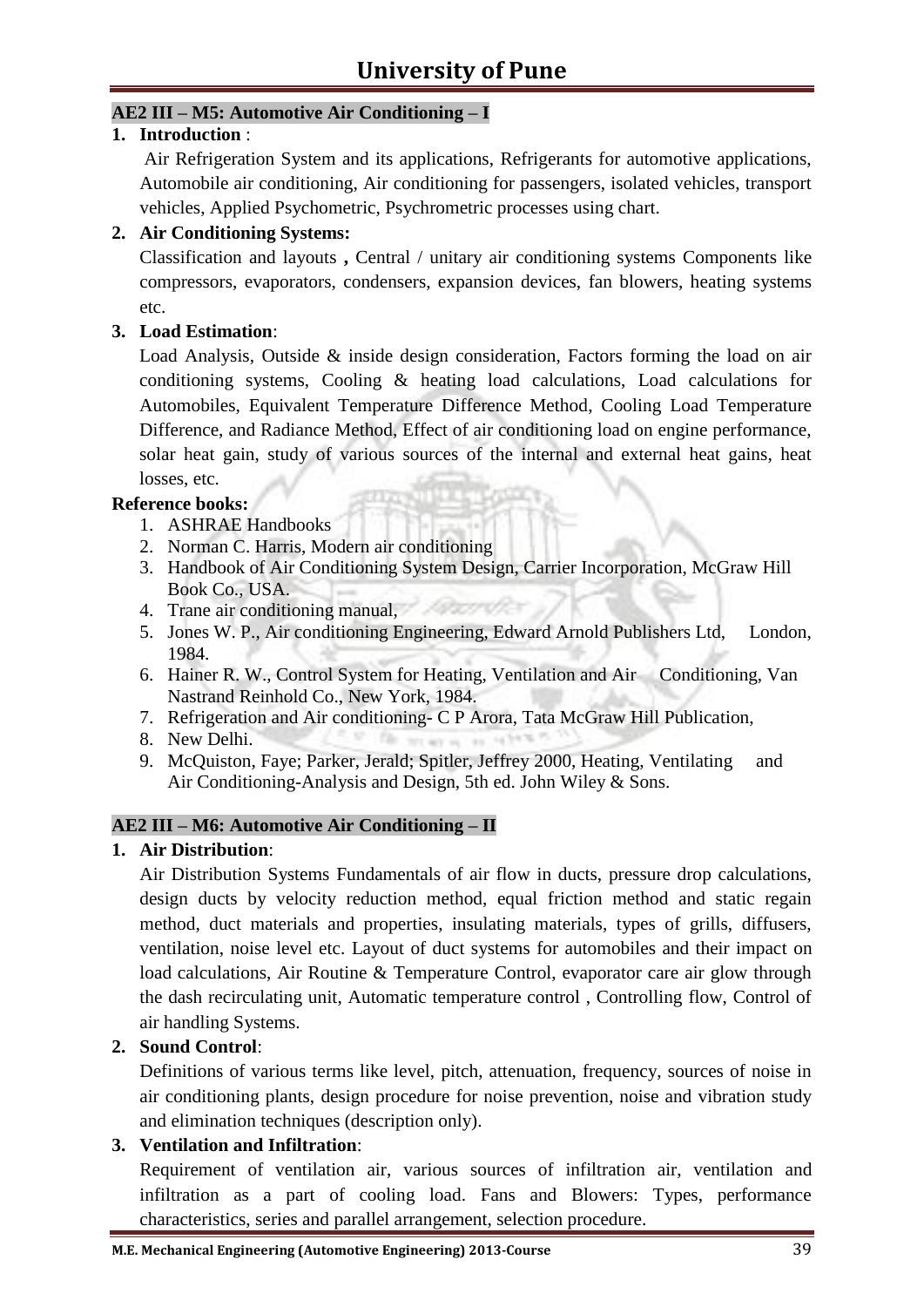#### **Reference books:**

- 1. ASHRAE Handbooks
- 2. Norman C. Harris, Modern air conditioning
- 3. Handbook of Air Conditioning System Design, Carrier Incorporation, McGraw Hill Book Co., USA.
- 4. Trane air conditioning manual,
- 5. Jones W. P., Air conditioning Engineering, Edward Arnold Publishers Ltd, London, 1984.
- 6. Hainer R. W., Control System for Heating, Ventilation and Air Conditioning, Van Nastrand Reinhold Co., New York, 1984.
- 7. Refrigeration and Air conditioning- C P Arora, Tata McGraw Hill Publication, New Delhi.

#### **AE2 III – M7: Industrial Tribology - I**

#### **1. Friction and wear:**

Friction control and wear prevention, boundary lubrication, tribological properties of bearing materials and lubricants, theories of friction and wear, instabilities and stick-slip motion.

#### **2. Lubrication of bearings:**

Mechanics of fluid flow, Reynold's equation and its limitations, idealized bearings, infinitely long plane pivoted and fixed show sliders, infinitely long and infinitely short (narrow) journal bearings, lightly loaded infinitely long journal bearing (Petroff's solution), finite bearings - hydrostatic, hydrodynamic and thrust oil bearings, heat in bearings.

#### **Reference Books**

- 1. Cameron A., "Basic Lubrication Theory", Wiley Eastern Ltd.
- 2. B. C. Majumdar, "Introduction to Tribology and Bearings", S.Chand and Company Ltd. New Delhi
- 3. Fuller D. D., "Theory and Practice of Lubrication for Engineers", John Wiley and Sons
- 4. Halling J., "Principles of Tribology", McMillan Press Ltd.
- 5. B. Bhushan, B.K. Gupta, "Handbook of tribology: materials, coatings and surface treatments", McGraw-Hill
- 6. V.B. Bhandari., "Design of Machine Elements" Tata McGraw Hill Pvt Ltd.

#### **AE2 III – M8: Industrial Tribology -II**

#### **1. Hydrostatic squeeze film:**

Circular and rectangular flat plates, variable and alternating loads, piston pin lubrications, application to journal bearings.

#### **2. Elasto-hydrodynamic lubrication:**

Pressure-viscosity term in Reynold's equation, hertz theory, Ertel-Grubin equation, lubrication of spheres.

- 1. Cameron A., "Basic Lubrication Theory", Wiley Eastern Ltd.
- 2. B. C. Majumdar, "Introduction to Tribology and Bearings", S.Chand and Company Ltd. New Delhi
- 3. Fuller D. D., "Theory and Practice of Lubrication for Engineers", John Wiley and Sons
- 4. Halling J., "Principles of Tribology", McMillan Press Ltd.
- 5. B. Bhushan, B.K. Gupta, "Handbook of tribology: materials, coatings and surface treatments", McGraw-Hill
- 6. V.B. Bhandari., "Design of Machine Elements" Tata McGraw Hill Pvt Ltd.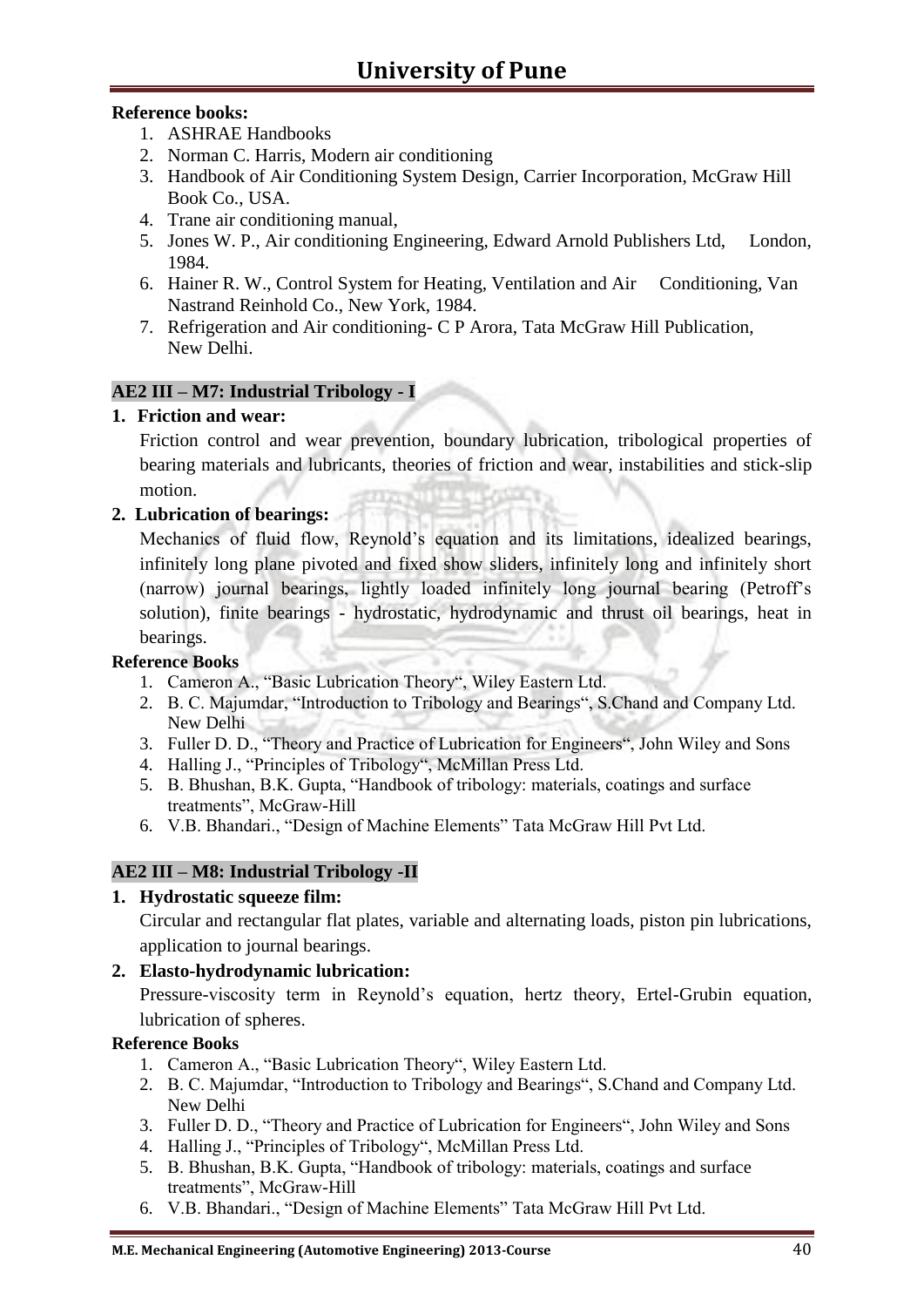## **University of Pune**

#### **AE2 III – M9: Automotive Control Systems – III**

#### **1. Dash board amenities:**

Car radio and stereo, courtesy lamp, time piece, cigar lamp,

car fan, wind shield wiper, window washer, instrument wiring system and electromagnetic interference suppression, wiring circuits for instruments, electronic instruments, dash board illumination.

#### **Textbook:**

- a. Engineering Experimentation Ernest O. Doeblin
- b. Experimental Methods for Engineers Holman J.P., McGraw Hill Book Co.

#### **References:**

- 1. Measurement Systems, Applications & Design Ernest Doeblin, McGraw Hill Book Co.
- 2. Modern Electric Equipments for Automobiles Judge A. W., Chapman Hall, London
- 3. Applied Instrumentation in Process Industries Andrews W. G

#### **AE2 III – M10: Alternative Fuels – III**

#### **Engine Modifications:**

1. Bi-fuel, Dual fuel automotive engine conversions, Engine/vehicle modifications required for alternative fuels and durability. Introduction to HCCI, PCCI engines. Discussion on Electric, Solar, Hybrid, Air and Water vehicles.

#### **Reference books:**

- 1. John B.Haywood, Internal Combustion Engine Fundamentals, McGraw-Hill Book Company, 1988
- 2. Richard L. Bechtold, Alternate Fuels Transportation Fuels for Today and Tomorrow, Society of Automotive Engineers (SAE) - 2002
- 3. Thipse S. S., Alternative Fuels; Concepts, Technologies and Developments, Publisher: Jaico Book Distributors.
- 4. "Alcohols as Motor Fuels", SAE, 1980
- 5. Maxwell, et al, "Alternative Fuel : Emission, Economic and Performance" SAE, 1995
- 6. Watson, E.B., "Alternative fuels for the combustion engine", ASME, 1990
- 7. Bechtold, R., "Alternative fuels guidebook", 1998.
- 8. Joseph, N., "Hydrogen fuel for structure transportation", SAE, 1996.
- 9. I Mech E, "Alternatively fuelled vehicles", 2000.
- 10. Sofer, Samir S. (ed.), Zaborsky, R. (ed.), "Biomass Conversion Processes for Energy and Fuels", New York, Plenum Press, 1981
- 11. Crouse, W.M. and. Anglin, A.L, 'Automotive Emission Control', McGraw Hill 1995.
- 12. Springer, G.S. and Patterson, D.J., 'Engine Emissions, pollutant formation', Plenum Press, 1986.

#### **AE2 III – M11: Automotive Air Conditioning - III**

#### **1. Air Conditioning Equipments and Controls**:

Chillers, Condensing units, Cooling coils, bypass factors, Air Conditioning Controls, humidifiers, dehumidifiers, various types of filters, air washers, thermostat, humidistat,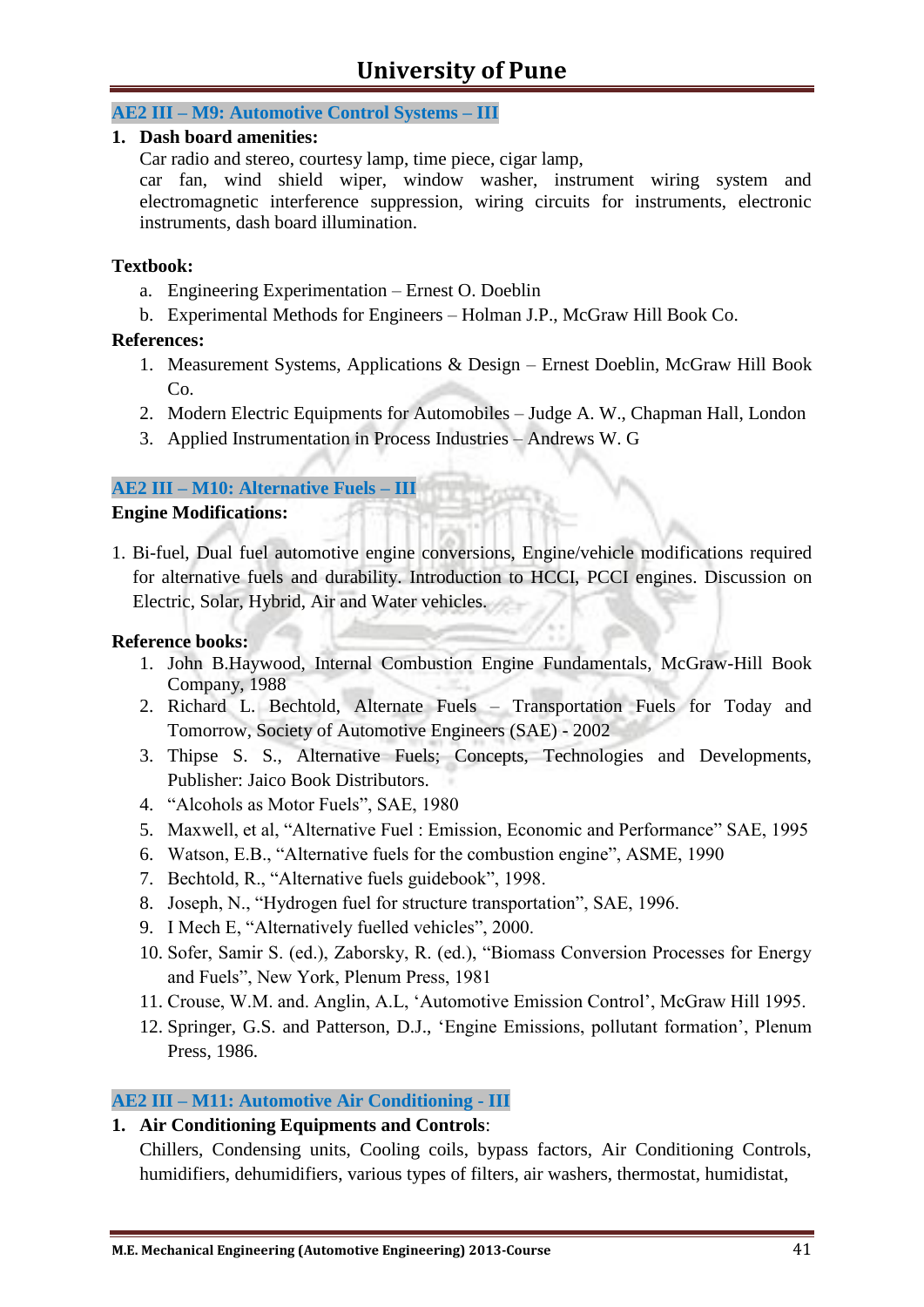control dampers, Pressure cut-outs and relays cycling and sequence controls, modern control of parity, odour and bacteria, Air filtration- Study of different types of filters. .Air conditioner maintenance  $\&$  service - servicing heater system. Removing  $\&$  replacing components, Trouble shooting of air conditioning system Compressor service, methods of dehydration, charging & testing.

#### **2. Automotive Air conditioning systems**:

Classification, central and unitary systems, design of typical air conditioning systems for automobile, warm air system, hot water systems.

#### **Reference books:**

- 1. ASHRAE Handbooks
- 2. Norman C. Harris, Modern air conditioning
- 3. Handbook of Air Conditioning System Design, Carrier Incorporation, McGraw Hill Book Co., USA.
- 4. Trane air conditioning manual,
- 5. Jones W. P., Air conditioning Engineering, Edward Arnold Publishers Ltd, London, 1984.
- 6. Hainer R. W., Control System for Heating, Ventilation and Air Conditioning, Van Nastrand Reinhold Co., New York, 1984.
- 7. Refrigeration and Air conditioning- C P Arora, Tata McGraw Hill Publication, New Delhi.
- 8. McQuiston, Faye; Parker, Jerald; Spitler, Jeffrey 2000, Heating, Ventilating and Air Conditioning-Analysis and Design, 5th ed. John Wiley & Sons.

#### **AE2 III – M12: Industrial Tribology - III**

#### **1. Air lubricated bearings:**

Tilting pad bearings, hydrostatic, hydrodynamic and thrust bearings with air lubrication.

#### **2. Tribological aspects of rolling motion:**

Mechanics of tire-road interaction, road grip and rolling resistance, tribological aspects of wheel on rail contact, tribological aspects of metal rolling, drawing and extrusion.

- 7. Cameron A., "Basic Lubrication Theory", Wiley Eastern Ltd.
- 8. B. C. Majumdar, "Introduction to Tribology and Bearings", S.Chand and Company Ltd. New Delhi
- 9. Fuller D. D., "Theory and Practice of Lubrication for Engineers", John Wiley and Sons
- 10. Halling J., "Principles of Tribology", McMillan Press Ltd.
- 11. B. Bhushan, B.K. Gupta, "Handbook of tribology: materials, coatings and surface treatments", McGraw-Hill
- 12. V.B. Bhandari., "Design of Machine Elements" Tata McGraw Hill Pvt Ltd.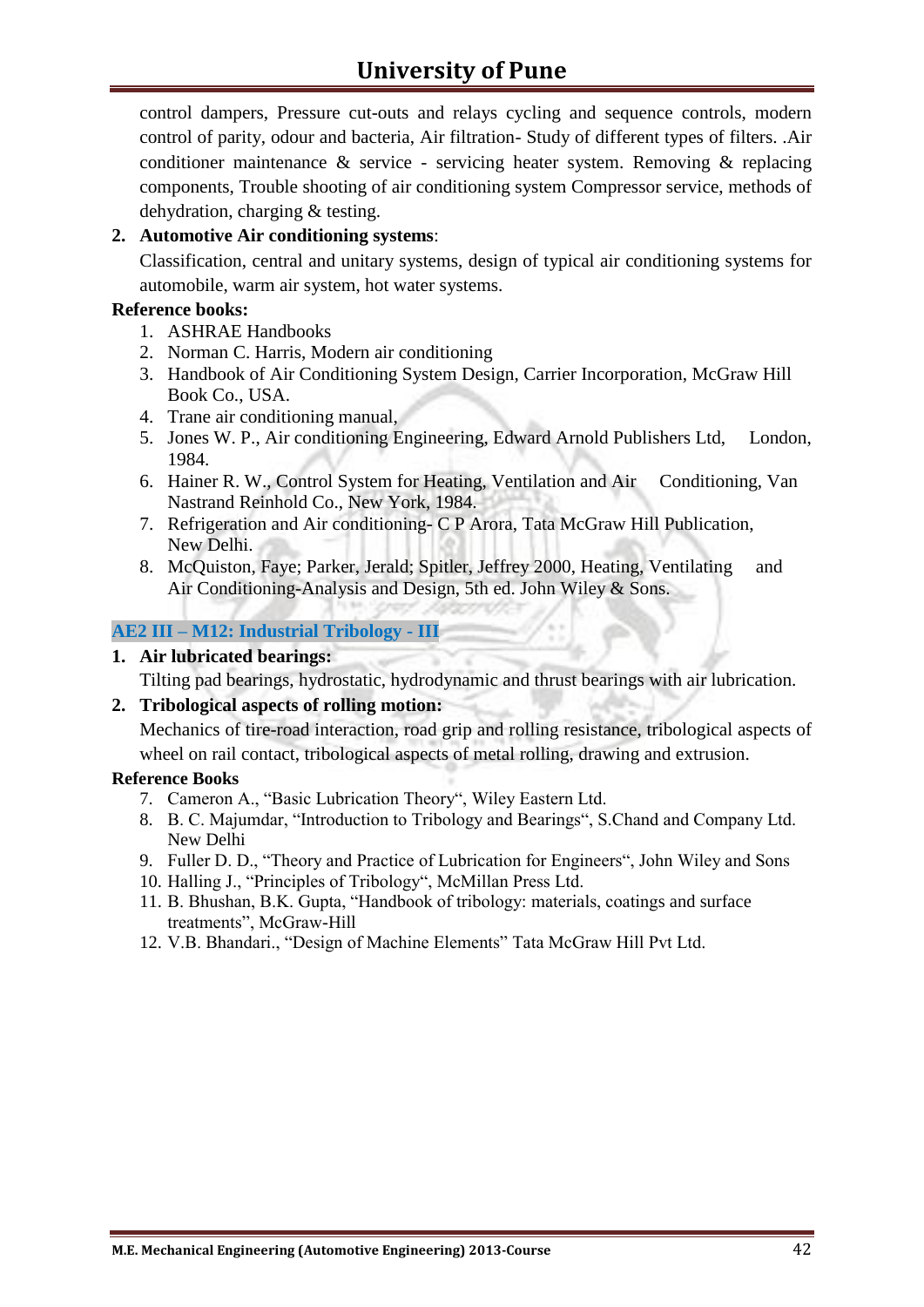| <b>CODE</b> | <b>TEACHING</b><br><b>SCHEME</b> |             | <b>CREDITS</b>      |     |                     |              |    |
|-------------|----------------------------------|-------------|---------------------|-----|---------------------|--------------|----|
|             | Lect/Week                        | Paper       |                     | TW  | Oral/               | <b>Total</b> |    |
|             |                                  | In Semester | <b>End Semester</b> |     | <b>Presentation</b> |              |    |
|             |                                  | Assessment  | Assessment          |     |                     |              |    |
| 602317      | δ                                |             |                     | 50  | 50                  | 100          |    |
| 602319      | 20                               |             |                     | 150 | 50                  | 200          | 20 |

## **Project Stage – I and II [602317, 602319]**

**Assessment of Project stage-I has to be carried out as per R-1.4 and R-1.5 of PG Rules and Regulations of Credit System.**

#### **INSTRUCTIONS FOR DISSERTATION WRITING**

It is important that the procedures listed below be carefully followed by all the students of M.E. (Mechanical Engineering).

- 1. Prepare **Three Hard Bound Copies** of your manuscript.
- 2. Limit your Dissertation report to 80 120 pages (preferably)
- 3. The footer must include the following: Institute Name, M.E. Mechanical (Automotive Engineering) Times New Roman 10 pt. and centrally aligned.
- 4. Page number as second line of footer, Times New Roman 10 Pt, centrally aligned.
- 5. Print the manuscript using
	- a. Letter quality computer printing.
	- b. The main part of manuscript should be Times New Roman 12 pt. with alignment - justified**.**
	- c. Use 1.5 line spacing.
	- d. Entire report shall be of 5- 7 chapters.
- 6. Use the paper size  $8.5'' \times 11''$  or  $A4$  (210  $\times$  197 mm). Please follow the margins given below.

| <b>Margin Location</b> | Paper $8.5'' \times 11''$ | Paper A4 $(210 \times 197$ mm) |
|------------------------|---------------------------|--------------------------------|
| Top                    |                           | 25.4 mm                        |
| Left                   | 1.5"                      | $37 \text{ mm}$                |
| <b>Bottom</b>          | $1.25$ "                  | $32 \text{ mm}$                |
| Right                  | 1, 9, 9                   | $25.4 \text{ mm}$              |

- 7. All paragraphs will be 1.5 line spaced with a one blank line between each paragraph. Each paragraph will begin with without any indentation.
- 8. Section titles should be bold with 14 pt typed in all capital letters and should be left aligned.
- 9. Sub-Section headings should be aligning at the left with 12 pt, bold and Title Case (the first letter of each word is to be capitalized).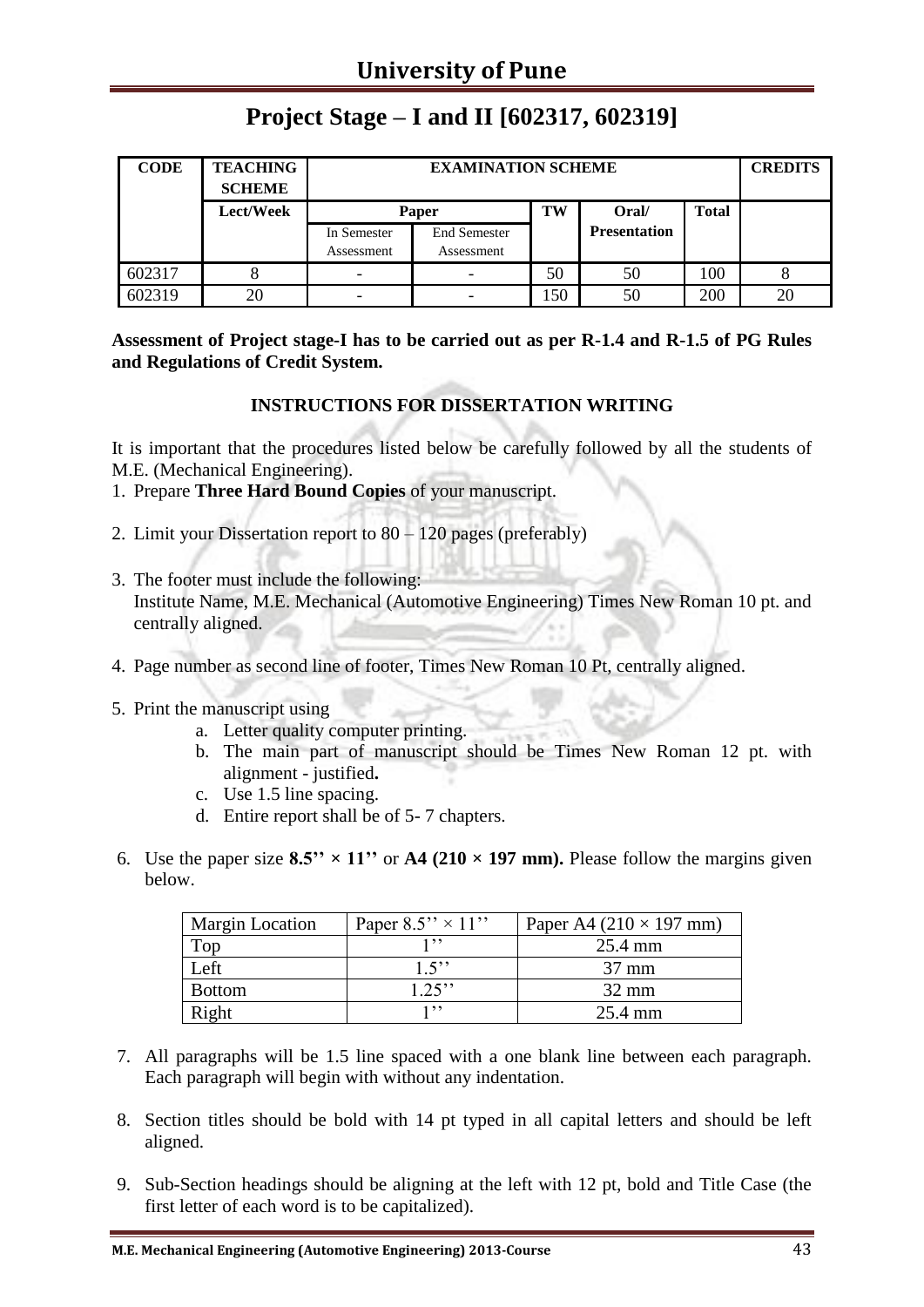- 10. Illustrations (charts, drawings, photographs, figures) are to be in the text. Use only illustrations really pertinent to the text. Illustrations must be sharp, clear, **black and white. Illustrations downloaded from internet are not acceptable.** 
	- a. Illustrations should not be more than **two** per page. One could be ideal
	- b. Figure No. and Title at bottom with **12 pt**
	- c. Legends below the title in **10 pt**
	- d. Leave proper margin in all sides
	- e. Illustrations as far as possible should not be photo copied.
- 11. **Photographs** if any should of glossy prints
- 12. Please use **SI** system of units only.
- 13. Please **number the pages** on the front side, centrally below the footer
- 14. **References** should be either in order as they appear in the thesis or in alphabetical order by last name of first author
- 15. **Symbols** and **notations** if any should be included in nomenclature section only
- 16. Following will be the order of report
	- i. **Cover page** and **Front page** as per the specimen on separate sheet
	- ii. **Certificate** from the Institute as per the specimen on separate sheet
	- iii. **Acknowledgements**
	- iv. **List of Figures**
	- v. **List of Tables**
	- vi. **Nomenclature**
	- vii. **Contents**
	- viii. **Abstract** (A brief abstract of the report not more than **150 words**. The heading of abstract i.e. word "Abstract" should be **bold, Times New Roman, 12 pt** and should be typed at the **centre.** The contents of abstract should be typed on new line without space between heading and contents. Try to include one or two sentences each on **motive, method, key-results** and **conclusions** in Abstract
		- **1 Introduction** (2-3 pages) (TNR 14 Bold)
			- 1.1 Problem statement (TNR 12)
			- 1.2 Objectives
			- 1.3 Scope
			- 1.4 Methodology
			- 1.5 Organization of Dissertation
		- **2 Literature Review** (20-30 pages)

Discuss the work done so far by researchers in the domain area and their significant conclusions. No derivations, figures, tables, graphs are expected.

- **3** This chapter shall be based on your own simulation work (Analytical/ Numerical/FEM/CFD) (15- 20 pages)
- **4** Experimental Validation This chapter shall be based on your own experimental work (15-20 pages)
- **5 Concluding Remarks and Scope for the Future Work** (2-3 pages) **References**

**ANNEXURE** (if any)

(Put all mathematical derivations, Simulation program as Annexure)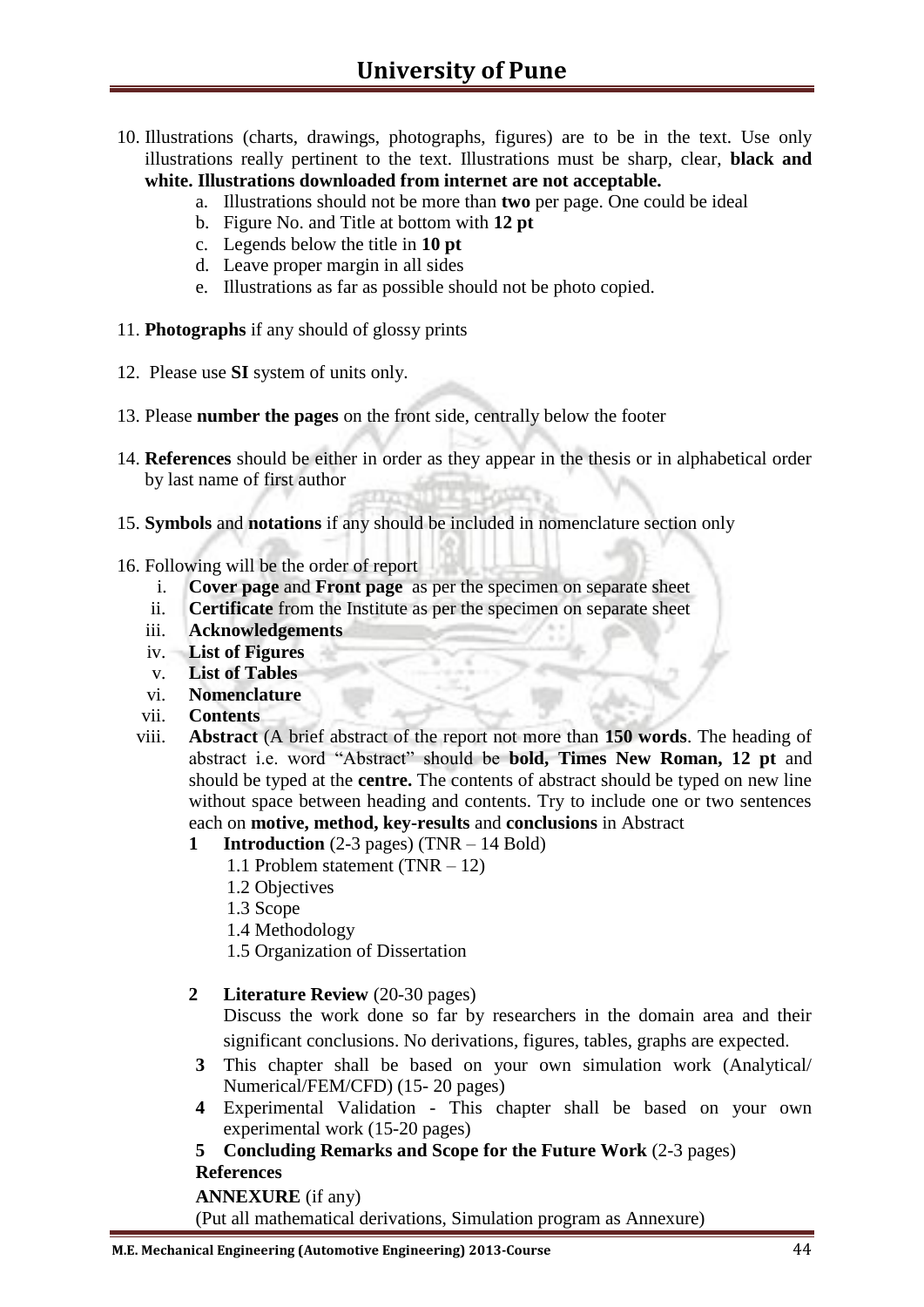- 17. All section headings and subheadings should be numbered. For sections use numbers **1, 2, 3, ….** and for subheadings **1.1**, **1.2**, **….** etc and section subheadings **2.1.1**, **2.1.2, ….**  etc.
- 18. **References** should be given in the body of the text and well spread. No verbatim copy or excessive text from only one or two references. If **figures** and **tables** are taken from any reference then indicate source of it. Please follow the following procedure for references

#### **Reference Books**

Collier, G. J. and Thome, J. R., Convective boiling and condensation.  $3<sup>rd</sup>$  ed., Oxford University Press, UK, 1996, pp. 110 – 112.

#### **Papers from Journal or Transactions**

Jung, D. S. and Radermacher, R., Transport properties and surface tension of pure and mixed refrigerants, *ASHRAE Trans*, 1991, 97 (1), pp. 90 – 98.

Bansal, P. K., Rupasinghe, A. S. and Jain, A. S., An empirical correction for sizing capillary tubes, *Int. Journal of Refrigeration*, 1996, 19 (8), pp.497 – 505.

#### **Papers from Conference Proceedings**

Colbourne, D. and Ritter, T. J., *Quantitative assessment of flammable refrigerants in room air conditioners*, Proc. of the Sixteenth International Compressor Engineering Conference and Ninth International Refrigeration and Air Conditioning Conference, Purdue University, West Lafayette, Indiana, USA, 2002, pp. 34 – 40.

#### **Reports, Handbooks etc.**

United Nations Environmental Programme, Report of the Refrigeration, Air Conditioning and Heat Pumps, Technical Option Committee, 2002, Assessment - 2002.

ASHRAE Handbook: Refrigeration, 1994 (Chapter 44)

#### **Patent**

Patent no, Country (in parenthesis), date of application, title, year.

#### **Internet**

www.(Site) [Give full length URL]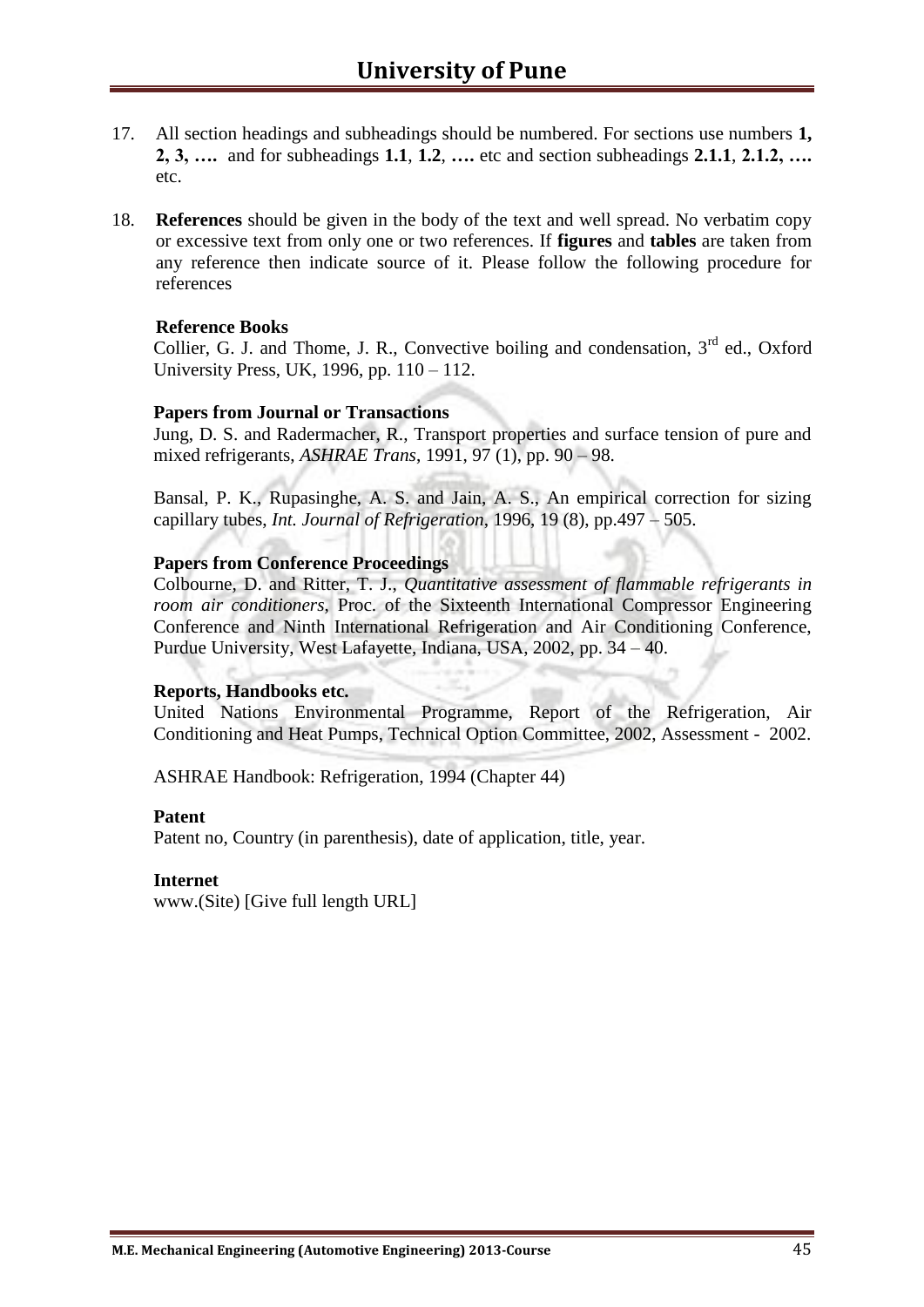A Project Stage-I Report on (TNR, 16pt, centrally aligned)

# **Title (TNR, 27pt, Bold, Centrally Aligned, Title Case)**

By (TNR, 16pt, Centrally Aligned)

**Mr. Student's Name** (TNR, 16pt, Centrally Aligned)

Guide

**Guide's Name** (TNR, 16pt, Centrally Aligned)

**Institute** 

Logo

Department of Mechanical Engineering

# Name of the Institute

[2011-12](TNR, 22pt, Title Case Centrally Aligned)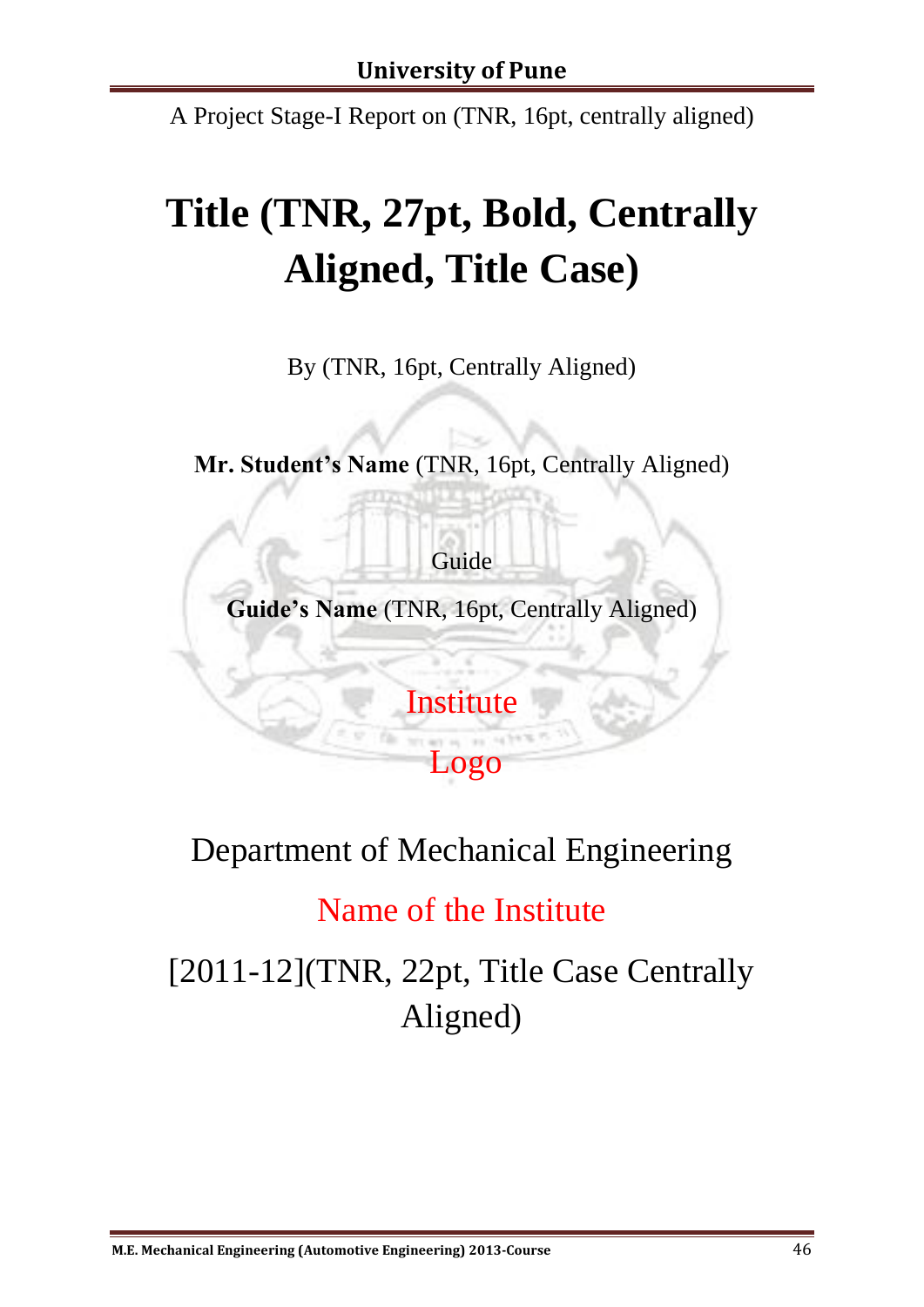# Name of the Institute

# **Institute**

# Logo

# C E R T I F I C A T E

This is to certify that *Mr.------------*, has successfully completed the Project Stage-I entitled "Performance analysis of…….." under my supervision, in the partial fulfilment of Master of Engineering - Mechanical Engineering (Automotive Engineering) of University of Pune.

NUMBER OF STREET

Fa.

Date :

Place :

Guide's Name Guide Head

Department and Institute Name

External Examiner Seal Principal,

Institute Name

\_\_\_\_\_\_\_\_\_\_\_\_\_\_\_\_\_\_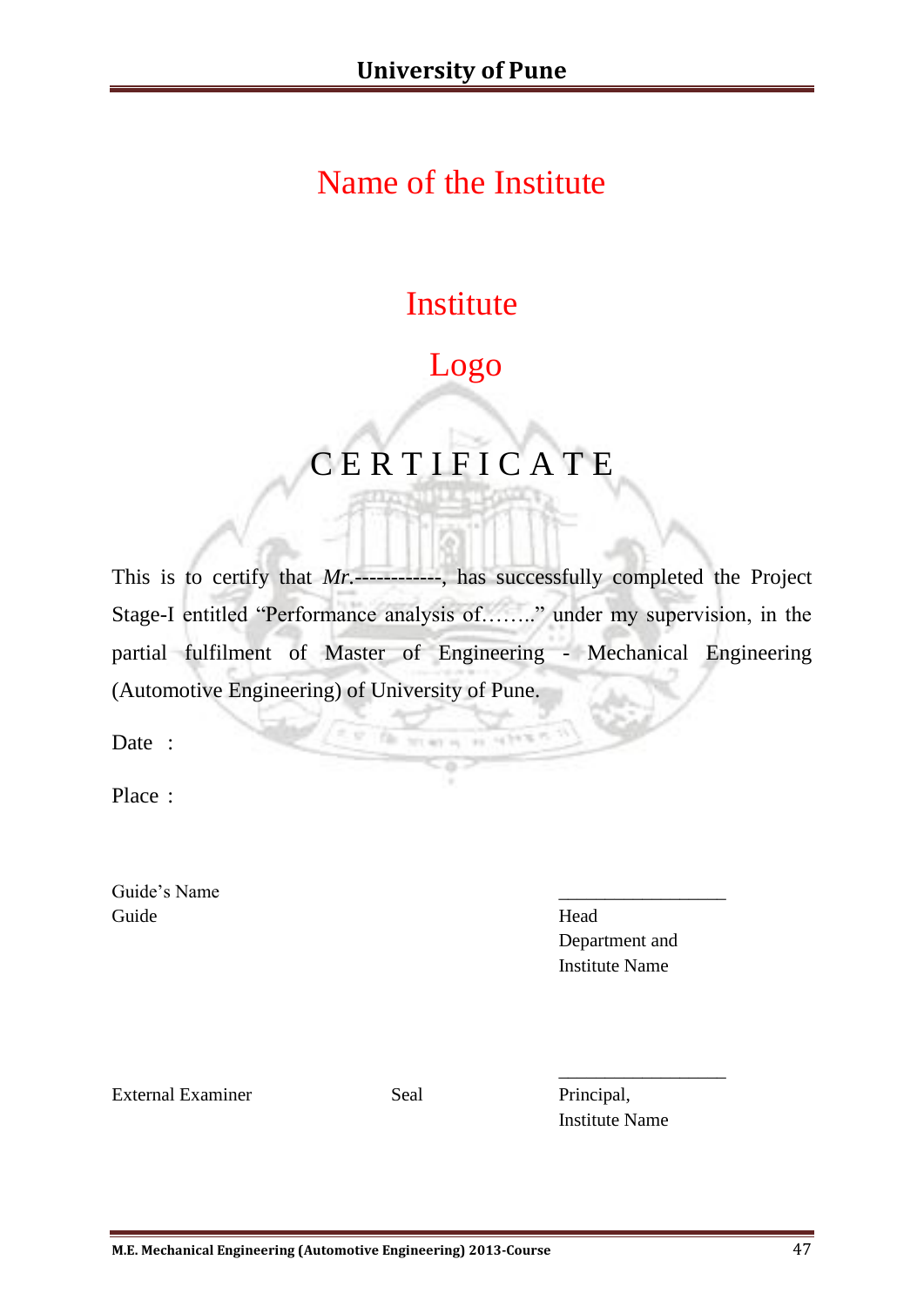A Dissertation on (TNR, 16pt, centrally aligned)

# **Title (TNR, 27pt, Bold, Centrally Aligned, Title Case)**

By (TNR, 16pt, Centrally Aligned)

**Mr. Student's Name**(TNR, 16pt, Centrally Aligned)

Guide

**Guide's Name** (TNR, 16pt, Centrally Aligned)

**Institute** 

Logo

Department of Mechanical Engineering

Name of the Institute

[2011-12](TNR, 22pt, Title Case Centrally Aligned)